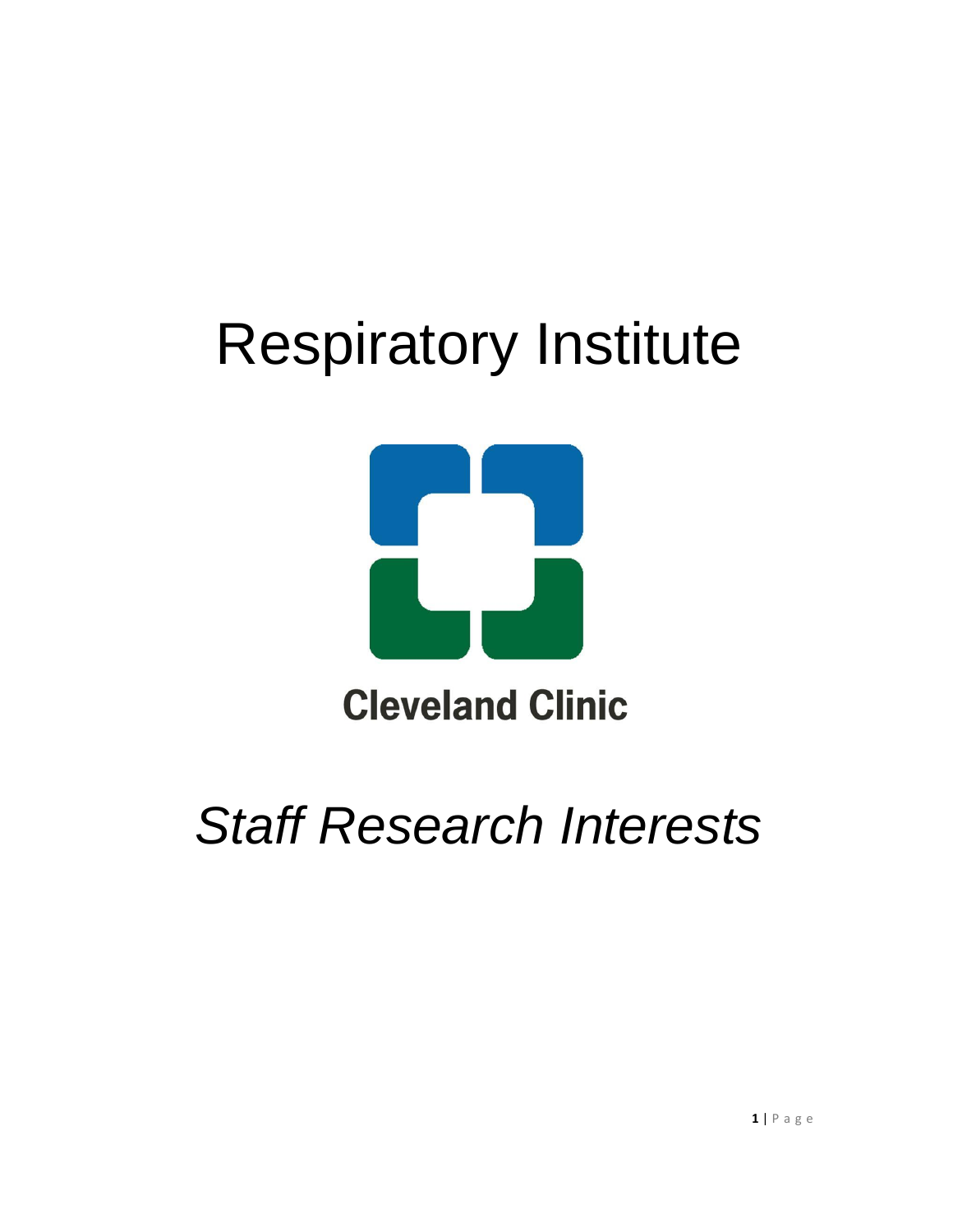# **Research Interest**

# **Aboussouan, Loutfi**

My research interests are in neuromuscular disease and in sleep medicine. From a neuromuscular perspective, I have been interested in the role of non-invasive ventilation in patients with ALS and its impact on survival, quality of life and rate of decline of lung function. More recently, I have been evaluating determinants of adherence to noninvasive ventilation that may be specific to the neuromuscular disorders (such as bulbar or cervical involvement). Other interests have included modeling the course of recovery of lung function in patients with diaphragm impairment.

Collaborative projects at the intersection of sleep and pulmonary medicine have been particularly rewarding. These include evaluations of exhaled nitric oxide or end-tidal CO2 in patients with sleep apnea, with a particular focus on elements of the polysomnogram as potential determinants (such as apnea-hypopnea index, event and inter-event duration). New objective measures of CPAP adherence allow us to accurately assess determinants of compliance with my main interests centering on pulmonary parameters such as hyperinflation. The overlap syndrome (COPD and sleep apnea) is another area of research that combines sleep and pulmonary medicine. Tolerance of noninvasive ventilation or CPAP in such patients has been a topic of recent interest.

# **Aronica, Mark A.**

Our lab focuses on the role of the Extracellular Matrix in asthma. The ECM was once thought to be inert scaffolding, having only a mechanical role in supporting and maintaining tissue structure. However, ECM has been shown to influence the distribution, activation status and survival, as well as adhesion of inflammatory cells and can act as a reservoir for inflammatory mediators and growth factors. The organization of the ECM induced by chronic inflammation may lead to alterations in airway structure and function, a process that has been referred to as remodeling in humans. This is of particular relevance in the asthmatic airways, in which the profile of ECM proteins is altered. Hyaluronan (HA) is an important component of the ECM normally found in adult tissues in small amounts but is present in higher amounts during wound healing. We utilize cell culture models, animal models of asthma, and correlate our findings with human samples to investigate the role of hyaluronan synthases and hyaluronan binding proteins as it relates to HA Synthesis and turnover in the lung and how this impacts inflammation, remodeling, and fibrosis.

# **Budev, Marie**

The Cleveland Clinic lung and heart lung transplant program is active in a diverse group of innovative research programs including both multicenter and single center studies. There are many opportunities for fellow research in lung transplantation since it's a relatively new field with many unanswered questions. Below are areas of research interest for our team at this time some of which fellows can participate in and also we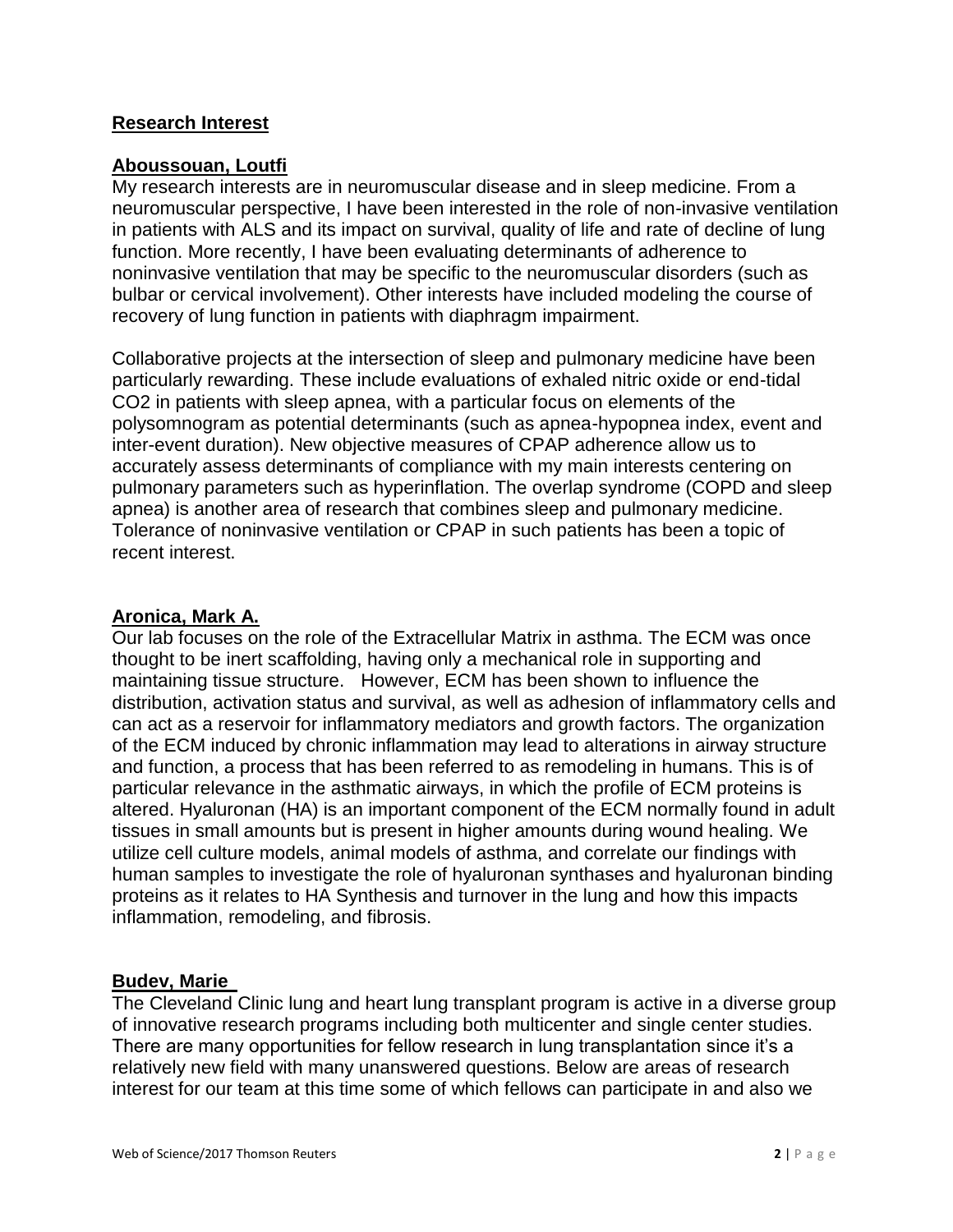encourage independent fellow projects as well. One of the key areas of interest for our transplant team is the area of antibody mediated rejection and we were the leading participate in multicenter NIH funded study HLA Antibodies After Lung Transplantation (HALT I) study evaluating long-term outcomes after early development of donor-specific HLA antibodies (DSAs) following lung transplant and the potential benefit of preemptive DSA depletion. Future funding for HALT II focused on treatment of DSA and AMR is currently awaiting funding. Internally, with both our thoracic pathology and immunology partners we are focusing on the long term outcomes of allograft that develop DSA and the variations in the pathology of AMR.

In the same arena, we are collaborating with Washington University in St. Louis on this NIH-sponsored trial to determine whether down regulation of autoimmune responses by depletion of autoantibodies to self-antigens prior to lung transplant will prevent primary graft dysfunction and reduce the risk of bronchiolitis obliterans syndrome and further work by our own labs looking at immune mechanism of rejection are continuing. A second are of interest in for our group is cytomegalovirus infection (CMV) and chronic lung allograft dysfunction (CLAD) and we will begin work in the Lung Transplant Clinical Trials Network (LT-CTN) CTOT – NIAID multicenter clinical trial in organ transplantation study which address two of the most important and current graft-limiting problems, cytomegalovirus infection (CMV) and chronic lung allograft dysfunction (CLAD) and aims to gain a better understandings the risks, phenotypes, and mechanisms of CLAD to reduce rates of long-term graft loss

Additional studies that lung transplant program staff are leading or taking part in include:

- A prospective study of the incidence, prevalence and risk factors for neurocognitive impairment in a cohort of lung transplant recipients.
- A multicenter trial assessing gastroesophageal reflux as a contributor to chronic lung allograft rejection
- A single center prospect investigation to determine the utility *pCLE (Probe based confocal laser endomicroscopy )* an optical tool, that allows *in vivo*, microscopic imaging of lung tissue during standard bronchoscopy looking for rejection after transplant

# **Chaisson, Neal**

My interests focus largely on the intersection between pulmonary hypertension, hemodynamics, and education. Projects of potential interest to fellows include assessment of hemodynamic and PH education curricula in pulmonary and critical care training.

# **Culver, Daniel**

My research mainly focuses on sarcoidosis and interstitial lung disease. Fellows might be involved in either clinical or experimental research. Prospective clinical research projects that may be feasible include us of corneal confocal microscopy in sarcoidosis, screening for small fiber neuropathy in chronic sarcoidosis, validation of an instrument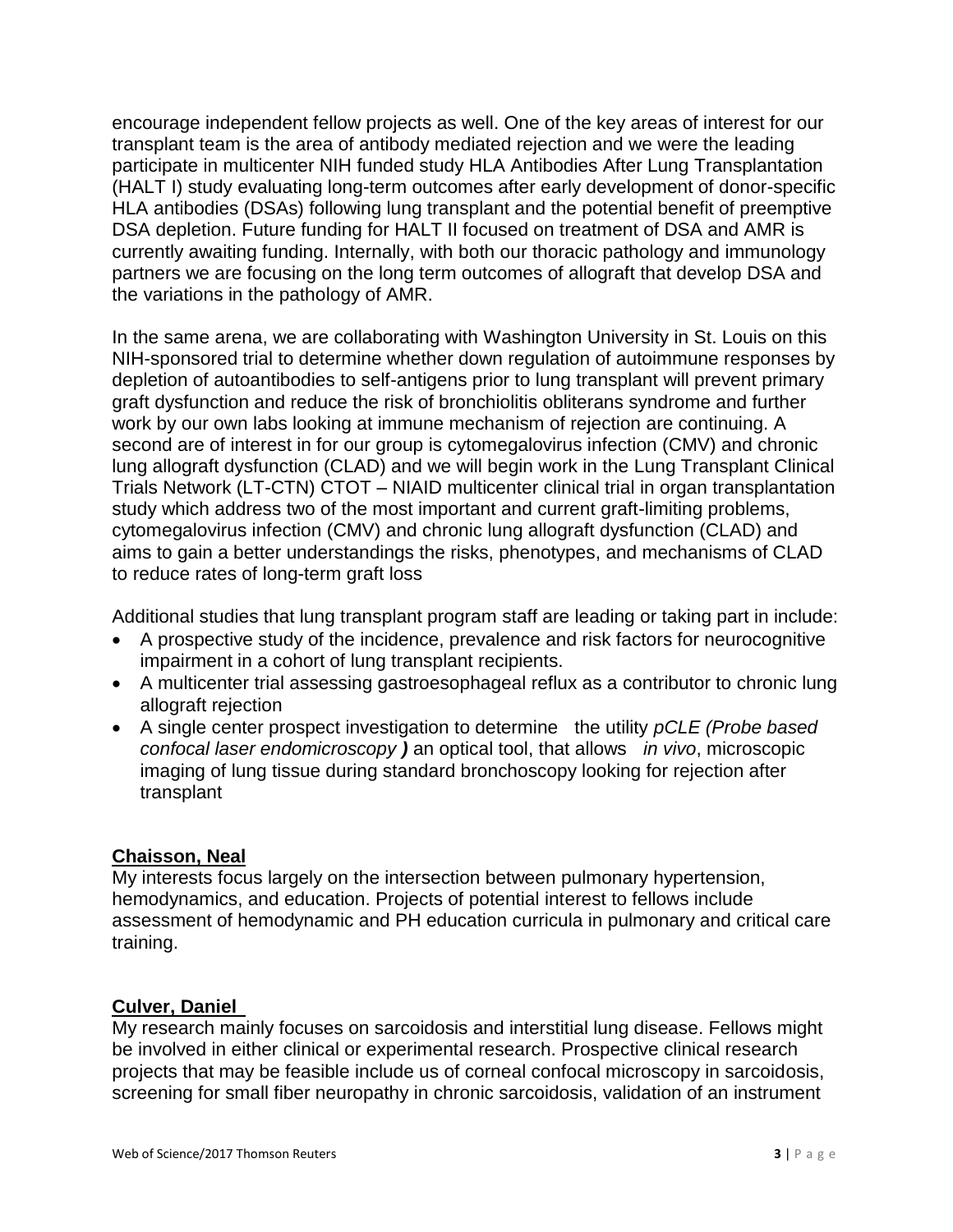screening for small fiber neuropathy and the relationship of chronic sarcoidosis to cardiovascular disease using CT and biomarkers.

# **Duggal, Abhijit**

My research interests are focused on the clinical epidemiology and outcomes associated with critical illness. I work mainly on outcomes research in ARDS and refractory Hypoxemia, and we are developing a database of patients with ARDS over the last 6 years. We are in the early phases of developing a registry of Severe Hypoxemic Respiratory Failure in patients being admitted to the Medical Intensive Care unit at Cleveland Clinic.

My current projects include

- 1. Prognostic factors associated with the development of refractory hypoxemia in Acute Respiratory Distress Syndrome (ARDS).
- 2. Variables associated with the use of non-conventional "rescue" ventilatory and non-ventilatory therapies in patients with refractory hypoxemia
- 3. Short and long term outcomes in patients with chronic respiratory diseases undergoing invasive mechanical ventilation
- 4. Epidemiologic characteristics of critical illness associated with viral pandemics
- 5. Outcomes associated with Therapeutic hypothermia in patients with Cardiopulmonary arrest

# **Dweik, Raed**

Dr. Dweik's research program draws on the strengths of the Department of Pulmonary and Critical Care Medicine in the Respiratory Institute (RI) and the Department of Pathobiology in the Lerner Research Institute (LRI). The overall goal of the Dweik lab is to understand lung physiology and pathology through the study of systemic and exhaled biomarkers. The strength of our research comes from its true translational nature and immediate clinical relevance. While our main area of interest is the pathobiology of pulmonary circulation (pulmonary hypertension), our work also covers lung physiology as well as the full spectrum of lung diseases that involve the airway (asthma), and the parenchyma (berylliosis-CBD).

Pulmonary Circulation: We have been conducting translational research in the area of nitric oxide (NO) biology and pulmonary vascular disease for the past 17 years and our current work is focused on the role of NO and the lung matrix (particularly Hyaluronan) in normal lung physiology and in the pathophysiology of pulmonary vascular and airway diseases.

Exhaled Breath Analysis: With each breath we exhale, thousands of molecules are expelled in our breath. Each individual has a "breath-print" that can tell a lot about his or her state of health. Our breath analysis laboratory continues to be at the cutting edge of this new field. Our most recent work focuses on the utility of exhaled breath analysis in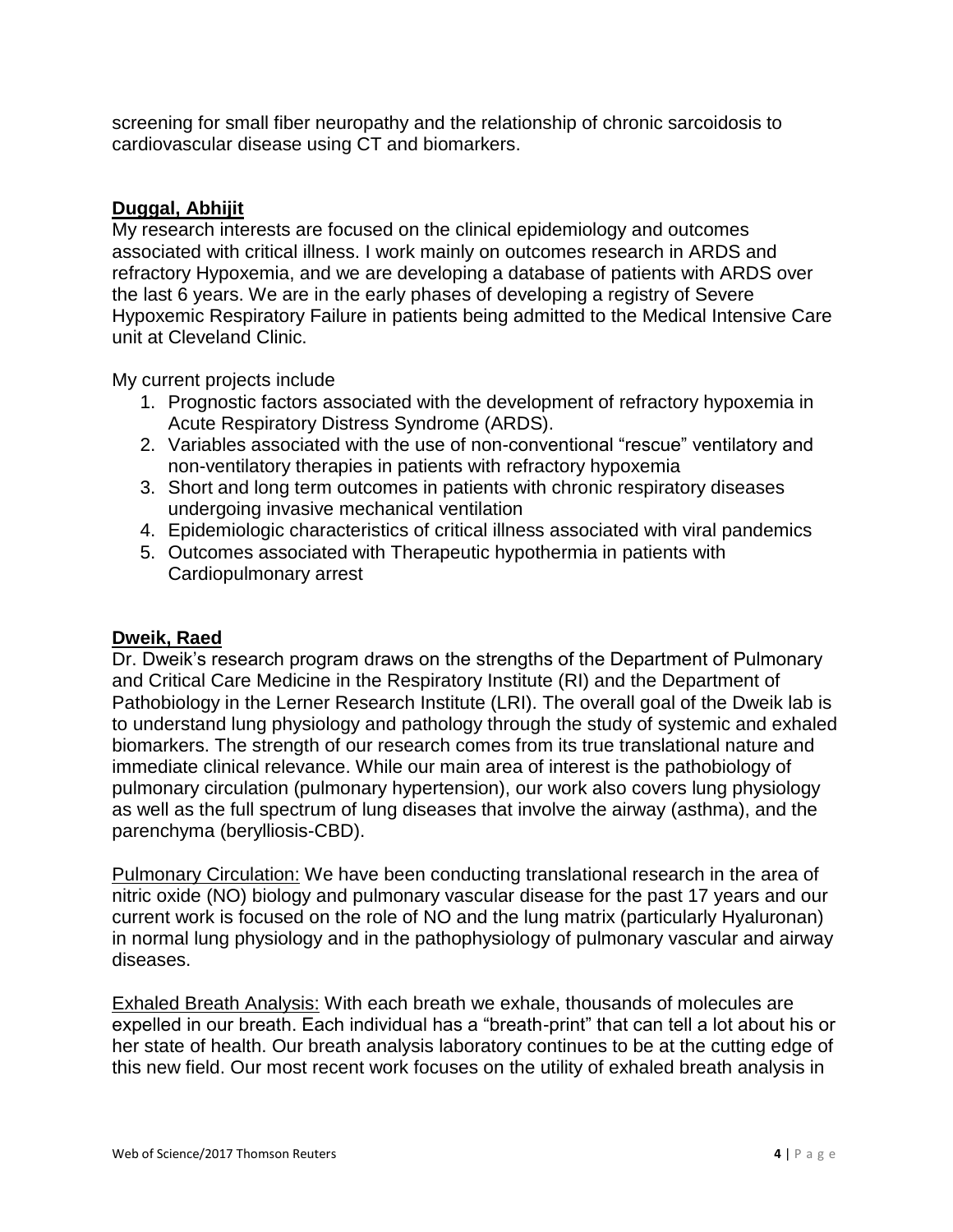the identification and monitoring of lung (pulmonary hypertension, asthma, etc.) and systemic (heart, liver, GI, kidney, etc.) disease.

# **Erzurum, Serpil**

The Erzurum lab studies airway Inflammatory diseases such as asthma, and pulmonary vascular diseases including pulmonary hypertension. Studies encompass basic science projects in the laboratory, translational projects with human samples, and clinical research trials.

# **Hatipoğlu, Umur**

My research interests include respiratory mechanics, mechanical ventilation, outcomes research and COPD. I have had an open door policy for fellows who would like to get involved in my research projects. Recent graduates who have worked with me include Srinivas Mummadi, MD, Dileep Raman, MD, Manish Sharma, MD and Ahila Subramanian MD,PhD. The following are ongoing research projects.

- The influence of intrathoracic pressure on intravascular pressure in patients with suspected pulmonary hypertension
- IgE mediated asthma
	- o Variability of total IgE over time in asthmatic patients
- Quality of care metrics
	- o Risk prediction for readmissions to the hospital following an index admission of pneumonia
	- o Factors that influence readmissions to the hospital for chronic obstructive pulmonary disease
	- o Impact of a multidisciplinary COPD exacerbation clinic and care coordination program to quality of care
- Use of ultrasound in the ICU to facilitate utilization and cost savings
- COPD registry. An Oracle database is being built for the Cleveland Clinic to study clinical questions germane to COPD pathogenesis, risk factors, outcomes and population management in retrospective and prospective manner. The database will also be utilized to study quality metrics in the COPD care pathway.

# **Heresi Davila, Gustavo**

My research focuses on pulmonary arterial hypertension, particularly in the areas of biomarkers and prediction of clinical outcomes.

There are several potential projects based on our large PH database, for example we are looking into novel clinical predictors of outcome and at the clinical features of patients with borderline pulmonary pressures.

We collect blood samples and we are measuring several novel biomarkers of the disease, like CRP, chemokines and HDL-cholesterol.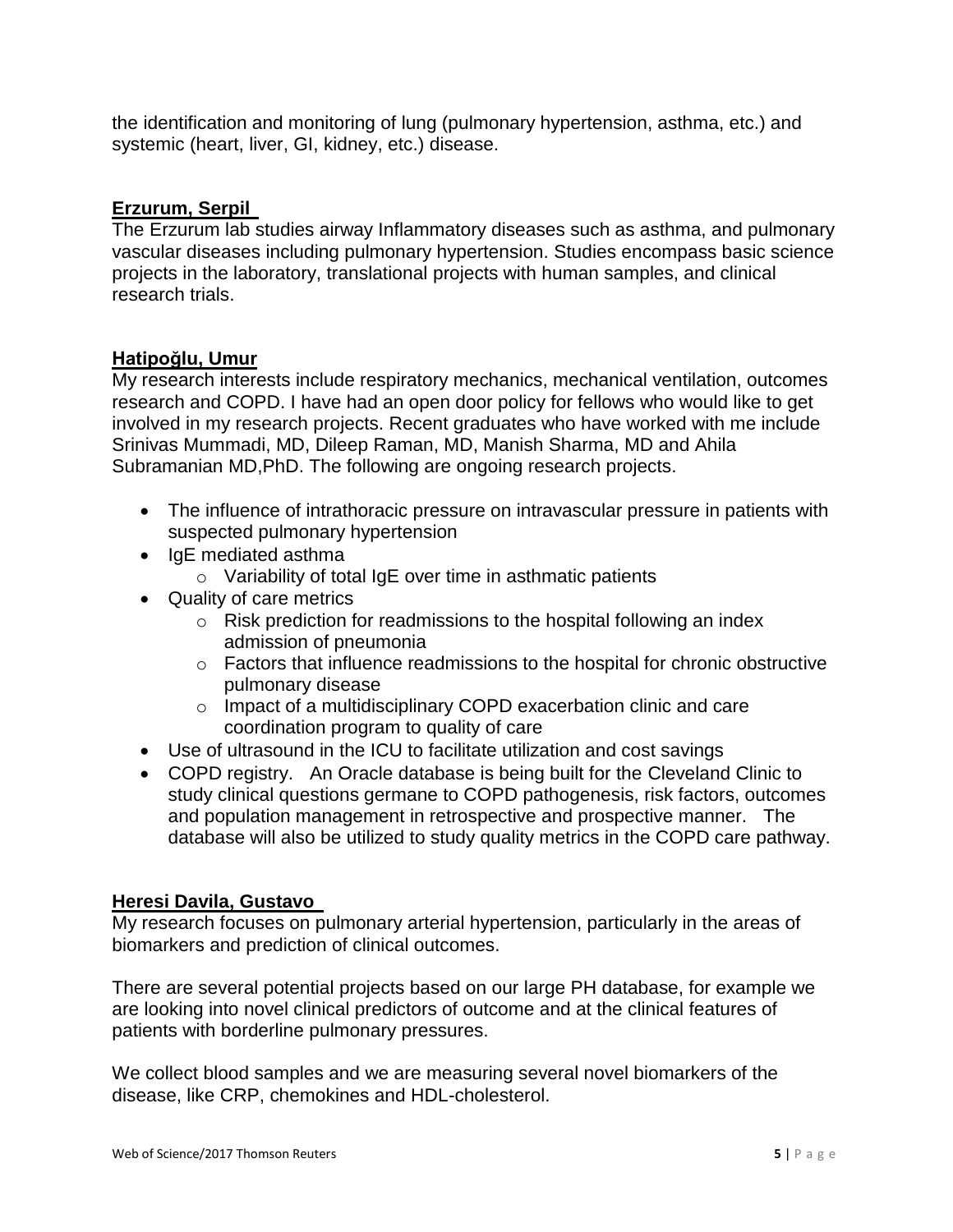We are interested in the role of insulin resistance in pulmonary vascular disease. We have a funded project to begin shortly where we will perform a detailed metabolic profiling of patients with idiopathic PAH.

# **Highland, Kristin**

My research focuses on rheumatic lung disease with an emphasis on interstitial lung disease and pulmonary hypertension.

# **Hite, R. Duncan**

The overall goal of my research activities is translational research in critical care medicine, and includes the following general areas:

- Cellular/Molecular: studies investigating mechanisms of surfactant injury triggered by acute lung inflammation. In particular, we focus on upregulation of secretory phospholipases and phospholipase-mediated surfactant depletion and dysfunction. Specific diseases of interest include acute lung injury, asthma and more.
- Clinical Trials: Studies are focused on observational interventional studies focused on acute lung injury, sepsis, pneumonia, delirium and more. Current active studies include federal and industry funded multicenter trials on ARDS (including the PETAL Network), sepsis and pneumonia. The Cleveland Clinic serves as one of 12 primary sites for the NIH-funded PETAL Network which focuses on trials on prevention and early treatment of ARDS. As a primary site, the Cleveland Clinic serves to coordinate the activities of 4 hospitals across Ohio including Ohio State University, University of Cincinnati and Akron City Hospital along with our hospitals in the Cleveland area. Involvement in these activities provides excellent opportunities and resources for small ancillary studies that take advantage of databases and clinical samples from each trial.
- Quality Improvement: Projects designed to determine optimal approaches to the delivery of care to patients in the ICU using rapid cycle approaches that combine with available Institute statistical and IT resources. Projects in the past have included prevention of VAP, ICU sedation, delirium management, ventilator management, weaning, palliative care and more.

# **Khatri, Sumita**

Research interests include air pollution and health (asthma), health disparities in outcomes and delivery of care for asthma, bronchial thermoplasty for asthma, biomarkers of asthma and airway inflammation, vocal cord dysfunction and asthma.

The USEPA has recently completed an in-depth air quality study on the characteristics and sources of particulate matter (soot) pollution in the area. We are currently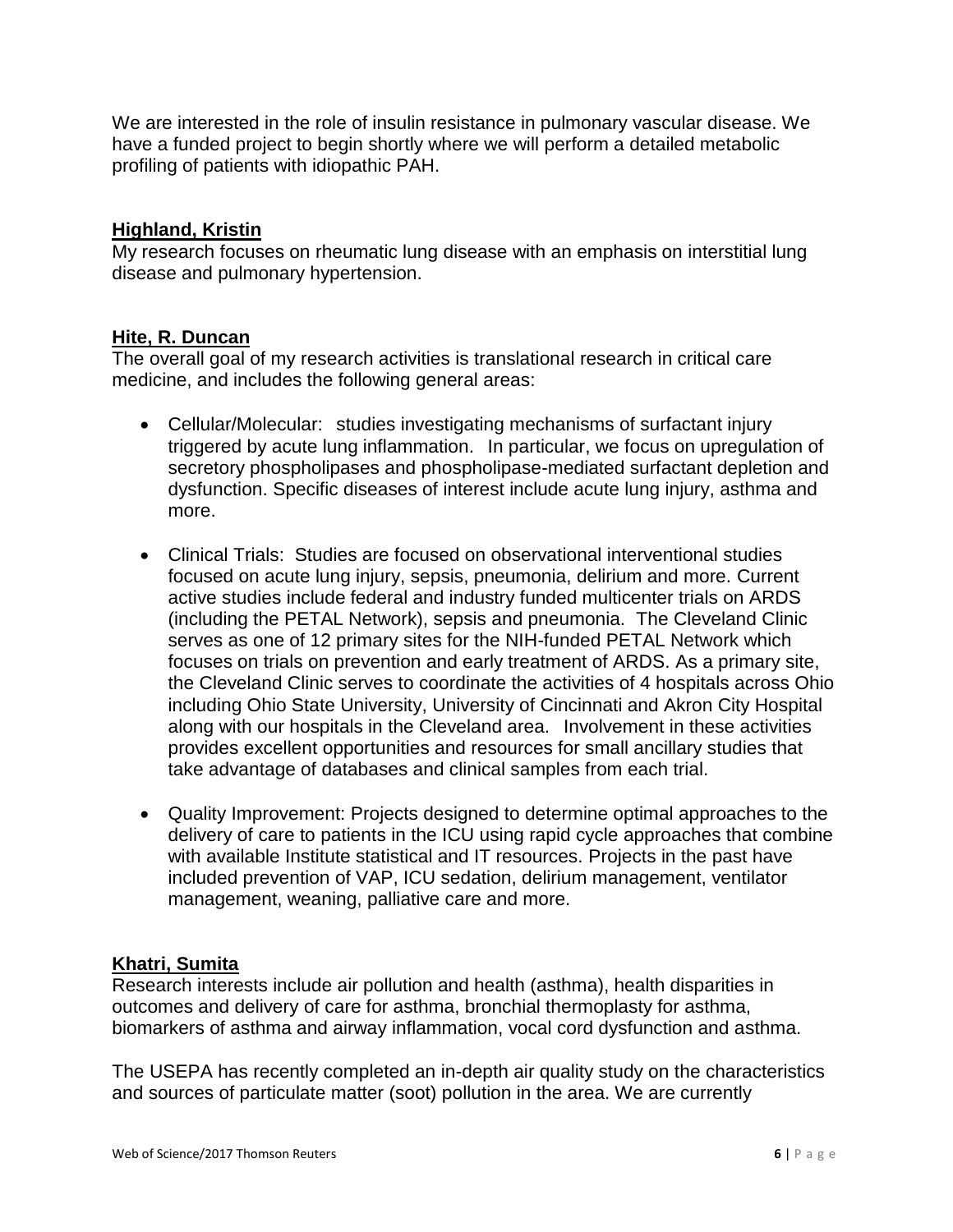collaborating with them on an epidemiologic health study evaluating particulate matter (PM) pollution and presentations for acute asthma (data on acute MI is also available). Geographic information systems (GIS) is used to estimate individual exposures to air pollution prior to their presentations for asthma to determine whether there are patterns of exposure related to such presentations. Ancillary studies from this collaboration are possible.

The Asthma Care Paths have created an opportunity for collaboration in the care of asthma not seen before here at Cleveland clinic. This allows us to get a sense of prior practice patterns, and evaluate how having a more protocolized approach may help patients with asthma and change outcome metrics across the institution. Further, high risk individuals and groups with asthma exist in our community, and best practices for the breaking down of barriers for the care of asthma need to be implemented and evaluated for efficacy.

The Bronchial Thermoplasty and Registry Study proposes the formation of a 3-year registry with evaluation of clinical, physiologic, biologic, and imaging results that may predict clinical response to bronchial thermplasty in patients with severe refractory asthma.

Dr Claudio Milstein (Voice Center) has a large patient experience with vocal cord dysfunction and breathlessness. We are planning on writing up the Cleveland Clinic Speech Center/Asthma Center experience with these patients, looking for research questions as well.

# **Mazzone, Peter**

Research focus in the lung cancer program would relate to an area of lung cancer that we as pulmonologists play a major role in. These are many, and there are many unanswered questions in these areas, leading to the possibility of a wealth of research. There are opportunities for both clinical and translational research projects.

- 1. Epidemiology
	- prediction of the risk of developing lung cancer (clinical, genetic, molecular)
	- gender differences
	- health care disparities
	- presentation
- 2. Primary Prevention
	- smoking cessation
	- chemoprevention
- 3. Secondary Prevention (lung cancer screening)
	- imaging programs
	- biomarker development and validation (risk, diagnosis, evaluation of nodules)
- 4. Diagnosis and Staging
	- lung nodule management (imaging advances, biomarker development and validation)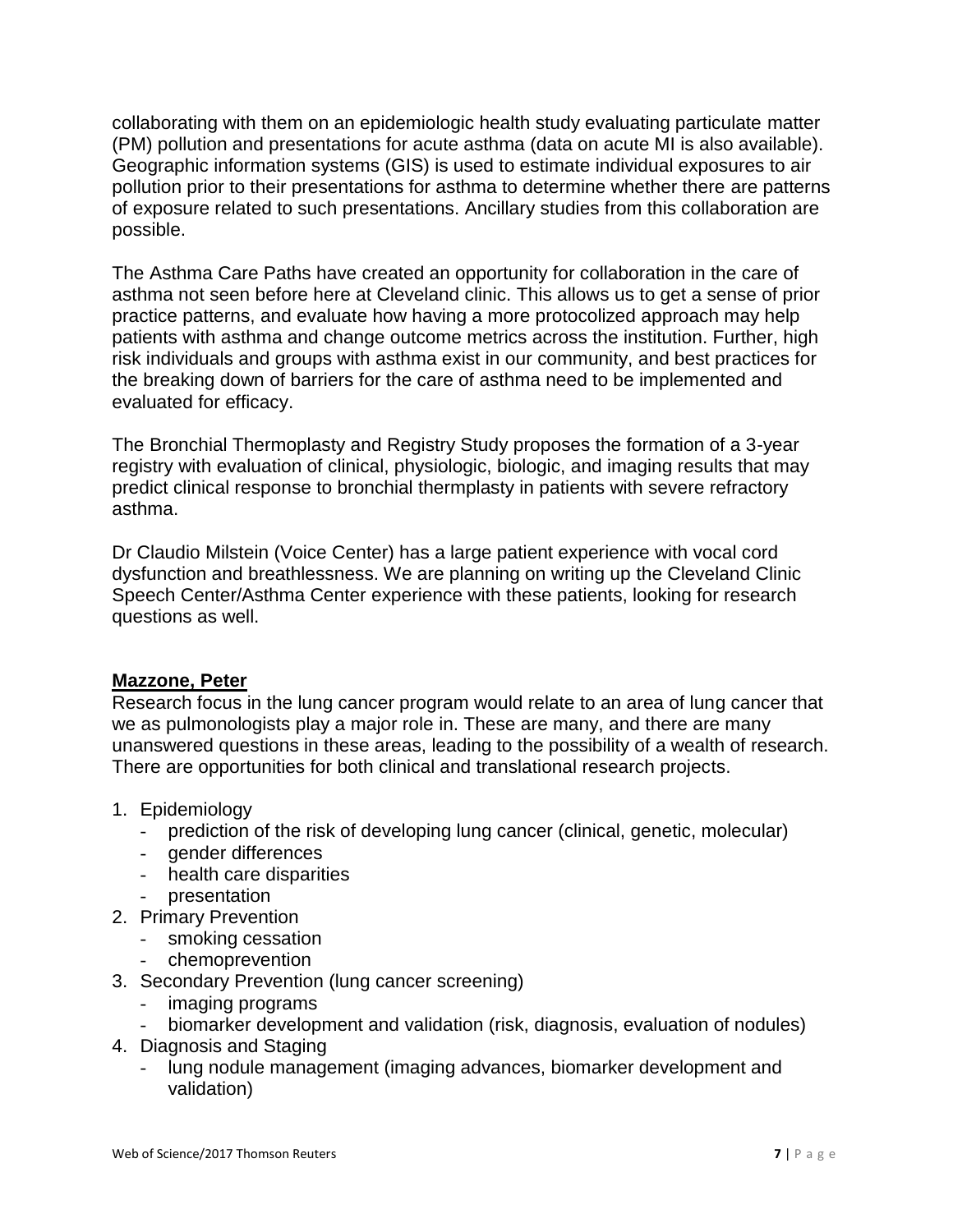- bronchoscopic advances
- 5. Pre-operative Evaluation of the Lung Resection Candidate
	- algorithms, other forms of exercise testing
	- development of risk predictor indices
	- guidelines assessment
	- interventions (pulmonary rehab, smoking cessation, etc.)
- 6. Follow-up Post Curative Intent Treatment and Tertiary Prevention
	- no defined protocols for follow-up imaging, biomarker development and validation
	- outcomes research surgery, chemo/XRT
	- quality of life
	- chemoprevention

# **Mehra, Reena**

My research focus involves exploring pathways mediating the relationship between sleep disordered breathing and cardiac electrophysiology as well as cardiovascular disease from a clinical trials and epidemiologic perspective. For over 10 years I have led and administered several NIH funded and foundation grant projects including a de novo analyses of electrophysiologic signals in large-scale epidemiologic cohorts, the Sleep Heart Health Study and Outcomes of Sleep Disorders in Older Men study, involving thousands of participants with the goal of investigating relationships of sleep apnea and nocturnal cardiac arrhythmias. I have also led the conduct of a parallel randomized controlled trial evaluating the effects of sleep apnea treatment on biomarkers of oxidative stress. My recent research is focused on honing in on underlying pathophysiologic mechanisms linking sleep apnea and paroxysmal atrial fibrillation and investigating the longitudinal relationships of polysomnographic and electrophysiologic markers with the development of incident atrial fibrillation. Students, residents and fellows have worked with our research team on various projects including clinical trials design in sleep apnea, predictors of positive airway pressure adherence, prevalence of newly diagnosed insulin resistance in a sleep apnea clinical trial, relationship of central versus obstructive apnea and incident atrial fibrillation and the impact of sleep apnea treatment on biomarkers of systemic inflammation and vascular function.

# **Mehta, Atul C.**

Research interests and projects are:

- 1. Endobronchial Volume Reduction: Coil Trial, Crossover-Coil Trial
- 2. Bronchoscopic Decompression for Emphysema
- 3. Role of Lung Transplantation in Excessive Dynamic Collpase
- 4. Tracheobronchopathia Osteochondroplastica

# **Mireles-Cabodevila, Eduardo**

Research interests and projects are: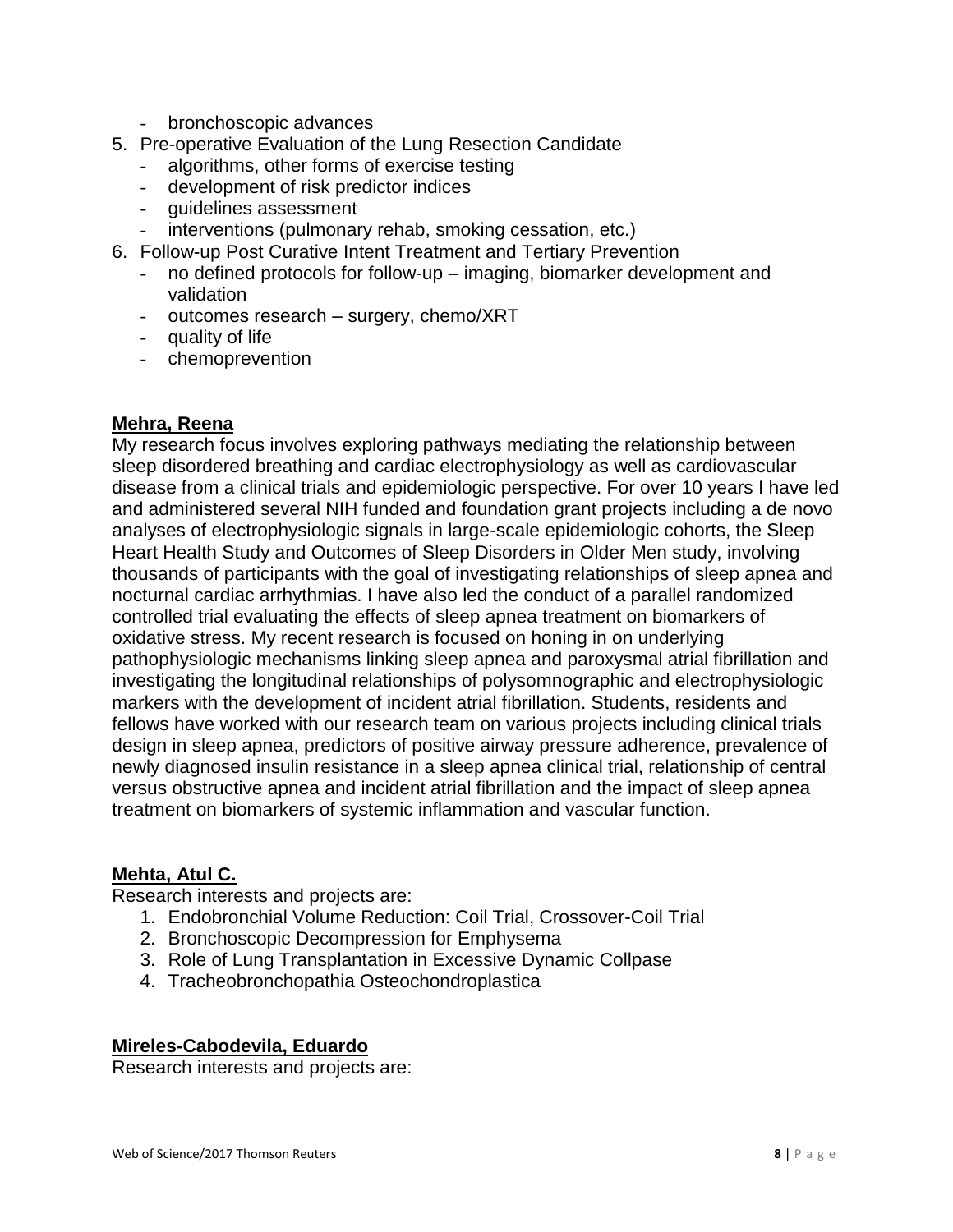- 1. Mechanical ventilation: application, nomenclature, patient-ventilator interaction, prolonged mechanical ventilation.
	- a. I work with simulators to assess ventilator and mode performance.
	- b. Improving the delivery of mechanical ventilation by establishing algorithms
- 2. Neuromuscular disease: Respiratory muscle involvement, optimizing care, respiratory and ventilator support, diaphragmatic pacing.
	- a. I am working on how to improve respiratory care of this patients, in and outside the hospital.
	- b. What is the rate of progression of the disease and timing for optimal interventions
- 3. Critical Illness: I am interested in critical care in general, I have special interests in education, liver failure and sepsis.
	- a. I am doing research on the effect of simulation in education and patient outcomes

# **Scheraga, Rachel**

My research interests as part of Dr. Mitchell Olman's lab are focused on the lung biology of idiopathic pulmonary fibrosis (IPF) and acute lung injury. Specifically, I am studying the role of the transient receptor potential vanilloid (TRPV4) channel in the macrophage. We hope to determine the function of this channel in the macrophage as it could be a potential drug target to treat IPF and other lung diseases.

# **Southern, Brian**

My research focus is fibroblast/myofibroblast signaling in idiopathic pulmonary fibrosis (IPF). Specifically, I am interested in what signals drive fibroblast/myofibroblast activation and accumulation in areas of ongoing fibrosis in the lung.

Our lab has developed a novel system that allows us to study the fibroblast-matrix interactions in normal and fibrotic lung tissue. With this model, we have shown that fibroblasts preferentially adhere to fibrotic lesions, become immotile, and differentiate into myofibroblasts. Myosin II appears to be a critical molecule which can perform different functions depending on whether the fibroblast is interacting with normal or fibrotic lung. I am currently working on better defining this mechanism and exploring ways to manipulate myosin II activity to interrupt the fibroproliferative cycle.

Opportunities are always available in Dr. Mitch Olman's laboratory for fellows interested in basic science or translational research in IPF.

# **Stoller, James**

Research interests regard alpha-1 antitrypsin deficiency, health care delivery of respiratory care services, the impact and outcomes of education, leadership development activities, and optimal educational strategies (e.g., in simulation, etc.). The experience of collaborating with me will offer experience perspectives on clinical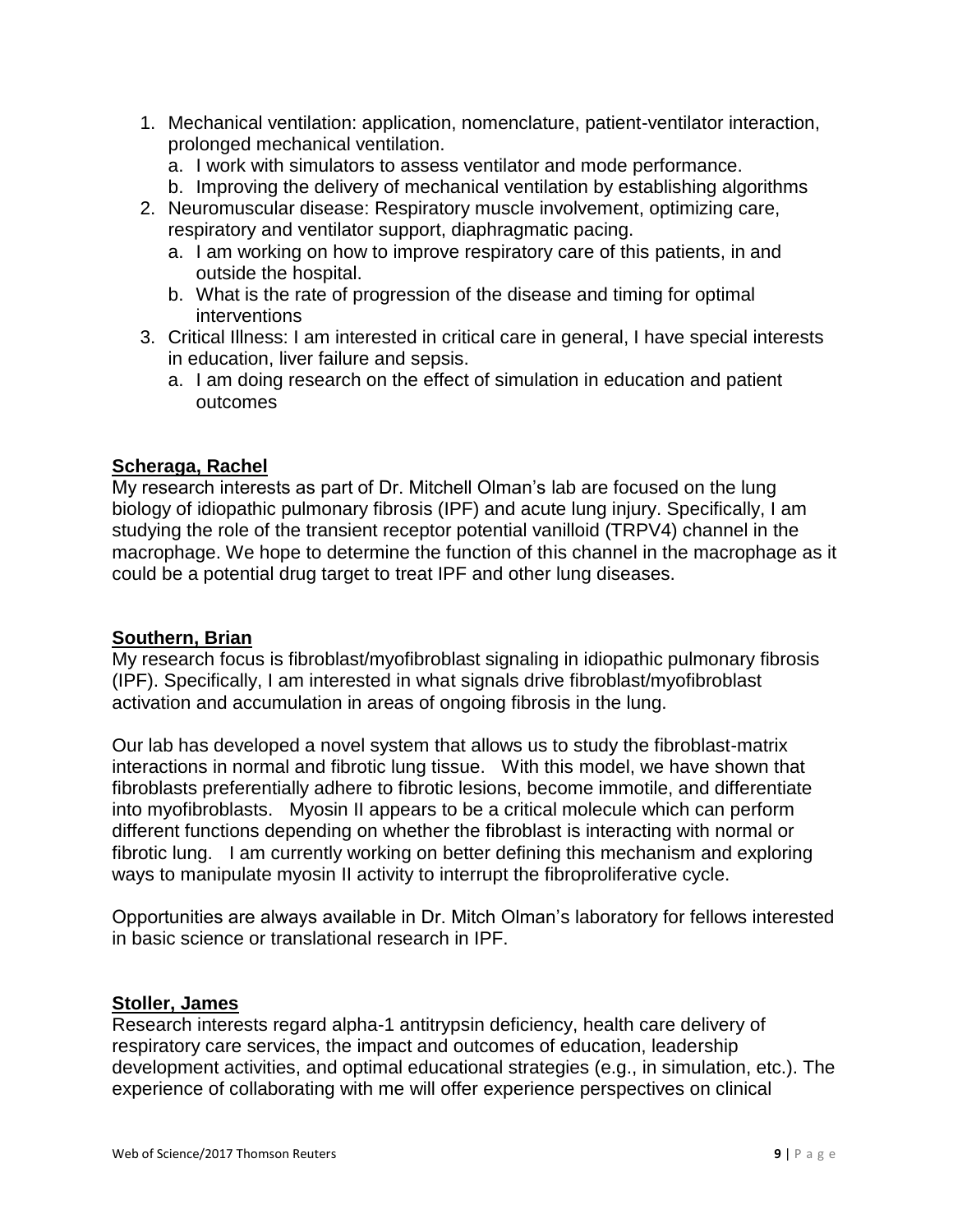research design as well as the mechanics of writing, submitting, and editing research papers.

I am also absolutely available to fellows to help them prepare reviews of clinical issues and on academic mentorship issues.

# **Tonelli, Adriano**

Research interests include the study of systemic vascular function and hemodynamics including invasive and non-invasive cardiac output determinations in pulmonary vascular diseases. I am particularly interested in the study of pulmonary hypertension in patients with liver diseases. In addition, I am attracted to perform electro or echocardiographic studies in patients with a variety of lung diseases.

# **Tsuang, Wayne**

Research interests include leveraging large databases for lung transplant outcomes research. I have been working with Maryam Valapour MD, MPP to review the allocation efficiency of donor lungs in the U.S. with data from the Scientific Registry of Transplant Recipients (SRTR). Other projects include the Clinical Trials in Organ Transplant grant (CTOT), funded by the National Institute of Allergy and Infectious Diseases, a multicenter clinical trial group that will focus on creating a registry of patients with Chronic Lung Allograft Dysfunction (CLAD) and also enroll patients in clinical trials evaluating the prevention and treatment of cytomegalovirus (CMV) post-transplant. Finally, using single center data I am studying at the importance of intravenous immunoglobulin supplementation for hypogammaglobulinemia in lung transplant patients.

# **Valapour, Maryam**

My research is focused on the study of lung transplant outcomes. On the national level, I serve as the Senior Investigator for Lung Transplant for the Scientific Registry of Transplant Recipient (SRTR). At the SRTR, I oversee the analysis of US lung transplant data and refinement of the US lung allocation system. I am also working to develop projects to study outcomes of lung transplant at the Cleveland Clinic, one of the largest lung transplant programs in the US.

# **Zein, Joe**

My research interest is focused on large databases, health economics, asthma epidemiology and the role of aging and gender on asthma severity. I am also interested in precision medicine and genetic epidemiology.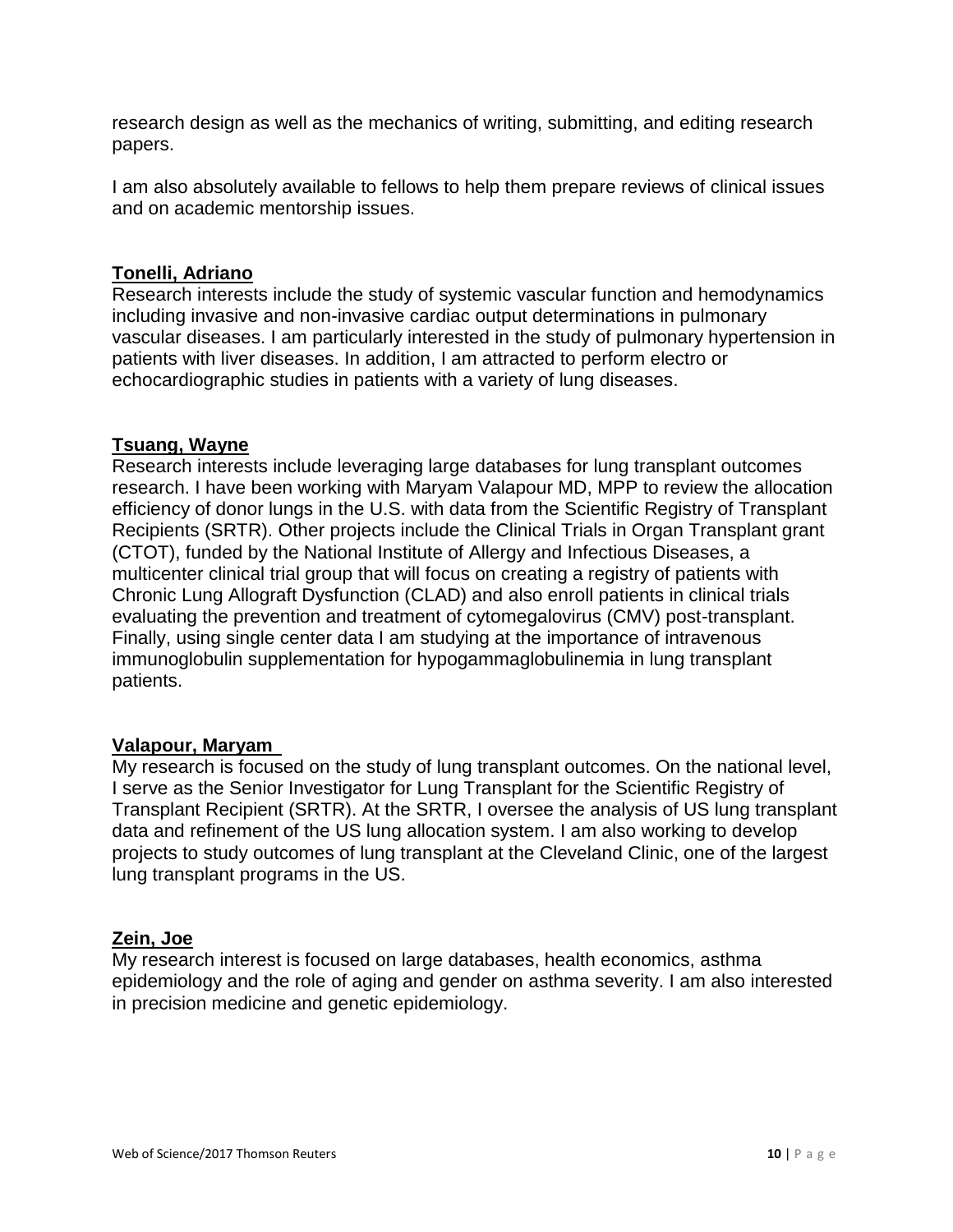# *Publications*

# **Aboussouan, Loutfi**

Kumar, A., E. Mireles-Cabodevila, et al. (2016). "Sudden Onset of Dyspnea Preceded by Shoulder and Arm Pain." Annals of the American Thoracic Society 13(12): 2261- 2265.

Hatipoglu, U. S. and L. S. Aboussouan (2016). "Treating and preventing acute exacerbations of COPD." Cleveland Clinic Journal of Medicine 83(4): 289-300.

Kittivoravitkul, P., R. Kaw, et al. (2016). "Determinants of Wake Pco(2) and Increases in Wake Pco(2) over Time in Patients with Obstructive Sleep Apnea." Annals of the American Thoracic Society 13(2): 259-264.

Panchabhai, T. S., D. Bandyopadhyay, et al. (2016). "A 26-Year-Old Woman With Systemic Lupus Erythematosus Presenting With Orthopnea and Restrictive Lung Impairment." Chest 149(1): E29-E33.

Panchabhai, T. S., E. Mireles-Cabodevila, et al. (2016). "Predictors Of Survival In A Large Cohort Of Patients With Amyotrophic Lateral Sclerosis." American Journal of Respiratory and Critical Care Medicine 193.

Wiriyaporn, D., L. Wang, et al. (2016). "Expiratory Time Constant and Sleep Apnea Severity in the Overlap Syndrome." Journal of Clinical Sleep Medicine 12(3): 327-332.

Kaw, R., P. Bhateja, et al. (2016). "Postoperative Complications in Patients With Unrecognized Obesity Hypoventilation Syndrome Undergoing Elective Noncardiac Surgery." Chest 149(1): 84-91.

Panchabhai, T. S., E. P. Pioro, et al. (2016). "Course Of Decline Of Lung Function Based On Tolerance To Non-Invasive Ventilation In Patients With Amyotrophic Lateral Sclerosis." American Journal of Respiratory and Critical Care Medicine 193.

# **Akindipe, Olufemi**

Inaty, H., A. Jawad, et al. (2016). "The Optimal Number of Transbronchial Biopsies Needed to Evaluate Rejection in the Lung Allograft." Journal of Heart and Lung Transplantation 35(4): S230-S230.

Mukhopadhyay, S., N. Lakis, et al. (2016). "Mixed-Dust Pneumoconiosis In A Steel Foundry Core Maker Mimicking Idiopathic Pulmonary Fibrosis: Occupational History, Radiologic And Pathologic Findings, And Demonstration Of Zirconium And Steel In An Explant Lung By Sem/eds." American Journal of Respiratory and Critical Care Medicine 193.

# **Almeida, Francisco**

Kalanjeri, S., S. Hoffman, et al. (2017). "Diffuse Tracheal Papillomatosis." American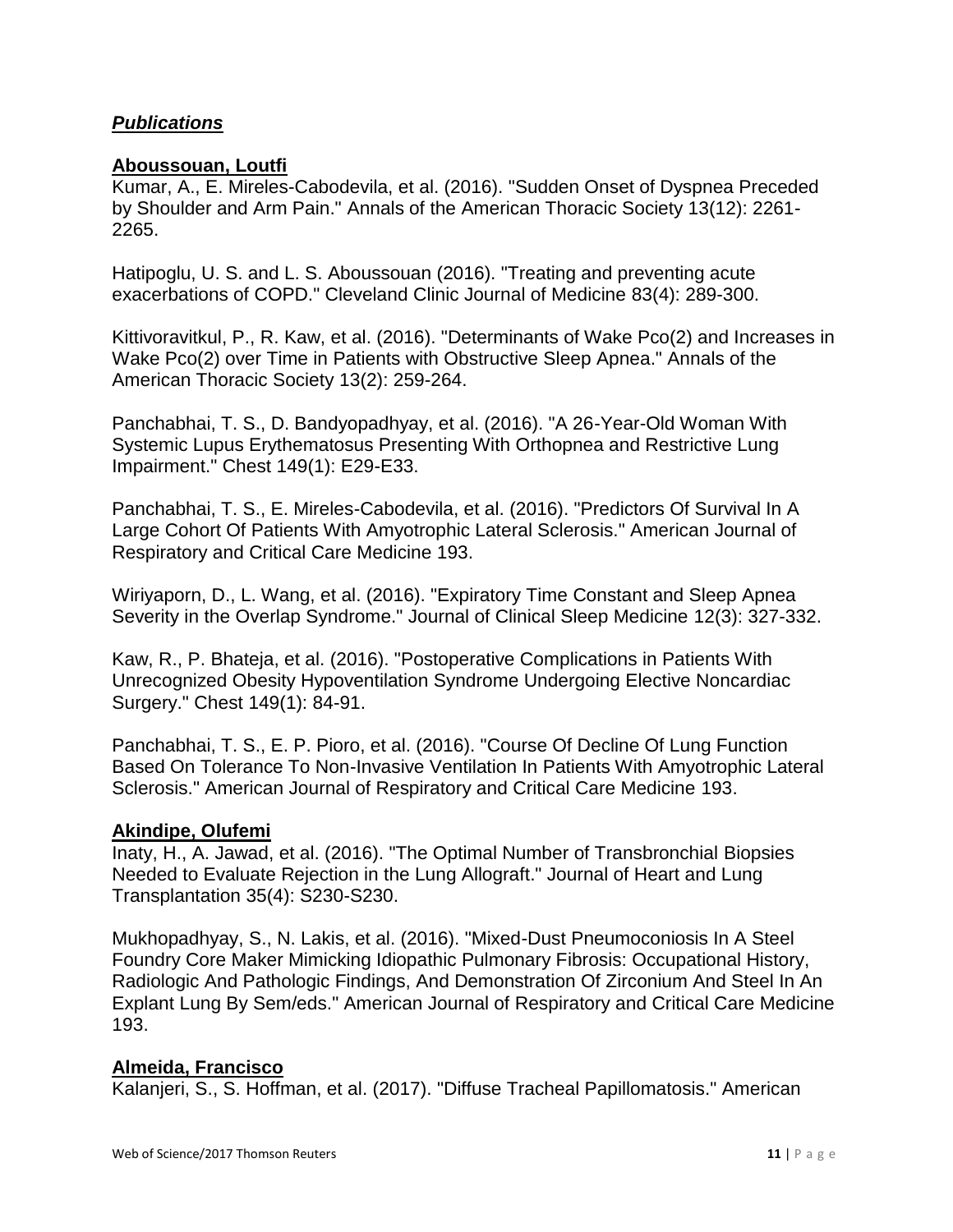Journal of Respiratory and Critical Care Medicine 195(1): 134-135.

Rokadia, H. K., A. Mehta, et al. (2016). "Rapid On-Site Evaluation in Detection of Granulomas in the Mediastinal Lymph Nodes." Annals of the American Thoracic Society 13(6): 850-855.

Yard, B. D., D. J. Adams, et al. (2016). "A genetic basis for the variation in the vulnerability of cancer to DNA damage." Nature Communications 7.

Frye, L. and F. Almeida (2016). "A Case Of Endobronchial Ultrasound Use In The Diagnosis Of Thoracic Infection." American Journal of Respiratory and Critical Care Medicine 193.

Frye, L., F. Almeida, et al. (2016). "Outcomes Of Tracheobronchial Stenting In Benign Airway Disease." American Journal of Respiratory and Critical Care Medicine 193.

Inaty, H., A. Jawad, et al. (2016). "Questioning The Role Of Surveillance Transbronchial Biopsies Beyond Six Months Post Lung Transplant: A Single Institution Experience." American Journal of Respiratory and Critical Care Medicine 193.

Young, B. P. and F. Almeida (2016). "New Ebus Bronchoscopy Programs: Predicting Procedure Volume." American Journal of Respiratory and Critical Care Medicine 193.

# **Aronica, Mark A**

Ghosh, A., C. J. Koziol-White, et al. (2016). "Soluble guanylate cyclase as an alternative target for bronchodilator therapy in asthma." Proceedings of the National Academy of Sciences of the United States of America 113(17): E2355-E2362.

Lang, D. M., M. A. Aronica, et al. (2016). "Omalizumab Inhibits Aspirin-Provoked Respiratory Reaction in Patients with Aspirin Exacerbated Respiratory Disease." Journal of Allergy and Clinical Immunology 137(2): AB91-AB91.

# **Ashton, Rendell**

Ashton, R. W. and M. M. Budev (2016). "Fellowship Training in Lung Transplantation." Journal of Bronchology & Interventional Pulmonology 23(3): 189-191.

Chaisson, N. F., A. Kapoor, et al. (2016). "Applying Learning Theory To Develop A Course On Hemodynamic Monitoring Of The Critically Ill Patient." American Journal of Respiratory and Critical Care Medicine 193.

# **Budev, Marie**

Koprivanac, M., M. M. Budev, et al. (2016). "How important is coronary artery disease when considering lung transplant candidates?" Journal of Heart and Lung Transplantation 35(12): 1453-1461.

Fernandez, R., S. Chiu, et al. (2016). "Humoral Human Lung Allograft Rejection by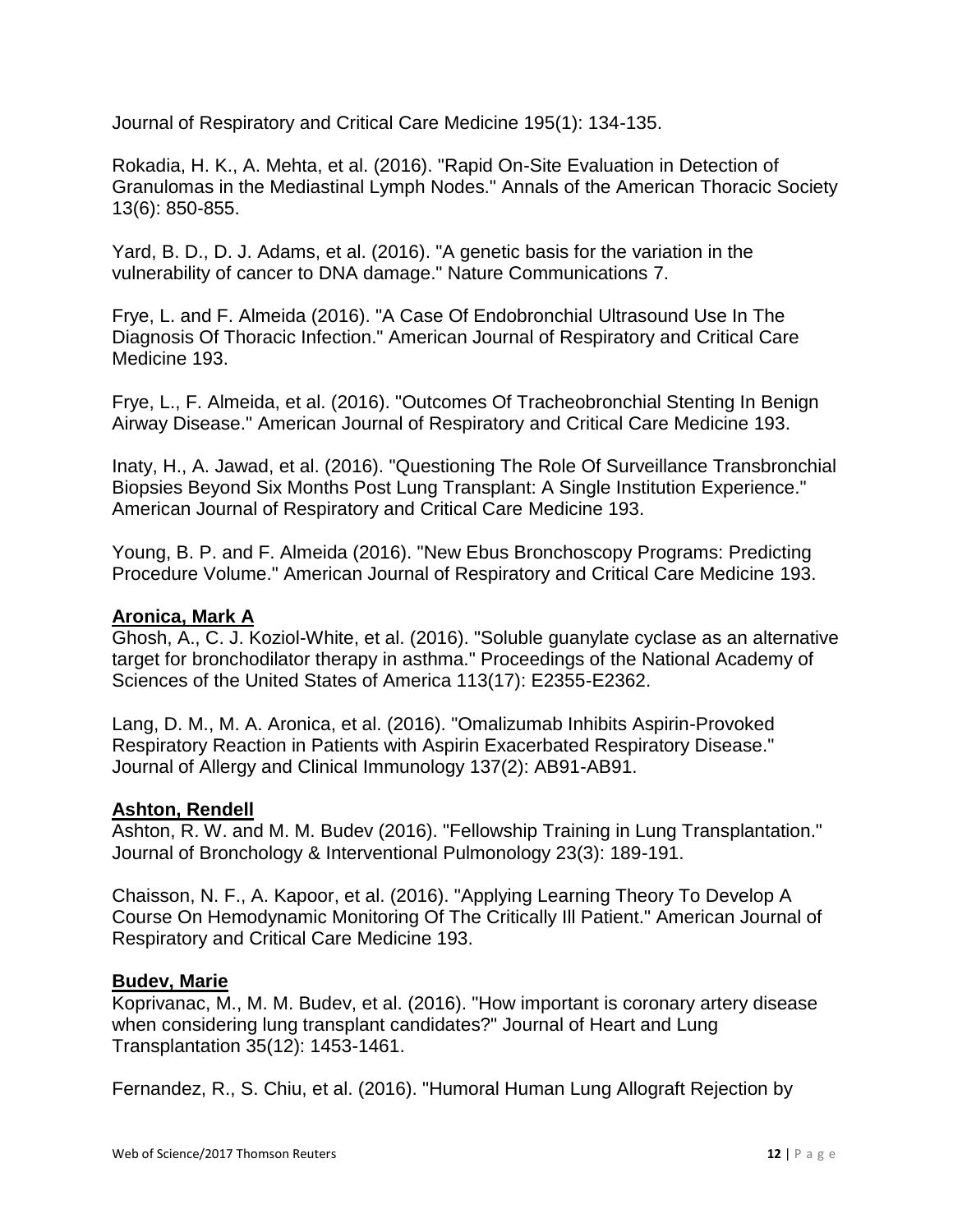Tissue-Restricted Non-HLA Antibodies." Annals of Thoracic Surgery 102(4): E339- E341.

Esfeh, J. M., M. Budev, et al. (2016). "Combined Lung and Liver Transplantation Offers Superior Outcomes Compared to Lung Transplantation Alone in Cirrhotics with Portal Hypertension Requiring Lung Transplantation." Hepatology 63(1 SUPP): 700A-700A.

Alkukhun, L., X.-F. Wang, et al. (2016). "Non-invasive screening for pulmonary hypertension in idiopathic pulmonary fibrosis." Respiratory Medicine 117: 65-72.

Ashton, R. W. and M. M. Budev (2016). "Fellowship Training in Lung Transplantation." Journal of Bronchology & Interventional Pulmonology 23(3): 189-191.

Ajani, S., M. Valapour, et al. (2016). "Pre-Transplant Prostate Cancer in Lung Transplant Recipients and Impact on Post-Transplant Morbidity and Mortality." American Journal of Transplantation 16: 596-596.

Inaty, H., A. Jawad, et al. (2016). "The Optimal Number of Transbronchial Biopsies Needed to Evaluate Rejection in the Lung Allograft." Journal of Heart and Lung Transplantation 35(4): S230-S230.

Koprivanac, M., M. Budev, et al. (2016). "How Important Is Coronary Artery Disease When Considering Lung Transplant Candidates?" Journal of Heart and Lung Transplantation 35(4): S227-S227.

Levvev, B., G. Snell, et al. (2016). "Donation After Circulatory Death (DCD) versus Donation After Brain Death (DBD): Contrasting Donor and Recipient Characteristics in the ISHLT DCD Lung Transplant (LTx) Registry." Journal of Heart and Lung Transplantation 35(4): S100-S100.

Van Raemdonck, D., B. Levvey, et al. (2016). "Characteristics of Various Categories of Controlled Donors after Circulatory Death Do Not Affect Outcome after Lung Transplantation; an Analysis of ISHLT DCD Registry Data." Journal of Heart and Lung Transplantation 35(4): S313-S313.

Geube, M. A., S. E. Perez-Protto, et al. (2016). "Increased Intraoperative Fluid Administration Is Associated with Severe Primary Graft Dysfunction After Lung Transplantation." Anesthesia and Analgesia 122(4): 1081-1088.

Reeves, S. R., G. Kaber, et al. (2016). "Subepithelial Accumulation of Versican in a Cockroach Antigen-Induced Murine Model of Allergic Asthma." Journal of Histochemistry & Cytochemistry 64(6): 364-380.

Wallace, W. D., N. Li, et al. (2016). "Banff study of pathologic changes in lung allograft biopsy specimens with donor-specific antibodies." Journal of Heart and Lung Transplantation 35(1): 40-48.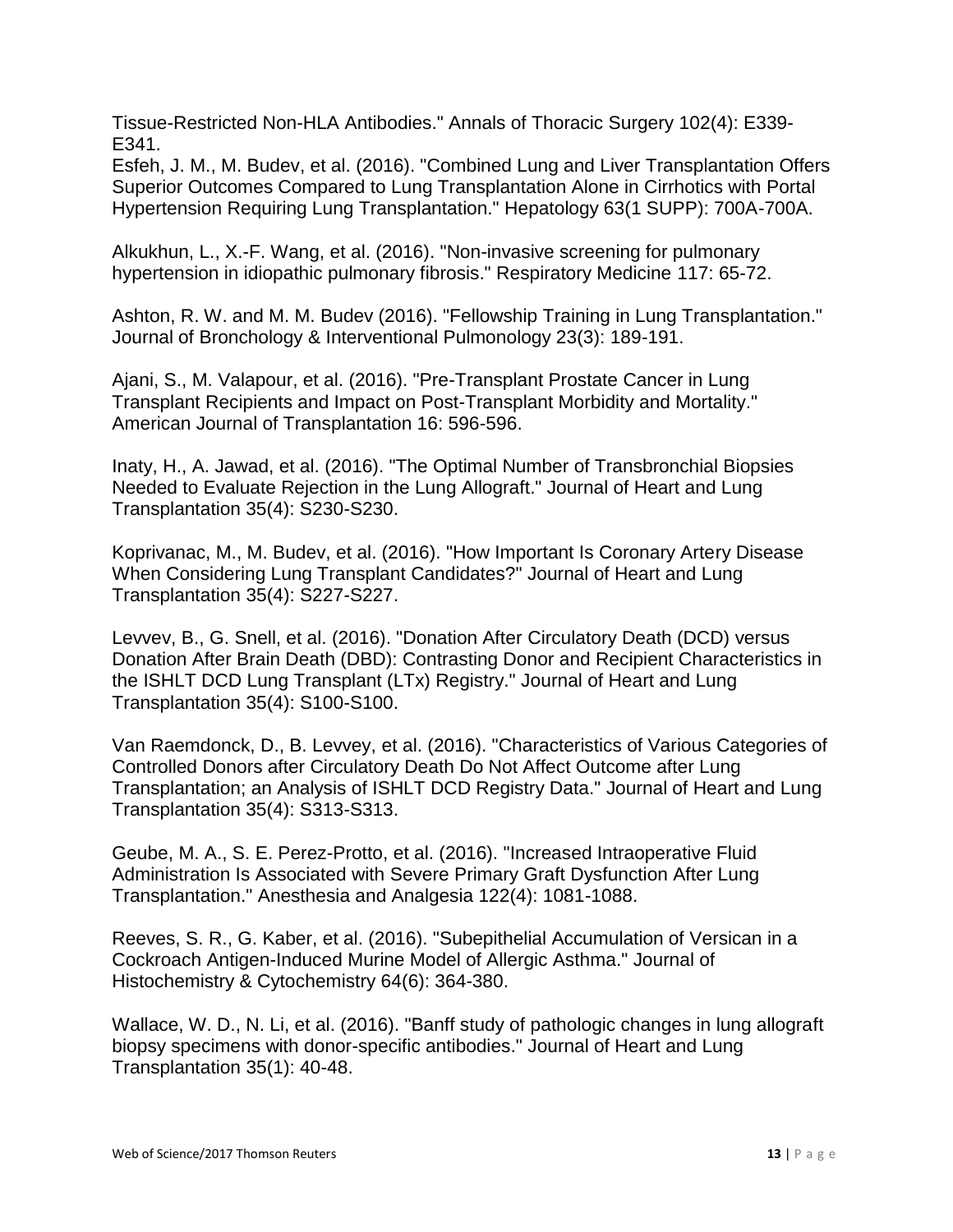Zhang, A., P. Kawczak, et al. (2016). "HLA-DP Donor Specific Antibodies Associated With Antibody Mediated Rejection And Poor Allograft Survival Following Lung Transplant." Human Immunology 77: 71-71.

# **Chaisson, Neal**

Chaisson, N. F., M. W. Dodson, et al. (2016). "Pulmonary Capillary Hemangiomatosis and Pulmonary Veno-occlusive Disease." Clinics in Chest Medicine 37(3): 523-+.

Chaisson, N. F., A. Kapoor, et al. (2016). "Applying Learning Theory To Develop A Course On Hemodynamic Monitoring Of The Critically Ill Patient." American Journal of Respiratory and Critical Care Medicine 193.

Panchabhai, T. S., D. Bandyopadhyay, et al. (2016). "A 26-Year-Old Woman With Systemic Lupus Erythematosus Presenting With Orthopnea and Restrictive Lung Impairment." Chest 149(1): E29-E33.

# **Choi, Humberto**

Choi, H., V. Puvenna, et al. (2016). "S100B and S100B autoantibody as biomarkers for early detection of brain metastases in lung cancer." Translational Lung Cancer Research 5(4): 413-+.

Choi, H., D. Teeters, et al. (2016). "The Accuracy Of Quantitative CT Scan Based Prediction Of Post-Lung Resection Fev1 And Dlco." American Journal of Respiratory and Critical Care Medicine 193.

Kang, H. M., J. Gravier, et al. (2016). "Renal Clearable Organic Nanocarriers for Bioimaging and Drug Delivery." Advanced Materials 28(37): 8162-8168.

Mazzone, P., X. F. Wang, et al. (2016). "Is There An Association Of One's Clinical Phenotype With The Lung Cancer Phenotype They Are Most Likely To Develop?" American Journal of Respiratory and Critical Care Medicine 193.

Mazzone, P., X. F. Wang, et al. (2016). "Discovery And Validation Of A Combined Serum Protein And Auto-Antibody Test For The Identification Of Lung Cancer In A High Risk Population." American Journal of Respiratory and Critical Care Medicine 193.

Miloslavsky, E. M., N. Lu, et al. (2016). "Myeloperoxidase-Antineutrophil Cytoplasmic Antibody (ANCA)-Positive and ANCA-Negative Patients With Granulomatosis With Polyangiitis (Wegener's) Distinct Patient Subsets." Arthritis & Rheumatology 68(12): 2945-2952.

Unizony, S., M. Villarreal, et al. (2016). "Clinical outcomes of treatment of anti-neutrophil cytoplasmic antibody (ANCA)-associated vasculitis based on ANCA type." Annals of the Rheumatic Diseases 75(6): 1166-1169.

Yun, K. I., H. Choi, et al. (2016). "Efficacy of Alveolar Vertical Distraction Osteogenesis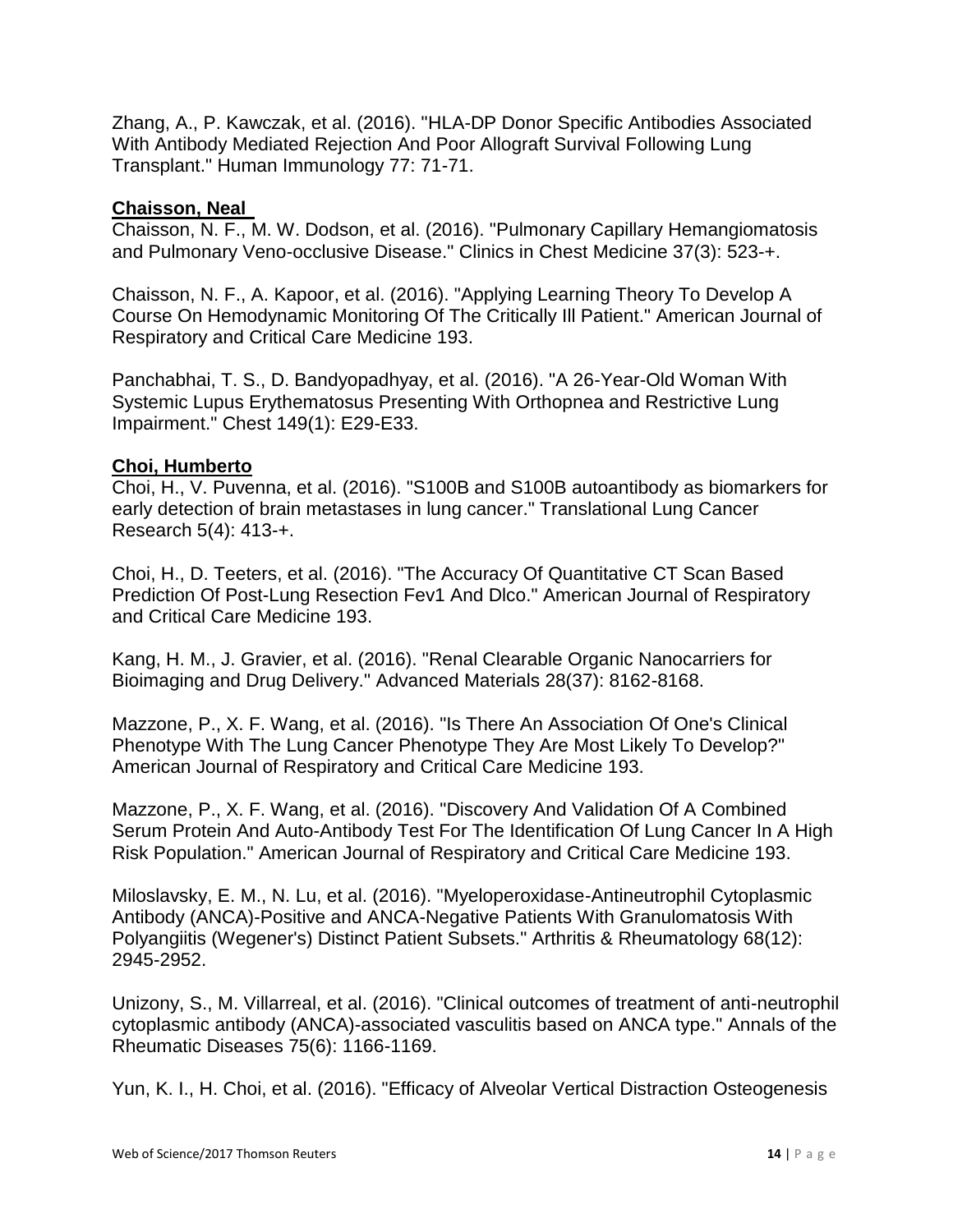and Autogenous Bone Grafting for Dental Implants: Systematic Review and Meta-Analysis." International Journal of Oral & Maxillofacial Implants 31(1): 26-36.

# **Choudhary, Chirag**

Panchabhai, T.S., et al., Progressive multifocal leukoencephalopathy in a lung transplant recipient: Isolation of John Cunningham (JC) virus from bronchoalveolar lavage. Journal of Global Infectious Diseases, 2016. 8(1): p. 51-54.

# **Cicenia, Joseph**

Inaty, H., A. Jawad, et al. (2016). "Questioning The Role Of Surveillance Transbronchial Biopsies Beyond Six Months Post Lung Transplant: A Single Institution Experience." American Journal of Respiratory and Critical Care Medicine 193.

Rokadia, H. K., A. Mehta, et al. (2016). "Rapid On-Site Evaluation in Detection of Granulomas in the Mediastinal Lymph Nodes." Annals of the American Thoracic Society 13(6): 850-855.

Zein, J. G., M. C. Menegay, et al. (2016). "Cost effectiveness of bronchial thermoplasty in patients with severe uncontrolled asthma." Journal of Asthma 53(2): 194-200.

Zhang, Y. X., J. C. Cicenia, et al. (2016). "Cytomorphologic Features and EGFR Mutational Status of Combined Small Cell Lung Carcinomas." Modern Pathology 29: 123A-124A.

Zhang, Y. X., J. C. Cicenia, et al. (2016). "Cytomorphologic Features and EGFR Mutational Status of Combined Small Cell Lung Carcinomas." Laboratory Investigation 96: 123A-124A.

# **Culver, Daniel**

Abdelmalak, B. B., A. K. Khanna, et al. (2016). "Reply to: A Rapid Infuser System for Whole-Lung Lavage." Journal of Bronchology & Interventional Pulmonology 23(1): E8- E9.

Barney, J. B., O. A. Shlobin, et al. (2016). "Sarcoidosis Associated Pulmonary Hypertension Across The World: Results Of A Registry Of Sarcoidosis Associated Pulmonary Hypertension (resaph)." American Journal of Respiratory and Critical Care Medicine 193.

Baughman, R. P., S. Field, et al. (2016). "Sarcoidosis in America Analysis Based on Health Care Use." Annals of the American Thoracic Society 13(8): 1244-1252.

Baughman, R. P., S. D. Nathan, et al. (2016). "The Use Of Registry For Sarcoidosis Associated Pulmonary Hypertension (resaph) In The Design Of The Riociguat For Sarcoidosis Associated Pulmonary Hypertension (riosaph)." American Journal of Respiratory and Critical Care Medicine 193.

Carmona, E. M., S. Kalra, et al. (2016). "Quality Of Life Impairment And Fatigue Are Not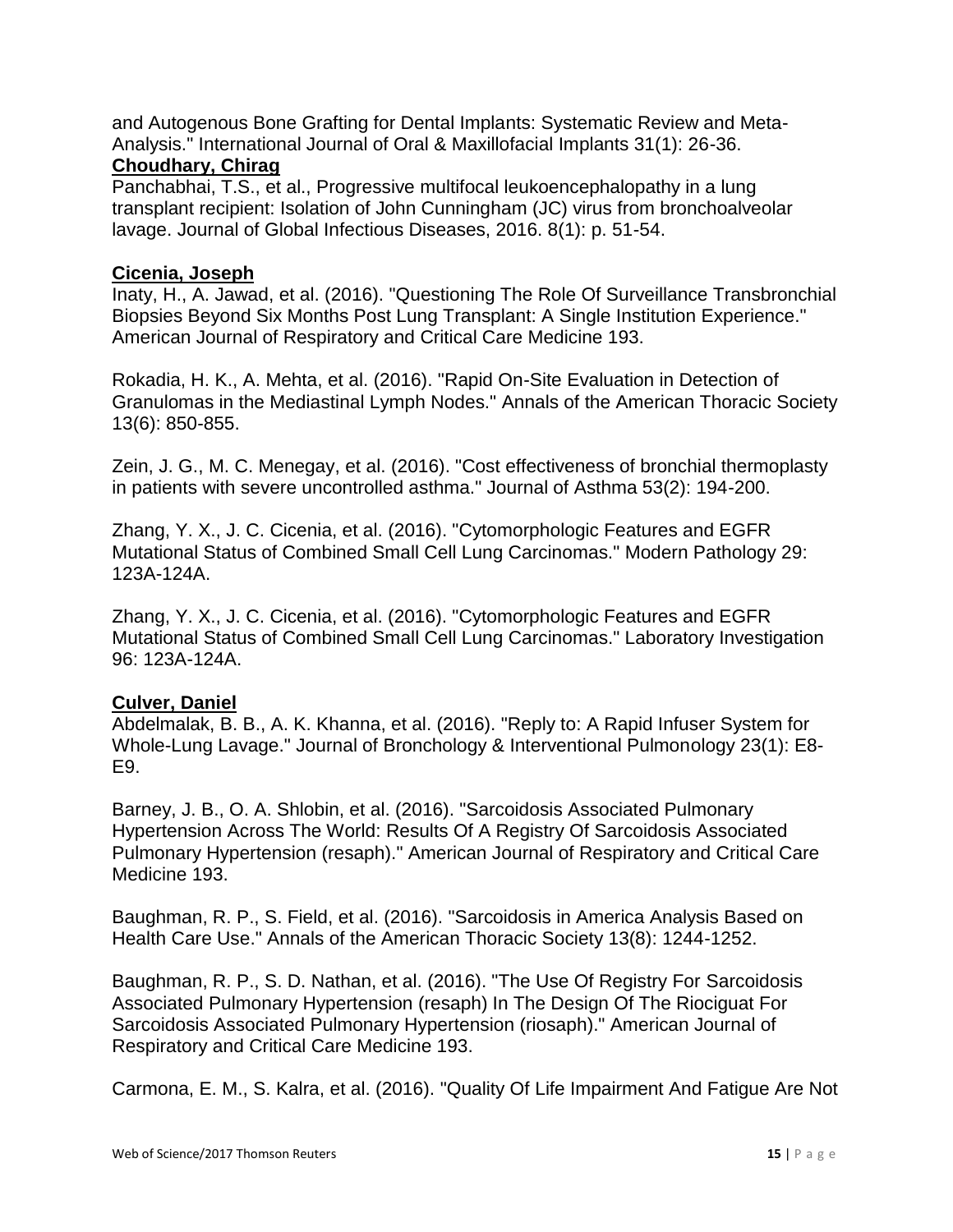Correlated With Mean Pulmonary Artery Pressure In Patients With Sarcoidosis Associated Pulmonary Hypertension." American Journal of Respiratory and Critical Care Medicine 193.

Culver, D. A. (2016). "Beryllium disease and sarcoidosis: still besties after all these years?" European Respiratory Journal 47(6): 1625-1628.

Culver, D. A. and D. Valeyre (2016). "Emerging ideas about sarcoidosis pathophysiology." Current Opinion in Pulmonary Medicine 22(5): 466-468.

Harper, L., K. Pearson, et al. (2016). "Infliximab For Cardiac Sarcoidosis: A Case Series." American Journal of Respiratory and Critical Care Medicine 193.

Kouranos, V., A. U. Wells, et al. (2016). "Lung Function Tests In Patients With Sarcoidosis Related Pulmonary Hypertension." American Journal of Respiratory and Critical Care Medicine 193.

Lau, C., B. B. Abdelmalak, et al. (2016). "Whole lung lavage for lipoid pneumonia." Thorax 71(11): 1066-1067.

O'Brien, E. C., P. Shrader, et al. (2016). "Disease Severity And Quality Of Life In Newly Diagnosed Idiopathic Pulmonary Fibrosis Patients." American Journal of Respiratory and Critical Care Medicine 193.

Rokadia, H. K., A. Mehta, et al. (2016). "Rapid On-Site Evaluation in Detection of Granulomas in the Mediastinal Lymph Nodes." Annals of the American Thoracic Society 13(6): 850-855.

Serchuck, L., G. Spitzer, et al. (2016). "The Foundation For Sarcoidosis Research Sarcoidosis Advanced Registry For Cures." American Journal of Respiratory and Critical Care Medicine 193.

Tully, T., S. S. Birring, et al. (2016). "Acute Worsening Events In Fibrotic Sarcoidosis: Effect On Quality Of Life, Pulmonary Function, And Cough." American Journal of Respiratory and Critical Care Medicine 193.

# **Dasenbrook, Elliot**

Dasenbrook, E., M. Skeans, et al. (2016). "Description Of A Novel Database: Merging The Us Cf Patient Registry With The Scientific Registry Of Transplant Recipients." Pediatric Pulmonology 51: 377-377.

Marich, C., J. Lord, et al. (2016). "Pharmacokinetics Of Vancomycin In Plasma And Sputum Following Pulmonary Administration In Cystic Fibrosis Patients With Persistent Methicillin-Resistant Staphylococcus Aureus Infection." Pediatric Pulmonology 51: 298- 299.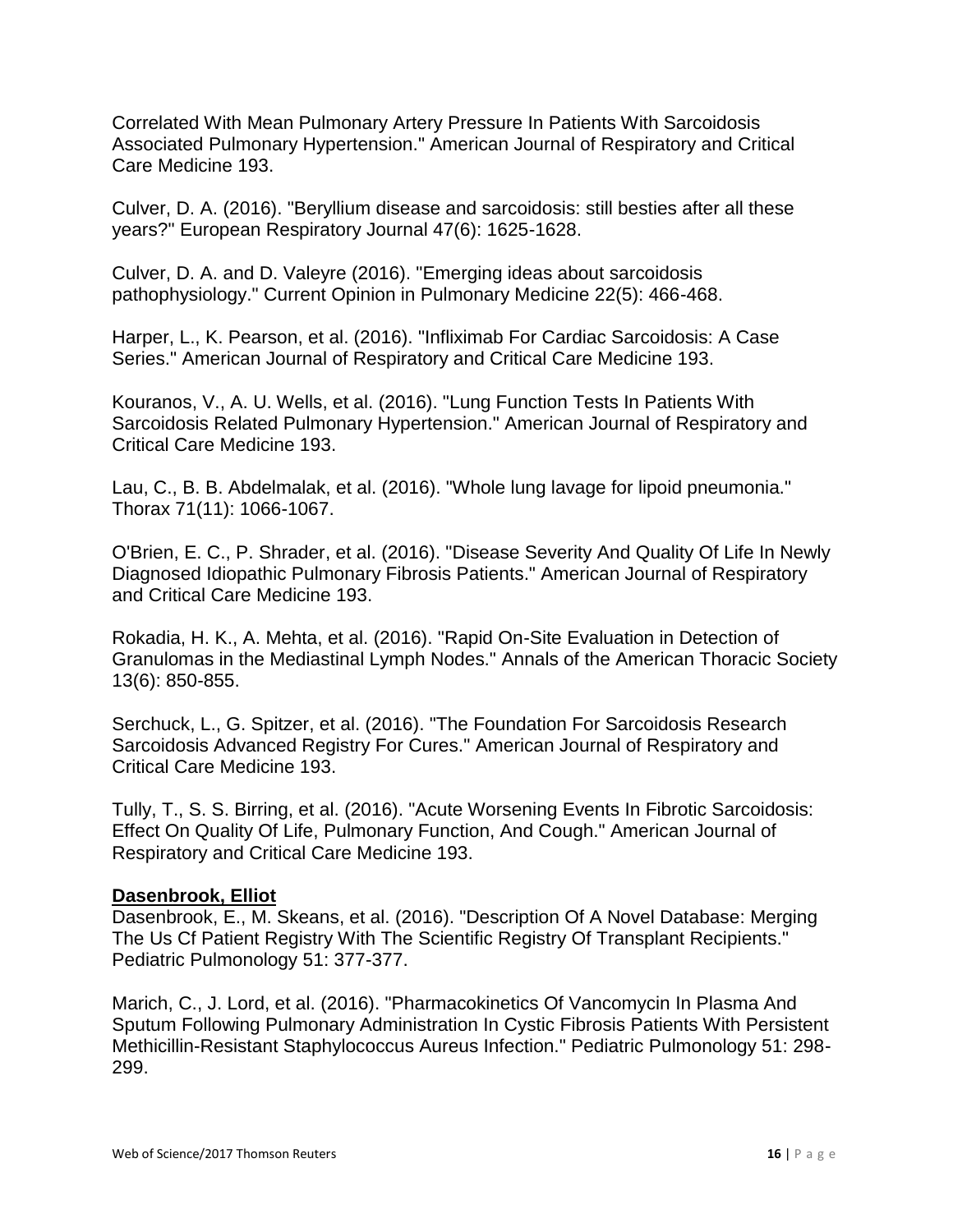# **Dugar, Siddarth**

Dugar, S., P. Kantamneni, et al. (2016). "Middle-Aged Woman With Shock." Chest 149(2): E44-E46.

Dugar, S., M. Latifi, et al. (2016). "All Shock States Are Not the Same Systolic Anterior Motion of Mitral Valve Causing Left Ventricular Outflow Tract Obstruction in Septic Shock." Annals of the American Thoracic Society 13(10): 1851-1855.

Mireles-Cabodevila, E. and S. Dugar (2017). "On the Need for Standard Definitions and Education to Optimize Patient-Ventilator Interactions." Respiratory Care 62(2): 248-249.

# **Duggal, Abhijit**

Chaisson, N. F., A. Kapoor, et al. (2016). "Applying Learning Theory To Develop A Course On Hemodynamic Monitoring Of The Critically Ill Patient." American Journal of Respiratory and Critical Care Medicine 193.

Dugar, S., M. Latifi, et al. (2016). "All Shock States Are Not the Same Systolic Anterior Motion of Mitral Valve Causing Left Ventricular Outflow Tract Obstruction in Septic Shock." Annals of the American Thoracic Society 13(10): 1851-1855.

Duggal, A., R. Pinto, et al. (2016). "Global Variability in Reported Mortality for Critical Illness during the 2009-10 Influenza A(H1N1) Pandemic: A Systematic Review and Meta-Regression to Guide Reporting of Outcomes during Disease Outbreaks." Plos One 11(5).

Krishnan, S., S. Narechania, et al. (2016). "Annual Cumulative Radiation Dose Exposure In A Cohort Of Young Medical Intensive Care Unit (MICU) Survivors-Characteristics And Predictors." American Journal of Respiratory and Critical Care Medicine 193.

Lam, S. W., S. R. Bauer, et al. (2016). "Procalcitonin-based algorithms to initiate or stop antibiotic therapy in critically ill patients: Is it time to rethink our strategy?" International Journal of Antimicrobial Agents 47(1): 20-27.

Mahar, J., S. S. Kalra, et al. (2016). "Factors Associated With The Use Of Rescue Therapies In Acute Respiratory Distress Syndrome." American Journal of Respiratory and Critical Care Medicine 193.

Manoel, A. L. D., A. Goffi, et al. (2016). "The critical care management of spontaneous intracranial hemorrhage: a contemporary review." Critical Care 20.

Schenone, A. L., A. Cohen, et al. (2016). "Therapeutic hypothermia after cardiac arrest: A systematic review/meta-analysis exploring the impact of expanded criteria and targeted temperature." Resuscitation 108: 102-110.

Senapati, A., H. Rai, et al. (2016). "An 85-year-old woman with respiratory failure and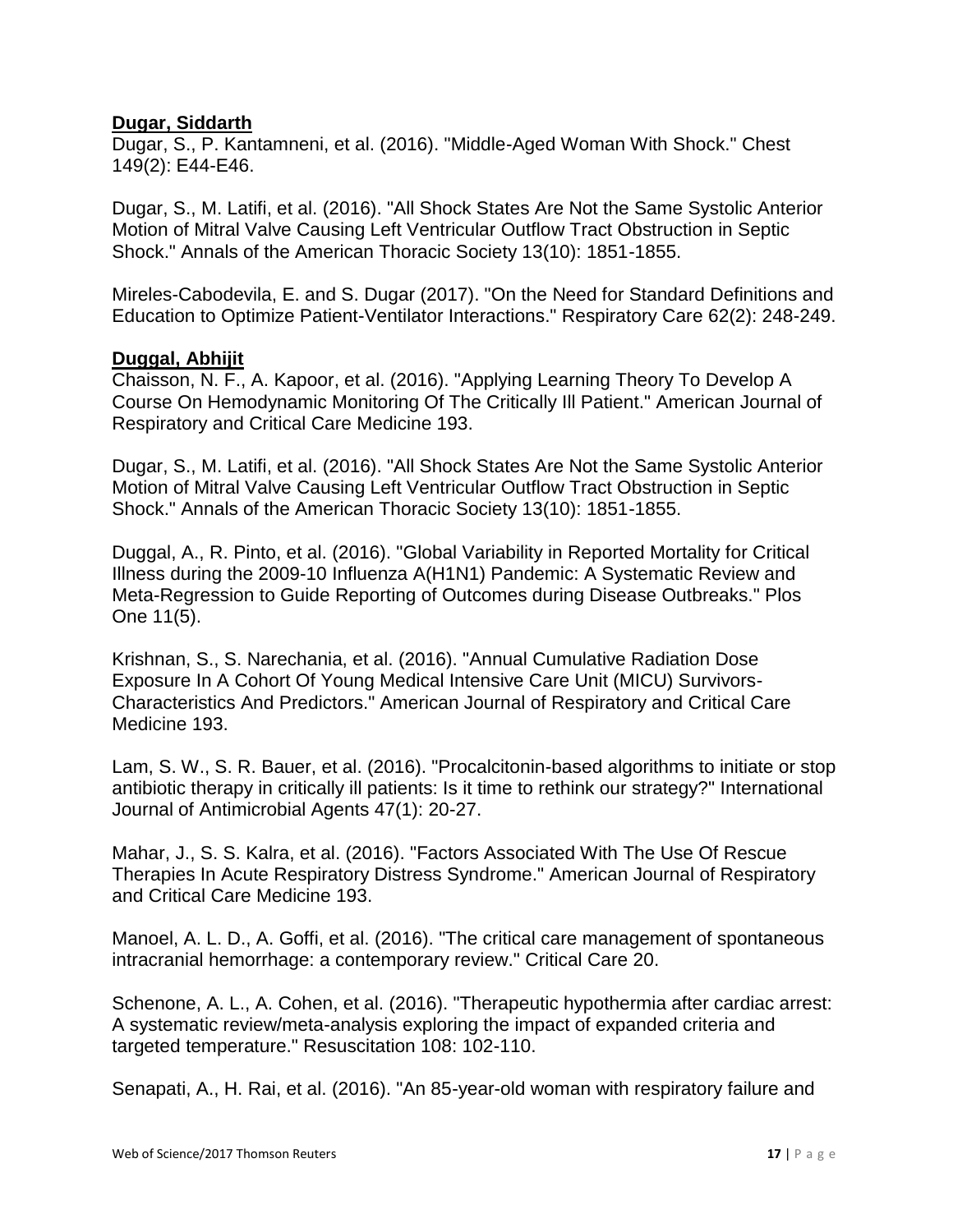positional hypoxemia." Cleveland Clinic Journal of Medicine 83(5): 349-354.

# **Dweik, Raed**

Ahmed, M., R. A. Dweik, et al. (2016). "What is the best approach to a high systolic pulmonary artery pressure on echocardiography?" Cleveland Clinic Journal of Medicine 83(4): 256-260.

Ahmed, M. K., R. Dweik, et al. (2016). "Thermodilution And Indirect Fick Are Inaccurate Methodologies To Determine Cardiac Index In Patients With Pulmonary Arterial Hypertension." American Journal of Respiratory and Critical Care Medicine 193.

Ahmed, M. K., R. Dweik, et al. (2016). "Transpulmonary Gradients In Pulmonary Arterial Hypertension And Their Relationship With Hemodynamic Determinations." American Journal of Respiratory and Critical Care Medicine 193.

Alkhouri, N., D. Grove, et al. (2016). "The effects of gut microbiota and the flavin monooxygenase enzyme 3 (FMO3) on choline bioavailability in nonalcoholic fatty liver disease." Hepatology 63(1 SUPP): 775A-776A.

Alkukhun, L., X. F. Wang, et al. (2016). "Non-invasive screening for pulmonary hypertension in idiopathic pulmonary fibrosis." Respiratory Medicine 117: 65-72.

Asosingh, K., A. Vasanji, et al. (2016). "Eotaxin-Rich Proangiogenic Hematopoietic Progenitor Cells and CCR3(+) Endothelium in the Atopic Asthmatic Response." Journal of Immunology 196(5): 2377-2387.

Barnes, J. W., E. T. Kucera, et al. (2016). "Bone Morphogenic Protein Type 2 Receptor Mutation-Independent Mechanisms of Disrupted Bone Morphogenetic Protein Signaling in Idiopathic Pulmonary Arterial Hypertension." American Journal of Respiratory Cell and Molecular Biology 55(4): 564-575.

Barnes, J. W., L. Tian, et al. (2016). "O-Glcnac Transferase Regulates Glucose Metabolism In Idiopathic Pulmonary Arterial Hypertension." American Journal of Respiratory and Critical Care Medicine 193.

Barnes, J. W., L. Tian, et al. (2016). "Bmpr2 Mutation-Independent Mechanisms Of Disrupted Bmp Signaling In Ipah." American Journal of Respiratory and Critical Care Medicine 193.

Barnes, J. W., A. R. Tonelli, et al. (2016). "Novel methods in pulmonary hypertension phenotyping in the age of precision medicine (2015 Grover Conference series)." Pulmonary Circulation 6(4): 439-447.

Beauchamp, J., J. Pleil, et al. (2016). "Report from IABR Breath Summit 2016 in Zurich, Switzerland." Journal of Breath Research 10(4).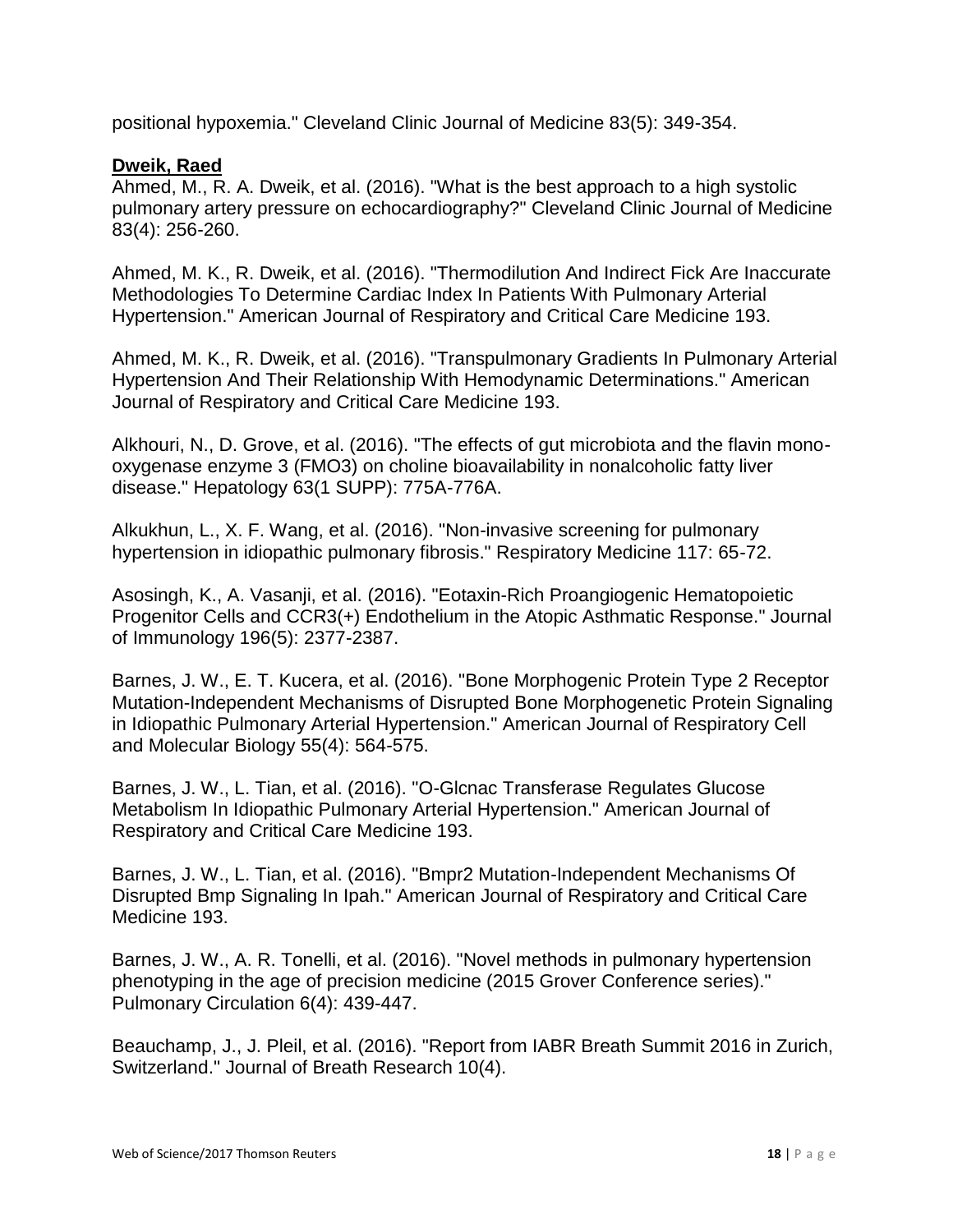Beauchamp, J. D., J. D. Pleil, et al. (2016). "International Association of Breath Research 10th anniversary conference at the Schoenbrunn Palace in Vienna, Austria." Journal of Breath Research 10(1).

Bhatt, A., M. A. Parsi, et al. (2016). "Volatile organic compounds in plasma for the diagnosis of esophageal adenocarcinoma: a pilot study." Gastrointestinal Endoscopy 84(4): 597-603.

Boyer, D., J. E. Pittman, et al. (2016). "Pediatric Pulmonary Hypertension." Annals of the American Thoracic Society 13(6): 967-969.

Dakkak, W., Y. Rao, et al. (2016). "Plasma Levels Of Leptin And Adiponectin Have Limited Prognostic Value In Pulmonary Arterial Hypertension." American Journal of Respiratory and Critical Care Medicine 193.

Fares, W. H., L. Bellumkonda, et al. (2016). "Right atrial pressure/pulmonary artery wedge pressure ratio: A more specific predictor of survival in pulmonary arterial hypertension." Journal of Heart and Lung Transplantation 35(6): 760-767.

Farha, S., B. Hu, et al. (2016). "Mitochondrial Haplogroups and Risk of Pulmonary Arterial Hypertension." Plos One 11(5).

Farha, S. Y., B. Hu, et al. (2016). "Maternal Ancestry And Risk Of Pulmonary Arterial Hypertension." American Journal of Respiratory and Critical Care Medicine 193.

Kawut, S. M., M. F. Doyle, et al. (2016). "Monocyte Subsets In Pulmonary Vascular Complications Of Liver Disease." American Journal of Respiratory and Critical Care Medicine 193.

Kawut, S. M., M. J. Krowka, et al. (2016). "Metabolomic Differences In Pulmonary Vascular Complications Of Liver Disease." American Journal of Respiratory and Critical Care Medicine 193.

Navaneethan, S. D., J. Roy, et al. (2016). "Prevalence, Predictors, and Outcomes of Pulmonary Hypertension in CKD." Journal of the American Society of Nephrology 27(3): 877-886.

Rieder, F., S. Kurada, et al. (2016). "A Distinct Colon-Derived Breath Metabolome is Associated with Inflammatory Bowel Disease, but not its Complications." Clinical and Translational Gastroenterology 7.

Tian, L., J. W. Barnes, et al. (2016). "Altered Sugar Nucleotide Levels Facilitate Changes In Glycosylation In Ipah." American Journal of Respiratory and Critical Care Medicine 193.

Tonelli, A. R., M. K. Ahmed, et al. (2016). "The Ratio Of Pulmonary Artery Over Wedge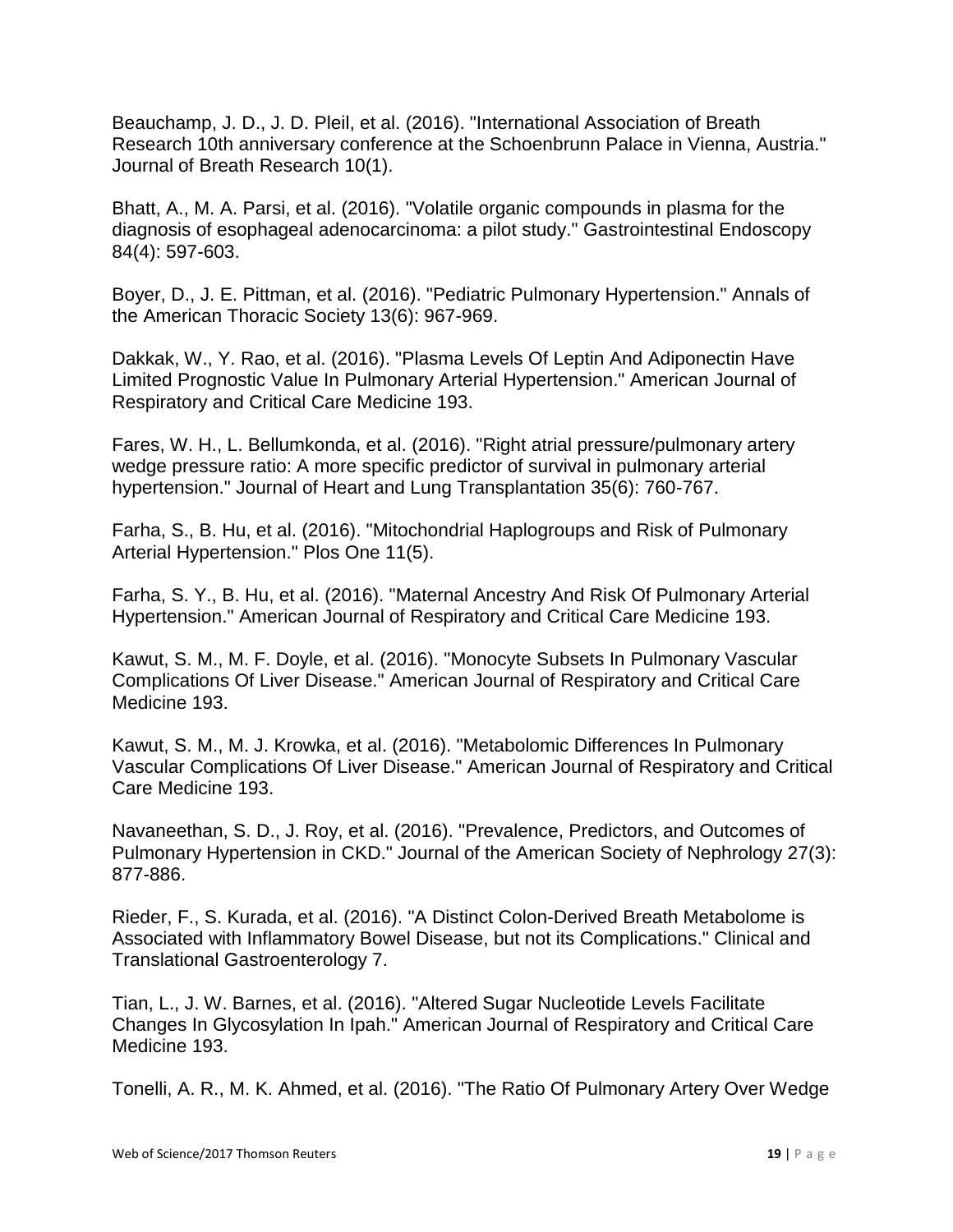Nitrite Predicts The Pulmonary Vascular Response To Inhaled Nitric Oxide In Idiopathic Pulmonary Arterial Hypertension." American Journal of Respiratory and Critical Care Medicine 193.

Wang, Z. N., J. A. DiDonato, et al. (2016). "Eosinophil Peroxidase Catalyzed Protein Carbamylation Participates in Asthma." Journal of Biological Chemistry 291(42): 22118- 22135.

# **Erzurum, Serpil**

Ahmed, M., R. A. Dweik, et al. (2016). "What is the best approach to a high systolic pulmonary artery pressure on echocardiography?" Cleveland Clinic Journal of Medicine 83(4): 256-260.

Ahmed, M. K., R. Dweik, et al. (2016). "Thermodilution And Indirect Fick Are Inaccurate Methodologies To Determine Cardiac Index In Patients With Pulmonary Arterial Hypertension." American Journal of Respiratory and Critical Care Medicine 193.

Ahmed, M. K., R. Dweik, et al. (2016). "Transpulmonary Gradients In Pulmonary Arterial Hypertension And Their Relationship With Hemodynamic Determinations." American Journal of Respiratory and Critical Care Medicine 193.

Alkhouri, N., D. Grove, et al. (2016). "The effects of gut microbiota and the flavin monooxygenase enzyme 3 (FMO3) on choline bioavailability in nonalcoholic fatty liver disease." Hepatology 63(1 SUPP): 775A-776A.

Alkukhun, L., X. F. Wang, et al. (2016). "Non-invasive screening for pulmonary hypertension in idiopathic pulmonary fibrosis." Respiratory Medicine 117: 65-72.

Asosingh, K., A. Vasanji, et al. (2016). "Eotaxin-Rich Proangiogenic Hematopoietic Progenitor Cells and CCR3(+) Endothelium in the Atopic Asthmatic Response." Journal of Immunology 196(5): 2377-2387.

Barnes, J. W., E. T. Kucera, et al. (2016). "Bone Morphogenic Protein Type 2 Receptor Mutation-Independent Mechanisms of Disrupted Bone Morphogenetic Protein Signaling in Idiopathic Pulmonary Arterial Hypertension." American Journal of Respiratory Cell and Molecular Biology 55(4): 564-575.

Barnes, J. W., L. Tian, et al. (2016). "O-Glcnac Transferase Regulates Glucose Metabolism In Idiopathic Pulmonary Arterial Hypertension." American Journal of Respiratory and Critical Care Medicine 193.

Barnes, J. W., L. Tian, et al. (2016). "Bmpr2 Mutation-Independent Mechanisms Of Disrupted Bmp Signaling In Ipah." American Journal of Respiratory and Critical Care Medicine 193.

Barnes, J. W., A. R. Tonelli, et al. (2016). "Novel methods in pulmonary hypertension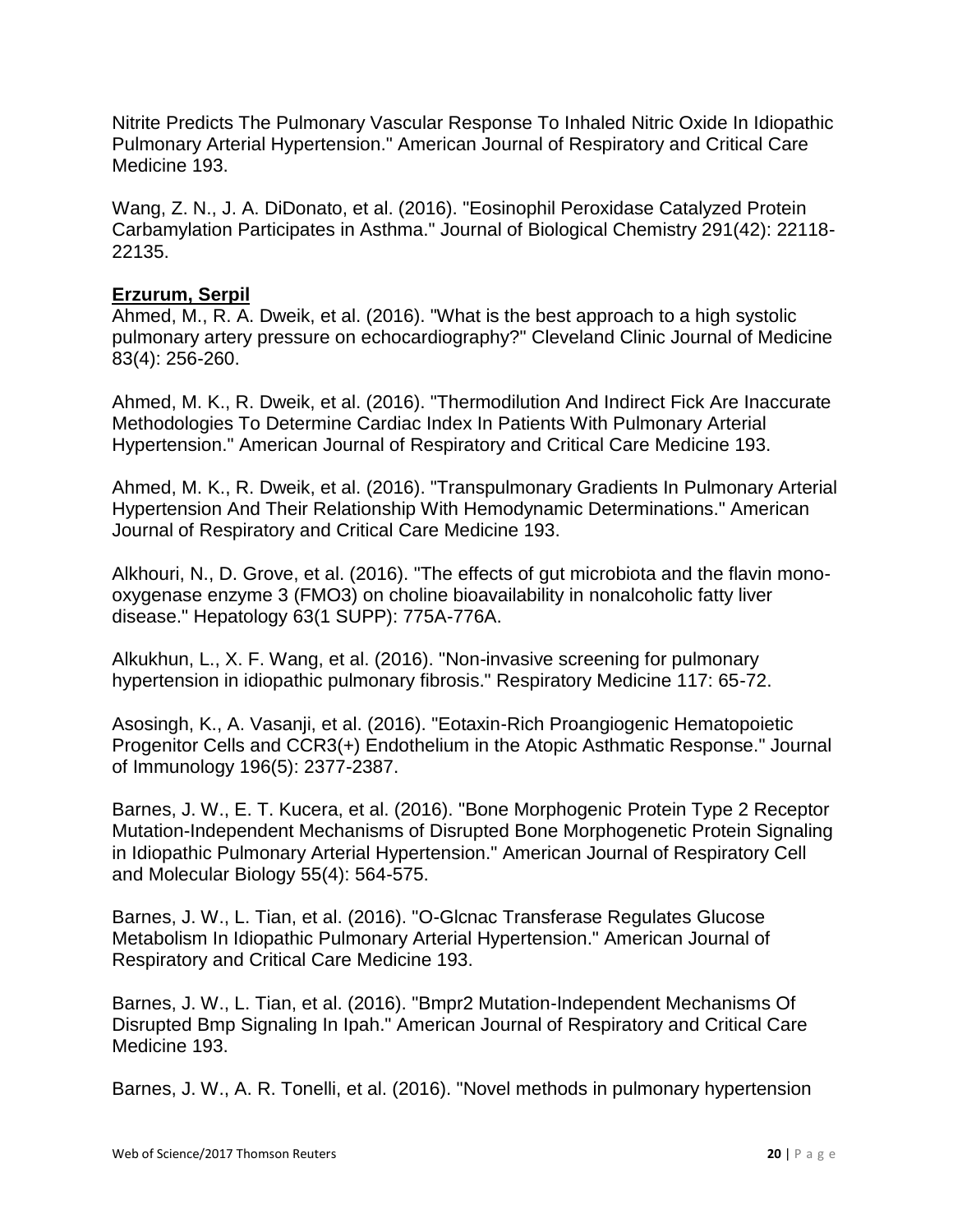phenotyping in the age of precision medicine (2015 Grover Conference series)." Pulmonary Circulation 6(4): 439-447.

Beauchamp, J., J. Pleil, et al. (2016). "Report from IABR Breath Summit 2016 in Zurich, Switzerland." Journal of Breath Research 10(4).

Beauchamp, J. D., J. D. Pleil, et al. (2016). "International Association of Breath Research 10th anniversary conference at the Schoenbrunn Palace in Vienna, Austria." Journal of Breath Research 10(1).

Bhatt, A., M. A. Parsi, et al. (2016). "Volatile organic compounds in plasma for the diagnosis of esophageal adenocarcinoma: a pilot study." Gastrointestinal Endoscopy 84(4): 597-603.

Boyer, D., J. E. Pittman, et al. (2016). "Pediatric Pulmonary Hypertension." Annals of the American Thoracic Society 13(6): 967-969.

Dakkak, W., Y. Rao, et al. (2016). "Plasma Levels Of Leptin And Adiponectin Have Limited Prognostic Value In Pulmonary Arterial Hypertension." American Journal of Respiratory and Critical Care Medicine 193.

Fares, W. H., L. Bellumkonda, et al. (2016). "Right atrial pressure/pulmonary artery wedge pressure ratio: A more specific predictor of survival in pulmonary arterial hypertension." Journal of Heart and Lung Transplantation 35(6): 760-767.

Farha, S., B. Hu, et al. (2016). "Mitochondrial Haplogroups and Risk of Pulmonary Arterial Hypertension." Plos One 11(5).

Farha, S. Y., B. Hu, et al. (2016). "Maternal Ancestry And Risk Of Pulmonary Arterial Hypertension." American Journal of Respiratory and Critical Care Medicine 193.

Kawut, S. M., M. F. Doyle, et al. (2016). "Monocyte Subsets In Pulmonary Vascular Complications Of Liver Disease." American Journal of Respiratory and Critical Care Medicine 193.

Kawut, S. M., M. J. Krowka, et al. (2016). "Metabolomic Differences In Pulmonary Vascular Complications Of Liver Disease." American Journal of Respiratory and Critical Care Medicine 193.

Navaneethan, S. D., J. Roy, et al. (2016). "Prevalence, Predictors, and Outcomes of Pulmonary Hypertension in CKD." Journal of the American Society of Nephrology 27(3): 877-886.

Rieder, F., S. Kurada, et al. (2016). "A Distinct Colon-Derived Breath Metabolome is Associated with Inflammatory Bowel Disease, but not its Complications." Clinical and Translational Gastroenterology 7.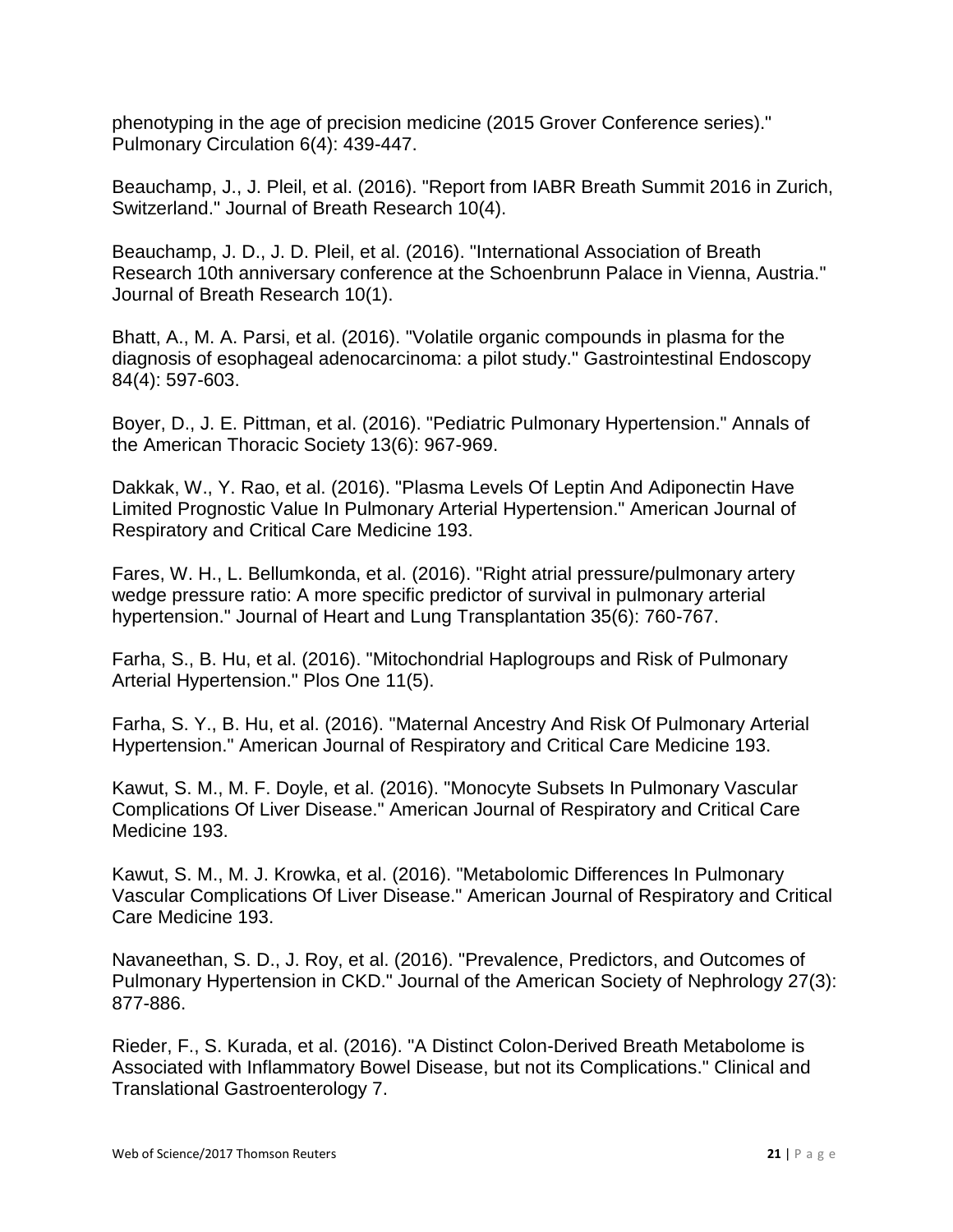Tian, L., J. W. Barnes, et al. (2016). "Altered Sugar Nucleotide Levels Facilitate Changes In Glycosylation In Ipah." American Journal of Respiratory and Critical Care Medicine 193.

Tonelli, A. R., M. K. Ahmed, et al. (2016). "The Ratio Of Pulmonary Artery Over Wedge Nitrite Predicts The Pulmonary Vascular Response To Inhaled Nitric Oxide In Idiopathic Pulmonary Arterial Hypertension." American Journal of Respiratory and Critical Care Medicine 193.

Wang, Z. N., J. A. DiDonato, et al. (2016). "Eosinophil Peroxidase Catalyzed Protein Carbamylation Participates in Asthma." Journal of Biological Chemistry 291(42): 22118- 22135.

# **Fernandez, James**

Smith, M., A. Gonzalez-Estrada, et al. (2016). "Desensitization to Mycofenolate Mofetil: a novel 12 step protocol." European Annals of Allergy and Clinical Immunology 48(4): 147-148.

Yao, Q. P., M. Shen, et al. (2016). "NOD2-associated autoinflammatory disease and immune deficiency." Journal of Allergy and Clinical Immunology-in Practice 4(4): 780- 782.

# **Gildea, Thomas**

Alraiyes, A. H., K. Harris, et al. (2016). "Q: When should an indwelling pleural catheter be considered for malignant pleural effusion?" Cleveland Clinic Journal of Medicine 83(12): 891-894.

Alraiyes, A. H., F. Kheir, et al. (2016). "How Much Negative Pressure Are We Generating During Thoracentesis?" Ochsner Journal 16(3): 194-195.

Folch, E., J. F. Santacruz, et al. (2016). "The Feasibility of EBUS-Guided TBNA Through the Pulmonary Artery in Highly Selected Patients." Journal of Bronchology & Interventional Pulmonology 23(1): 7-13.

Folch, E. E., M. R. Bowling, et al. (2016). "Design of a prospective, multicenter, global, cohort study of electromagnetic navigation bronchoscopy." Bmc Pulmonary Medicine 16.

Frye, L., F. Almeida, et al. (2016). "Outcomes Of Tracheobronchial Stenting In Benign Airway Disease." American Journal of Respiratory and Critical Care Medicine 193.

Gildea, T. R. (2016). "Lung Lesion Localization and the Diagnostic Drop." Annals of the American Thoracic Society 13(9): 1450-1452.

Gildea, T. R. and K. Nicolacakis (2016). "Endobronchial Ultrasound Clinical Uses and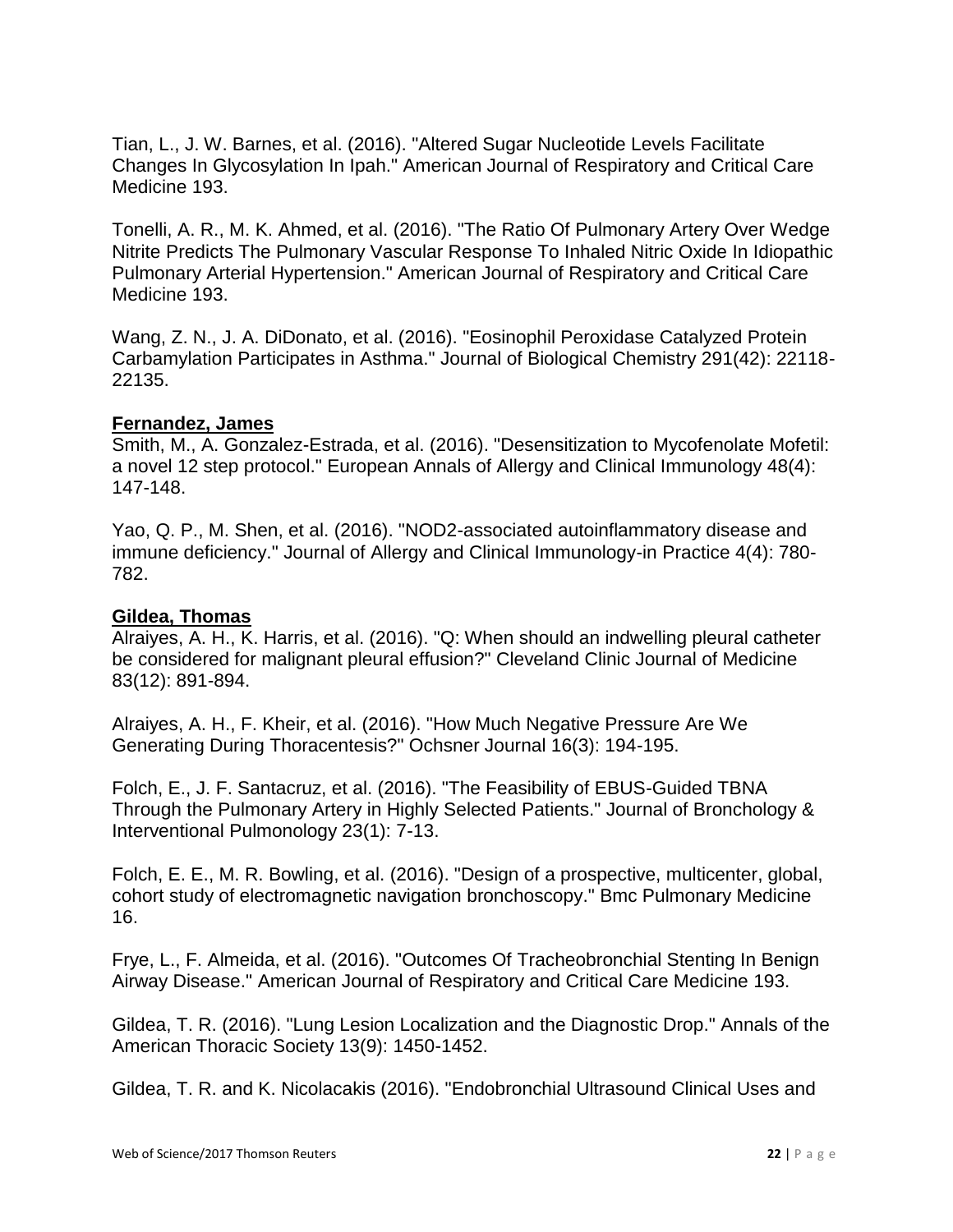Professional Reimbursements." Chest 150(6): 1387-1393.

Inaty, H., A. Jawad, et al. (2016). "Questioning The Role Of Surveillance Transbronchial Biopsies Beyond Six Months Post Lung Transplant: A Single Institution Experience." American Journal of Respiratory and Critical Care Medicine 193.

Kalanjeri, S., A. V. Arrossi, et al. (2016). "Diffuse Airway Polyposis Secondary to Thermal Injury from House Fire." Annals of the American Thoracic Society 13(11): 2093-2096.

Kalanjeri, S. and T. R. Gildea (2016). "Electromagnetic Navigational Bronchoscopy for Peripheral Pulmonary Nodules." Thoracic Surgery Clinics 26(2): 203-+.

Kumar, A., L. Lam, et al. (2016). "Bronchoscopic Decompression For Severe Emphysema." American Journal of Respiratory and Critical Care Medicine 193.

Rokadia, H. K., A. Mehta, et al. (2016). "Rapid On-Site Evaluation in Detection of Granulomas in the Mediastinal Lymph Nodes." Annals of the American Thoracic Society 13(6): 850-855.

Young, B. P., K. Barclay, et al. (2016). "Higher Price Of Bronchoscopy - Comparison Of Repair Rates And Costs Between Older And Newer Generation Bronchoscopes." American Journal of Respiratory and Critical Care Medicine 193.

Zein, J. G., M. C. Menegay, et al. (2016). "Cost effectiveness of bronchial thermoplasty in patients with severe uncontrolled asthma." Journal of Asthma 53(2): 194-200.

# **Hatipoglu, Umur**

Hatipoglu, U. and J. K. Stoller (2016). "alpha(1)-Antitrypsin Deficiency." Clinics in Chest Medicine 37(3): 487-+.

Hatipoglu, U., A. Subramanian, et al. (2016). "Intrasubject Variability in Total IgE Levels in Patients with Moderate to Severe Persistent Allergic Asthma Over 1 Year." Journal of Allergy and Clinical Immunology-in Practice 4(4): 691-+.

Hatipoglu, U. S. and L. S. Aboussouan (2016). "Treating and preventing acute exacerbations of COPD." Cleveland Clinic Journal of Medicine 83(4): 289-300.

Jawad, A., A. R. Tonelli, et al. (2016). "Impact Of Intrathoracic Pressure In The Assessment Of Pulmonary Vascular Pressure." American Journal of Respiratory and Critical Care Medicine 193.

Kittivoravitkul, P., R. Kaw, et al. (2016). "Determinants of Wake Pco(2) and Increases in Wake Pco(2) over Time in Patients with Obstructive Sleep Apnea." Annals of the American Thoracic Society 13(2): 259-264.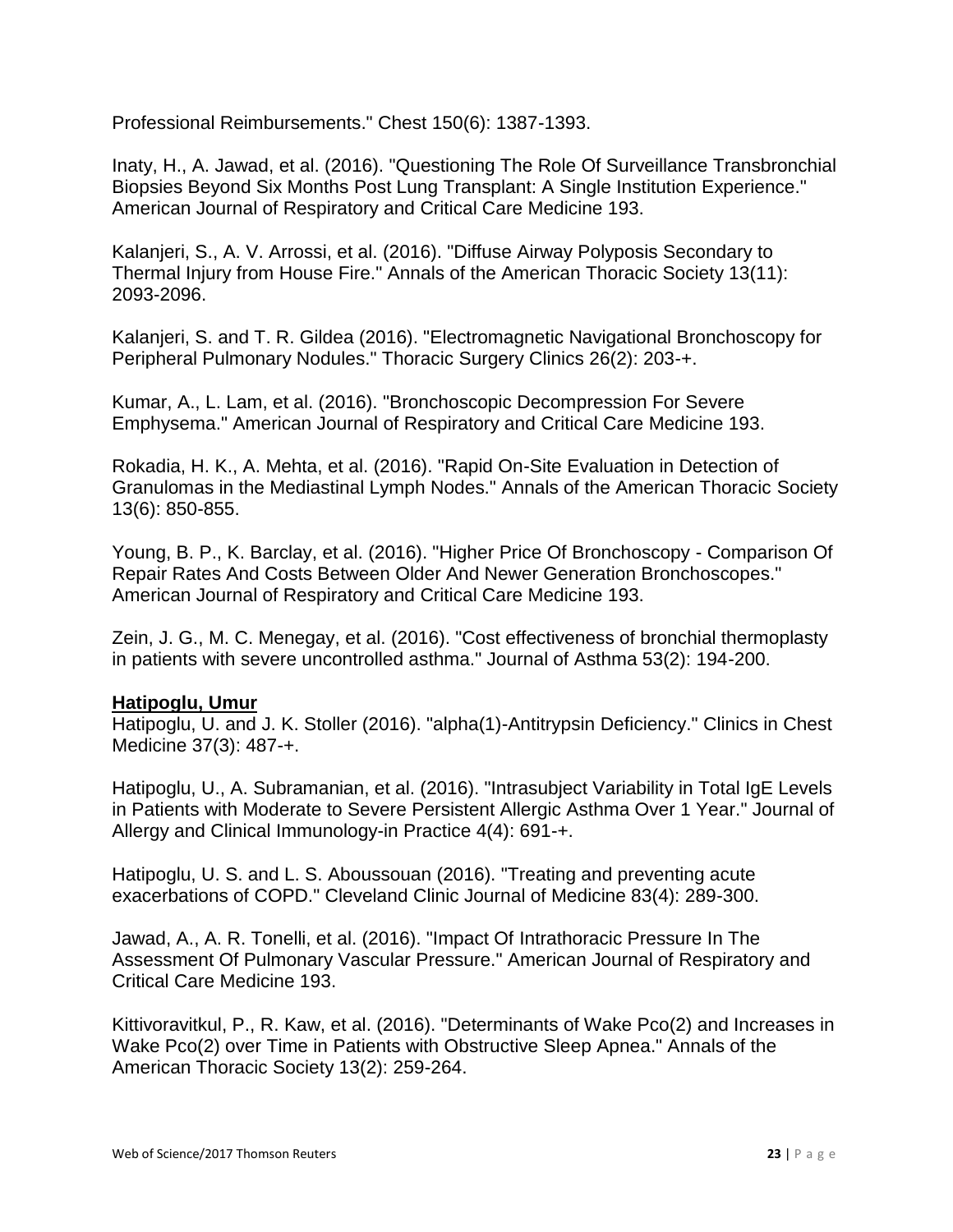Russo, A. N., G. Sathiyamoorthy, et al. (2016). "The Impact Of A COPD Care Coordination Program And Its Components On COPD 30-Day Readmission." American Journal of Respiratory and Critical Care Medicine 193.

# **Heresi, Gustavo**

Alviar, C. L. and G. A. Heresi (2016). "Thrombolysis in submassive pulmonary embolism: Finding the balance." Cleveland Clinic Journal of Medicine 83(12): 933-936.

Barnes, J. W., A. R. Tonelli, et al. (2016). "Novel methods in pulmonary hypertension phenotyping in the age of precision medicine (2015 Grover Conference series)." Pulmonary Circulation 6(4): 439-447.

Fares, W. H. and G. A. Heresi (2016). "Chronic Thromboembolic Pulmonary Hypertension: A Worldwide View of How Far We Have Come." Lung 194(3): 483-485.

Kawut, S. M., M. F. Doyle, et al. (2016). "Monocyte Subsets In Pulmonary Vascular Complications Of Liver Disease." American Journal of Respiratory and Critical Care Medicine 193.

Kawut, S. M., M. J. Krowka, et al. (2016). "Metabolomic Differences In Pulmonary Vascular Complications Of Liver Disease." American Journal of Respiratory and Critical Care Medicine 193.

Waxman, A. B., L. M. Grove, et al. (2016). "Patients With Exercise Induced Pulmonary Arterial Hypertension Exhibit Coagulation System And Endothelial Activation." American Journal of Respiratory and Critical Care Medicine 193.

Zaki, K., X. Wang, et al. (2016). "Non-Invasive Estimation Of Pulmonary Artery Wedge Pressure." American Journal of Respiratory and Critical Care Medicine 193.

# **Highland, Kristin**

Gadre, A., C. Ghattas, et al. (2016). "Effect Of Diastolic Dysfunction On Six Minute Walk Test Performance In Patients With Scleroderma." American Journal of Respiratory and Critical Care Medicine 193.

Gadre, A., C. Ghattas, et al. (2016). "In Depth Analysis Of Six Minute Walk Test Parameters In Scleroderma Patients With And Without Pulmonary Hypertension." American Journal of Respiratory and Critical Care Medicine 193.

Gadre, A., K. B. Highland, et al. (2016). "Reversible Platypnea-Orthodeoxia Syndrome from Ventilation-Perfusion Mismatch in Interstitial Lung Disease: A Novel Etiology." Annals of the American Thoracic Society 13(1): 137-138.

Ghattas, C., A. Gadre, et al. (2016). "Performance Characteristic Of Six Minute Walk Test In Scleroderma Patients With Interstitial Lung Disease." American Journal of Respiratory and Critical Care Medicine 193.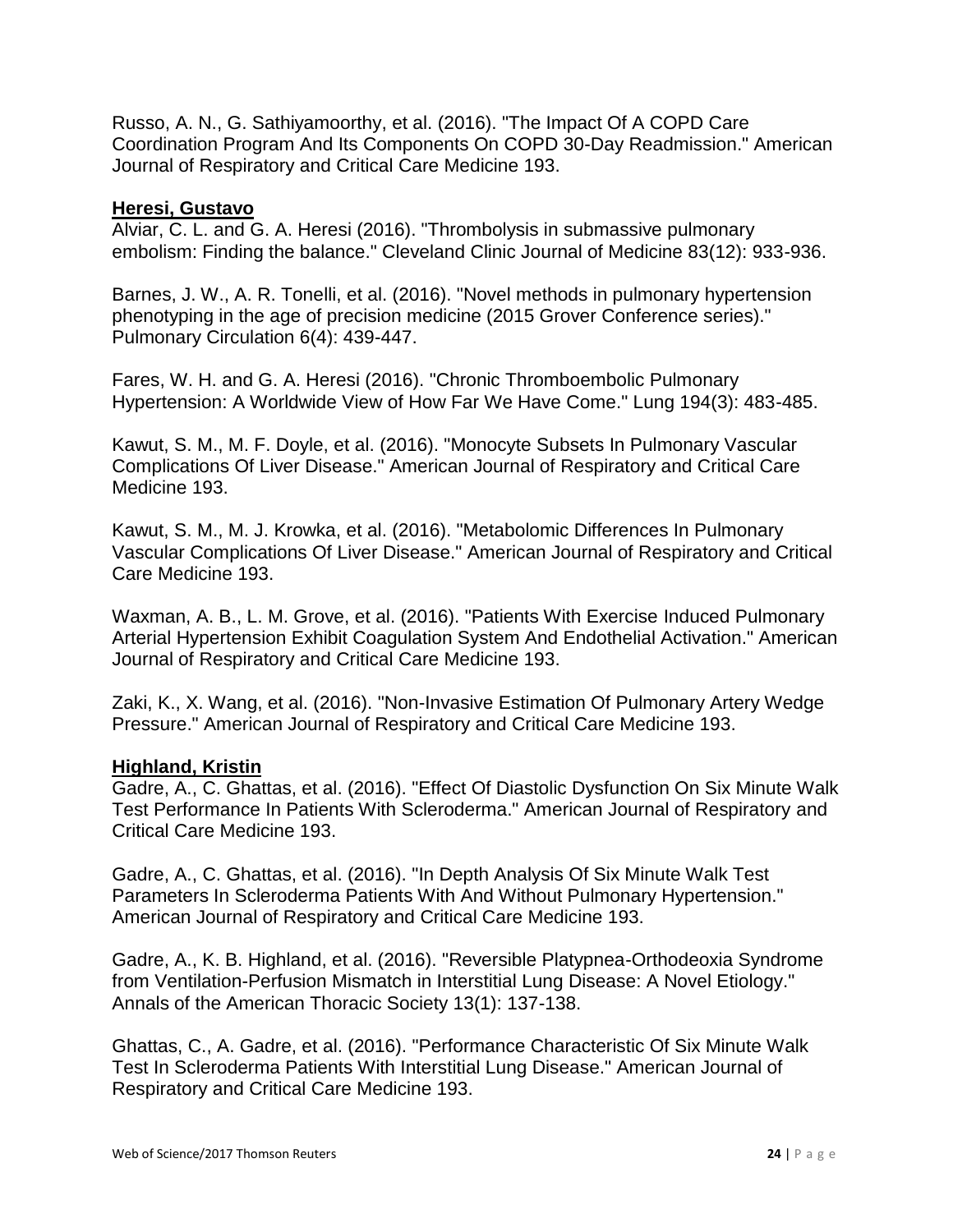Ghobrial, M., O. A. Minai, et al. (2016). "Predictors Of Survival In Patients With Scleroderma-Related Pulmonary Arterial Hypertension (ssc-Pah)? Cleveland Clinic Experience." American Journal of Respiratory and Critical Care Medicine 193.

McHugh, K. E., D. D. Rhoads, et al. (2016). "Inquilinus limosus in pulmonary disease: case report and review of the literature." Diagnostic Microbiology and Infectious Disease 86(4): 446-449.

Panchabhai, T. S., D. Bandyopadhyay, et al. (2016). "A 26-Year-Old Woman With Systemic Lupus Erythematosus Presenting With Orthopnea and Restrictive Lung Impairment." Chest 149(1): E29-E33.

Panchabhai, T. S., C. Farver, et al. (2016). "Lymphocytic Interstitial Pneumonia." Clinics in Chest Medicine 37(3): 463-+.

Park, M. M., D. Uzunaslan, et al. (2016). "Right Ventricular Fdg-Pet Uptake Suggests A Shift To Glycolytic Metabolism In The Setting Of Right Ventricular Dysfunction Related To Pulmonary Arterial Hypertension." Journal of the American College of Cardiology 67(13): 2052-2052.

Shabbir, A., A. Das, et al. (2016). "A 40-Year-Old Woman with Progressive Shortness of Breath, Cough, and Recurrent "Pneumonia"." Annals of the American Thoracic Society 13(5): 746-750.

Uzunaslan, D., M. Park, et al. (2016). "Determining The Role Of Cardiac Fdg Gated Pet Scan For The Assessment Of Right Ventricular Size And Function In Patients With Pulmonary Hypertension." American Journal of Respiratory and Critical Care Medicine 193.

# **Hite, Duncan**

Hite, R. D., A. Chakrabarti, et al. (2016). "Inhibition Of Phospholipase-Mediated Phoshatidylglycerol Depletion And Replacement Of Surfactant Improve Surfactant Function In A Murine Ards Model." American Journal of Respiratory and Critical Care Medicine 193.

Huang, D. T., D. C. Angus, et al. (2017). "Design and Rationale of the Reevaluation of Systemic Early Neuromuscular Blockade Trial for Acute Respiratory Distress Syndrome." Annals of the American Thoracic Society 14(1): 124-133.

Morris, P. E., M. J. Berry, et al. (2016). "Standardized Rehabilitation and Hospital Length of Stay Among Patients With Acute Respiratory Failure A Randomized Clinical Trial." Jama-Journal of the American Medical Association 315(24): 2694-2702.

Novotny, M. V., A. Chakrabarti, et al. (2016). "Time Course Of Increased Secretory Phospholipase Group Iia In Human Ards From Pneumonia Or Aspiration." American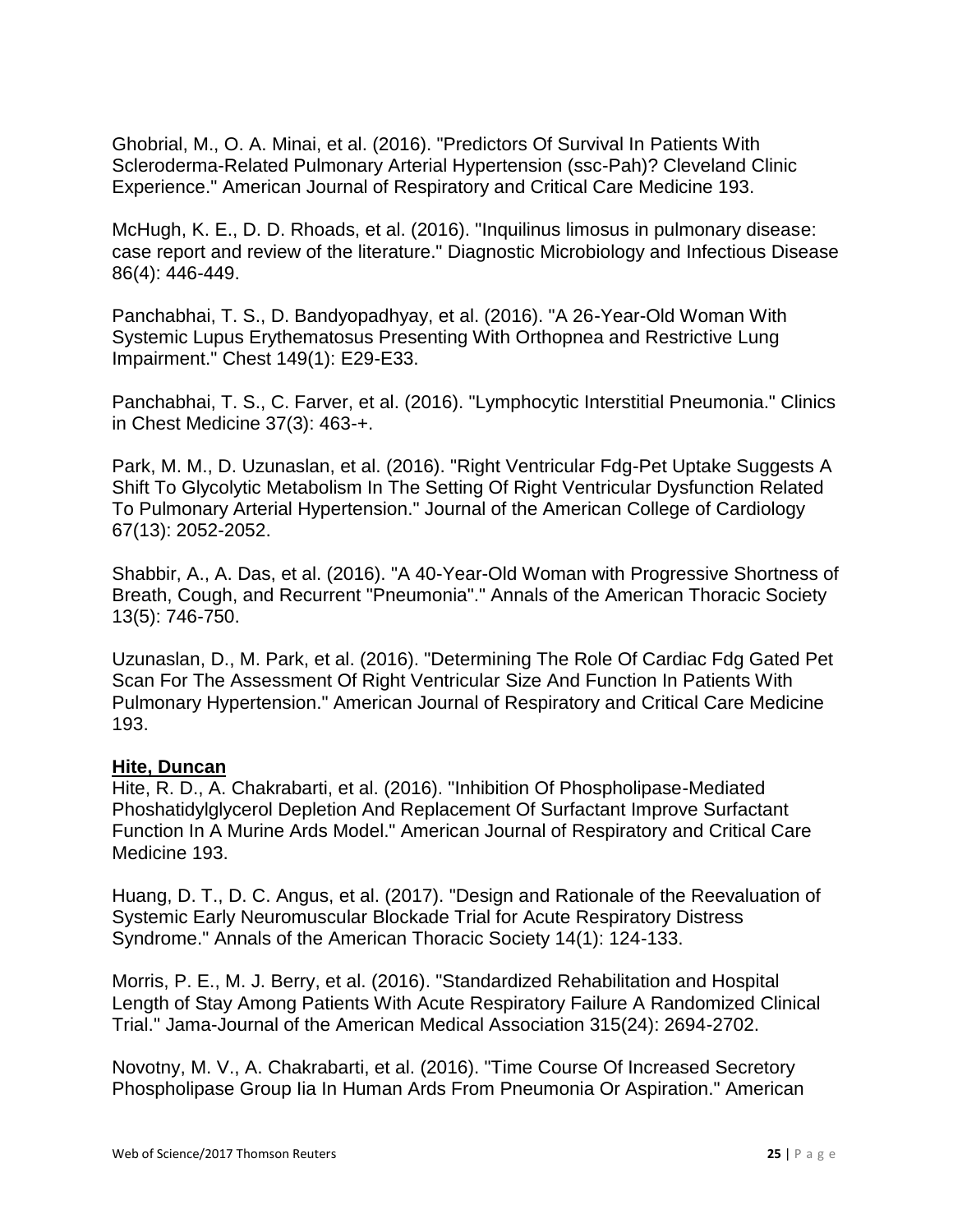Journal of Respiratory and Critical Care Medicine 193.

Scheraga, R. G., S. Abraham, et al. (2016). "TRPV4 Mechanosensitive Ion Channel Regulates Lipopolysaccharide-Stimulated Macrophage Phagocytosis." Journal of Immunology 196(1): 428-436.

# **Hsieh, Fred**

Banga, A., Y. C. Han, et al. (2016). "Mast cell phenotypes in the allograft after lung transplantation." Clinical Transplantation 30(7): 845-851.

Hsieh, F. H. (2016). "Evidence vs advocacy in the e-cigarette debate: to vape or not to vape, that is the question." Annals of Allergy Asthma & Immunology 116(2): 89-90.

# **Kapoor, Aanchal**

Chaisson, N. F., A. Kapoor, et al. (2016). "Applying Learning Theory To Develop A Course On Hemodynamic Monitoring Of The Critically Ill Patient." American Journal of Respiratory and Critical Care Medicine 193.

Lindenmeyer, C. C., A. Kim, et al. (2016). "Elevated Ferritin is Associated with Increased Mortality in Patients with Cirrhosis Admitted to Intensive Care Units." Hepatology 64: 1016A-1016A.

Lindenmeyer, C. C., A. Kim, et al. (2016). "Hepato-Adrenal Syndrome is Associated with Increased Length of Stay." Hepatology 64: 719A-719A.

Lindenmeyer, C. C., A. Kim, et al. (2016). "Hepatocellular Carcinoma is Independently Associated with Increased Mortality in Patients with Cirrhosis Admitted to Intensive Care Units." Hepatology 64: 679A-680A.

Lindenmeyer, C. C., A. Kim, et al. (2016). "Predicting Mortality in Patients after Liver Transplantation: An Analysis of Pre- and Post-Transplant Risk Factors." Hepatology 64: 508A-509A.

Lindenmeyer, C. C., A. Kim, et al. (2016). "Predicting Mortality in Patients with Cirrhosis Admitted to Intensive Care Units: A Novel Prognostic Model." Hepatology 64: 1024A-1024A.

# **Khatri, Sumita**

Khatri, S. B. and O. C. Ioachimescu (2016). "The intersection of obstructive lung disease and sleep apnea." Cleveland Clinic Journal of Medicine 83(2): 127-140.

Zein, J. G., M. C. Menegay, et al. (2016). "Cost effectiveness of bronchial thermoplasty in patients with severe uncontrolled asthma." Journal of Asthma 53(2): 194-200.

# **Kotloff, Robert**

Gupta, N., B. Y. Sunwoo, et al. (2016). "Birt-Hogg-Dube Syndrome." Clinics in Chest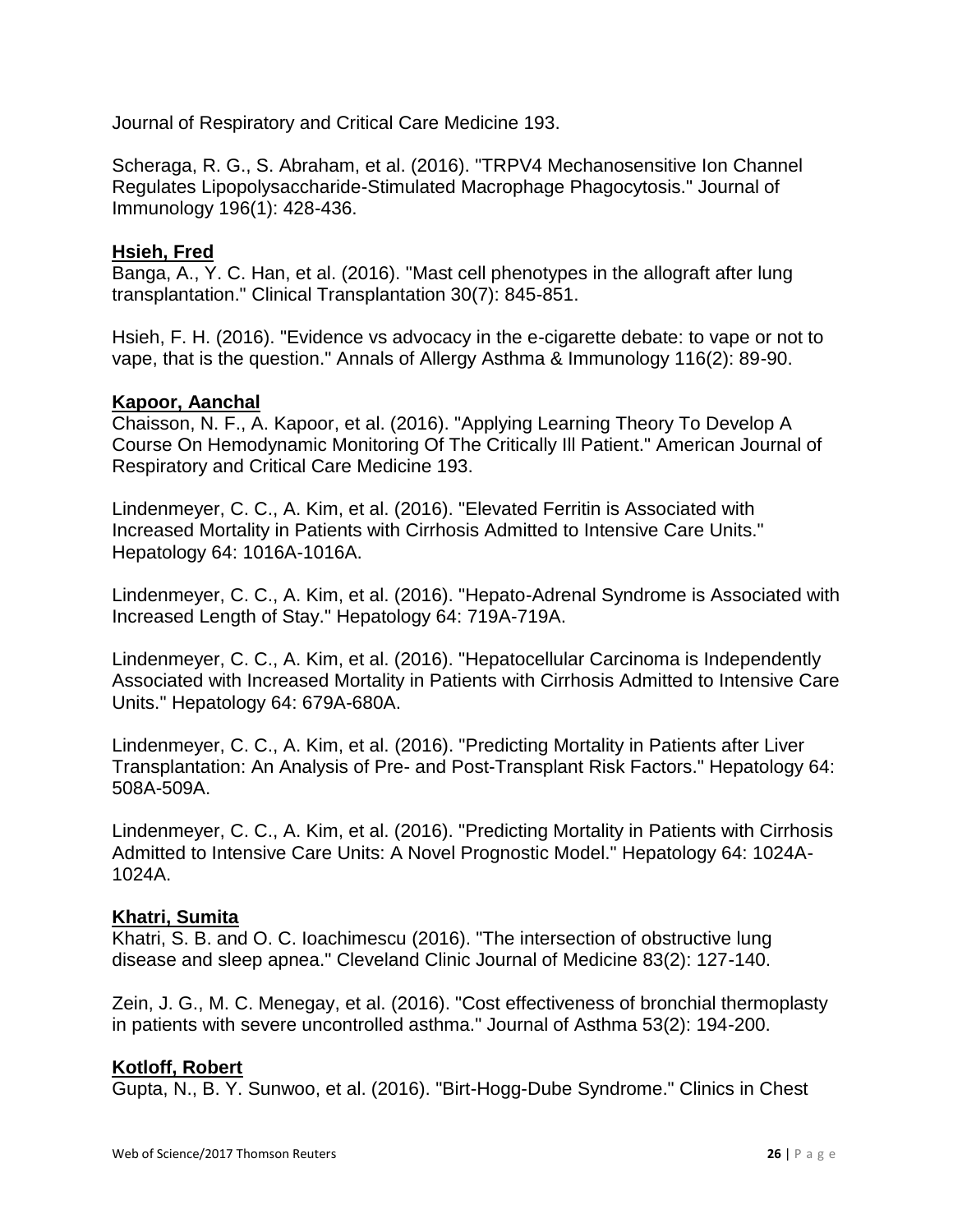Medicine 37(3): 475-+.

Kotloff, R. M. and F. X. McCormack (2016). "Rare Lung Diseases: Occasionally the "Horse" Has Stripes Preface." Clinics in Chest Medicine 37(3): XV-XVI.

Sebaaly, J., L. Bowers, et al. (2016). "Rapid oral desensitization to sirolimus in a patient with lymphangioleiomyomatosis." Journal of Allergy and Clinical Immunology-in Practice 4(2): 352-353.

Tejwani, V., T. S. Panchabhai, et al. (2016). "Complications of Lung Transplantation A Roentgenographic Perspective." Chest 149(6): 1535-1545.

# **Krishnan, Sudhir**

Mehta, A. K., S. Krishnan, et al. (2016). "A Woman in Her 80s With Weakness, Hypoxia, and Bone Marrow Granulomas." Chest 149(4): E119-E122.

# **Lane, Randy**

Dugar, S., P. Kantamneni, et al. (2016). "Middle-Aged Woman With Shock." Chest 149(2): E44-E46.

Inaty, H., A. Jawad, et al. (2016). "The Optimal Number of Transbronchial Biopsies Needed to Evaluate Rejection in the Lung Allograft." Journal of Heart and Lung Transplantation 35(4): S230-S230.

# **Lang, David**

Blanch, M. A. B., J. T. Abraham, et al. (2016). "Allergy Patterns in a Tertiary Care Referral Center." Journal of Allergy and Clinical Immunology 137(2): AB46-AB46.

Carlstrom, K. D., R. M. Sobecks, et al. (2016). "Value Based Project to Evaluate the Incidence and Management of Antibiotic Allergies in Hematopoietic Cell Transplantation Recipients." Biology of Blood and Marrow Transplantation 22(3): S474-S474.

Cuervo, L., A. Gonzalez-Estrada, et al. (2016). "Diagnostic Utility of Challenge Procedures for Physical Urticaria/Angioedema Syndromes: A Systematic Review." Journal of Allergy and Clinical Immunology 137(2): AB242-AB242.

Cuervo-Pardo, L., A. Gonzalez-Estrada, et al. (2016). "Diagnostic utility of challenge procedures for physical urticaria/angioedema syndromes: a systematic review." Current Opinion in Allergy and Clinical Immunology 16(5): 511-515.

Hatipoglu, U., A. Subramanian, et al. (2016). "Intrasubject Variability in Total IgE Levels in Patients with Moderate to Severe Persistent Allergic Asthma Over 1 Year." Journal of Allergy and Clinical Immunology-in Practice 4(4): 691-+.

Lang, D. M. (2016). "The malady of penicillin allergy." Annals of Allergy Asthma & Immunology 116(4): 269-270.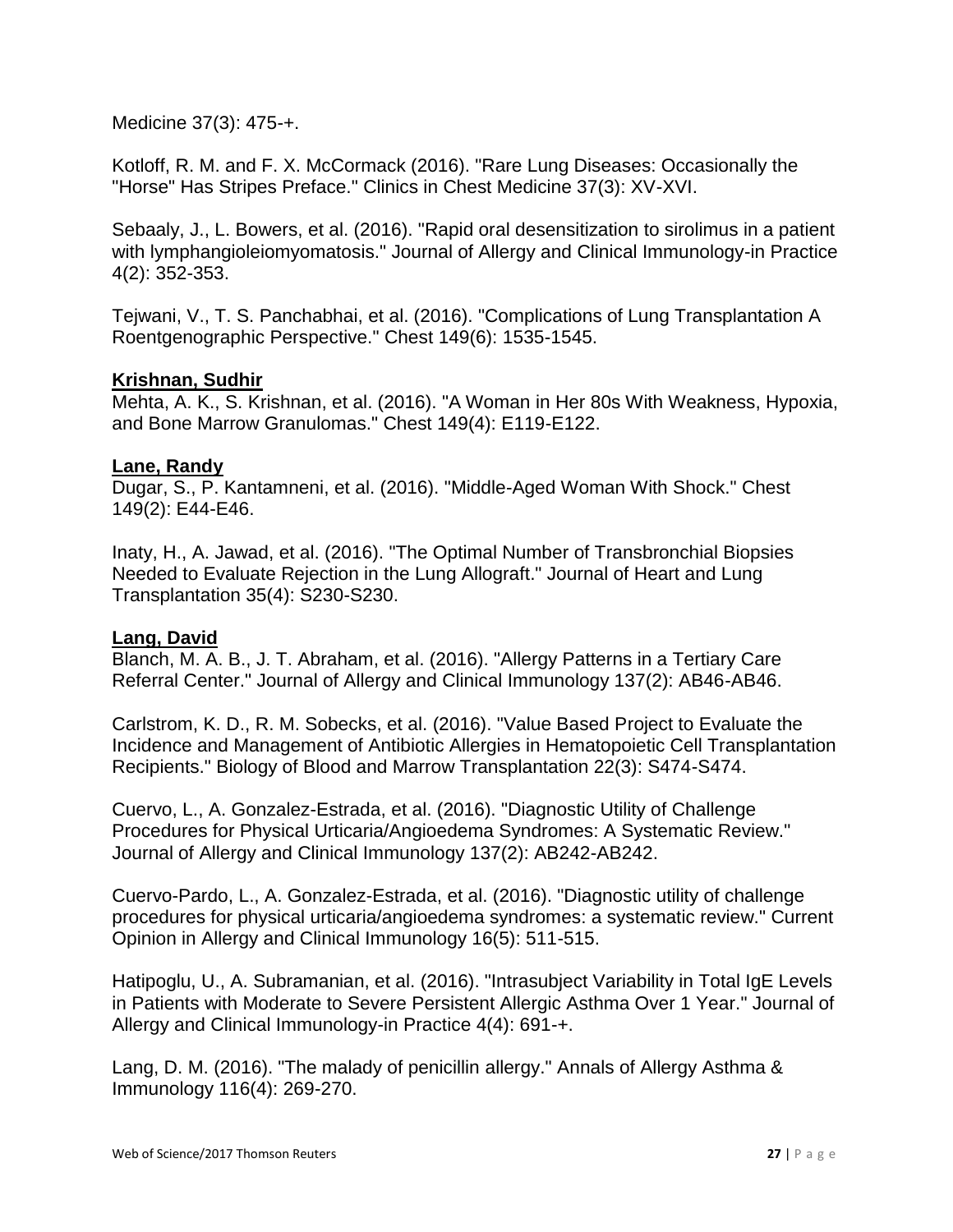Lang, D. M., M. A. Aronica, et al. (2016). "Omalizumab Inhibits Aspirin-Provoked Respiratory Reaction in Patients with Aspirin Exacerbated Respiratory Disease." Journal of Allergy and Clinical Immunology 137(2): AB91-AB91.

Newton, L. P., A. Subramanian, et al. (2016). "Anaphylaxis Preparedness Initiative for Allergen Immunotherapy: Implementation of an Online Training Module." Journal of Allergy and Clinical Immunology 137(2): AB157-AB157.

Subramanian, A., L. P. Newton, et al. (2016). "Anaphylaxis Preparedness Initiative for Allergen Immunotherapy - Implementation of a Policy for Carrying Autoinjectable Epinephrine." Journal of Allergy and Clinical Immunology 137(2): AB282-AB282.

# **Machuzak, Michael**

Aryan, Z., K. S. Zaki, et al. (2016). "Glomus tumor of the trachea." Clinical Respiratory Journal 10(4): 537-539.

Chen, A., M. Machuzak, et al. (2016). "Peripheral Bronchoscopy Training Using a Human Cadaveric Model and Simulated Tumor Targets." Journal of Bronchology & Interventional Pulmonology 23(1): 83-86.

Folch, E., J. F. Santacruz, et al. (2016). "The Feasibility of EBUS-Guided TBNA Through the Pulmonary Artery in Highly Selected Patients." Journal of Bronchology & Interventional Pulmonology 23(1): 7-13.

Inaty, H., A. Alraiyes, et al. (2016). "Severe Bilateral Airway Ischemic Necrosis In A Lung Transplant Patient Treated With Sequential Balloon Dilation." American Journal of Respiratory and Critical Care Medicine 193.

Inaty, H., A. Jawad, et al. (2016). "Questioning The Role Of Surveillance Transbronchial Biopsies Beyond Six Months Post Lung Transplant: A Single Institution Experience." American Journal of Respiratory and Critical Care Medicine 193.

Inaty, H., A. Jawad, et al. (2016). "The Optimal Number of Transbronchial Biopsies Needed to Evaluate Rejection in the Lung Allograft." Journal of Heart and Lung Transplantation 35(4): S230-S230.

Rokadia, H. K., A. Mehta, et al. (2016). "Rapid On-Site Evaluation in Detection of Granulomas in the Mediastinal Lymph Nodes." Annals of the American Thoracic Society 13(6): 850-855.

# **Mazzone, Peter**

Choi, H., V. Puvenna, et al. (2016). "S100B and S100B autoantibody as biomarkers for early detection of brain metastases in lung cancer." Translational Lung Cancer Research 5(4): 413-+.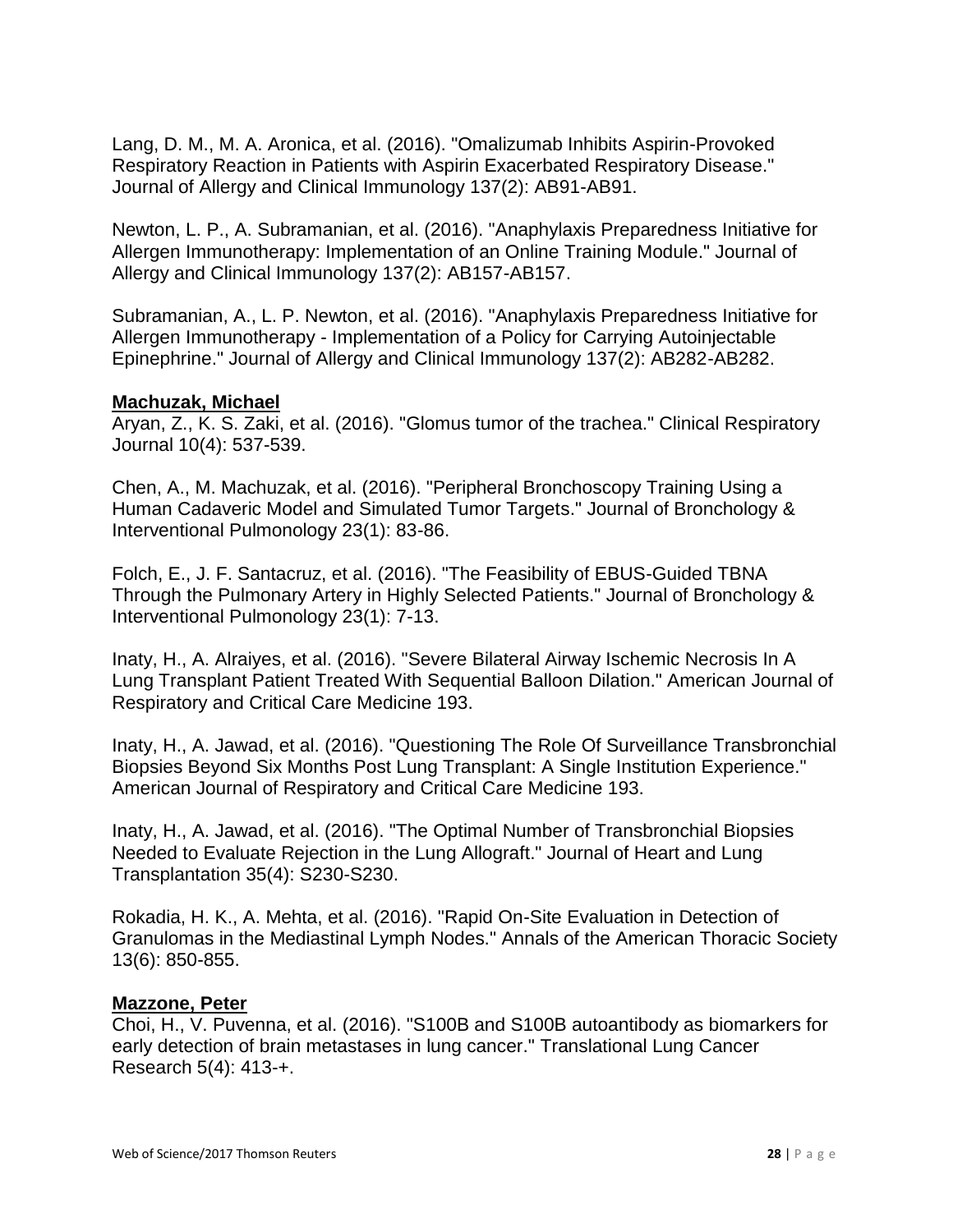Detterbeck, F. C., V. Bolejack, et al. (2016). "The IASLC Lung Cancer Staging Project: Background Data and Proposals for the Classification of Lung Cancer with Separate Tumor Nodules in the Forthcoming Eighth Edition of the TNM Classification for Lung Cancer." Journal of Thoracic Oncology 11(5): 681-692.

Detterbeck, F. C., W. A. Franklin, et al. (2016). "The IASLC Lung Cancer Staging Project: Background Data and Proposed Criteria to Distinguish Separate Primary Lung Cancers from Metastatic Foci in Patients with Two Lung Tumors in the Forthcoming Eighth Edition of the TNM Classification for Lung Cancer." Journal of Thoracic Oncology 11(5): 651-665.

Detterbeck, F. C., E. M. Marom, et al. (2016). "The IASLC Lung Cancer Staging Project: Background Data and Proposals for the Application of TNM Staging Rules to Lung Cancer Presenting as Multiple Nodules with Ground Glass or Lepidic Features or a Pneumonic Type of Involvement in the Forthcoming Eighth Edition of the TNM Classification." Journal of Thoracic Oncology 11(5): 666-680.

Detterbeck, F. C., A. G. Nicholson, et al. (2016). "The IASLC Lung Cancer Staging Project: Summary of Proposals for Revisions of the Classification of Lung Cancers with Multiple Pulmonary Sites of Involvement in the Forthcoming Eighth Edition of the TNM Classification." Journal of Thoracic Oncology 11(5): 639-650.

Ha, D., P. J. Mazzone, et al. (2016). "The Utility of Exercise Testing in Patients with Lung Cancer." Journal of Thoracic Oncology 11(9): 1397-1410.

Mazzone, P. J. (2016). "Obstacles to and Solutions for a Successful Lung Cancer Screening Program." Seminars in Respiratory and Critical Care Medicine 37(5): 659- 669.

Mazzone, P. J., X. F. Wang, et al. (2016). "Metabolite Profiles of the Serum of Patients with Non-Small Cell Carcinoma." Journal of Thoracic Oncology 11(1): 72-78.

Raja, S., J. J. Idrees, et al. (2016). "Routine venous thromboembolism screening after pneumonectomy: The more you look, the more you see." Journal of Thoracic and Cardiovascular Surgery 152(2): 524-+.

Yunus, S. and P. Mazzone (2016). "Pulmonary nodule on x-ray: An algorithmic approach." Journal of Family Practice 65(2): 103-111.

# **Mehra, Reena**

DeMartino, T., R. El Ghoul, et al. (2016). "Oxidative Stress and Inflammation Differentially Elevated in Objective Versus Habitual Subjective Reduced Sleep Duration in Obstructive Sleep Apnea." Sleep 39(7): 1361-1369.

Kwon, Y., K. Picel, et al. (2016). "Sleep-disordered breathing and daytime cardiac conduction abnormalities on 12-lead electrocardiogram in community-dwelling older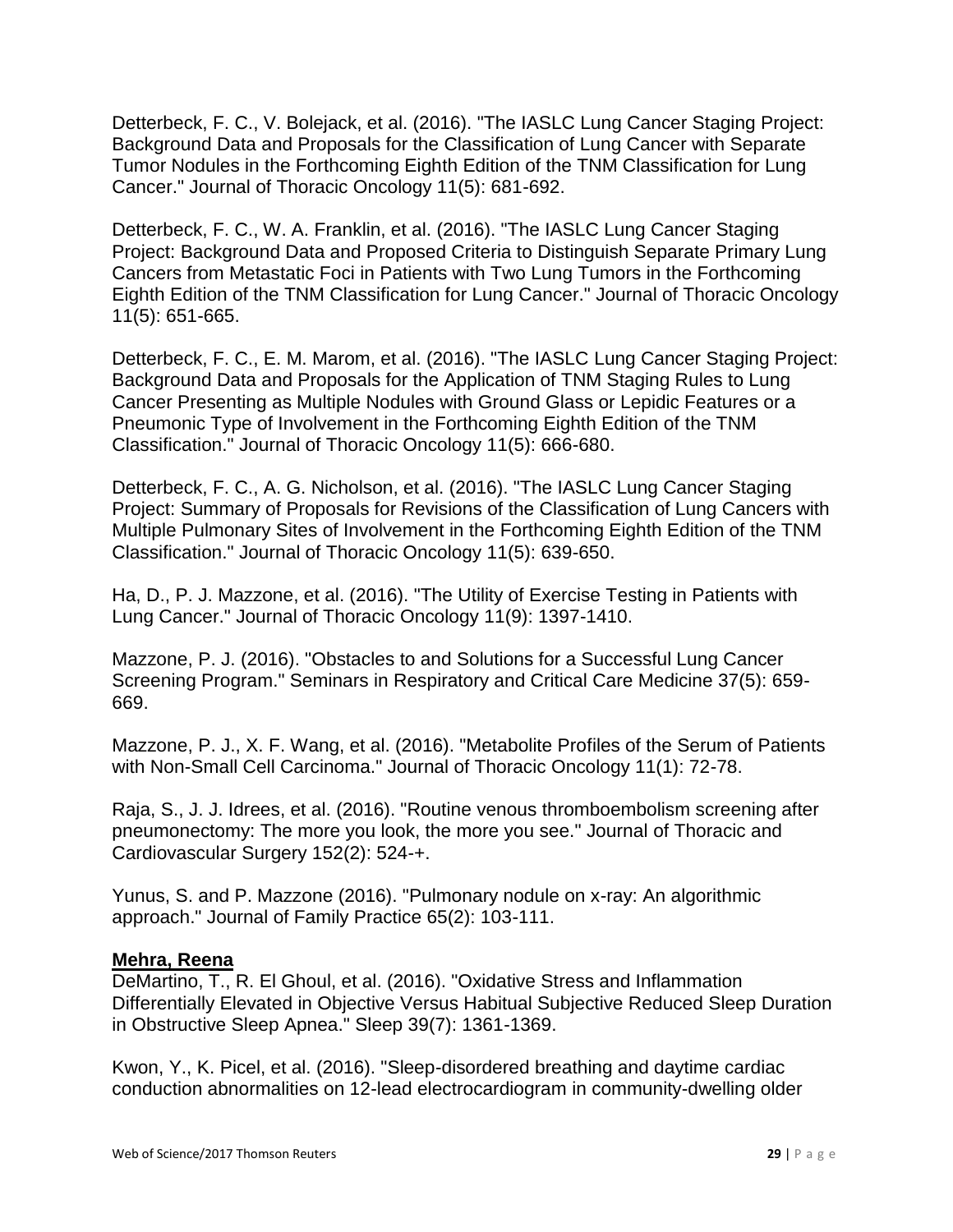men." Sleep and Breathing 20(4): 1161-1168.

Mar, H., S. L. Hazen, et al. (2016). "Effect of Continuous Positive Airway Pressure on Cardiovascular Biomarkers The Sleep Apnea Stress Randomized Controlled Trial." Chest 150(1): 80-90.

May, A. M., T. Blackwell, et al. (2016). "Longitudinal relationships of periodic limb movements during sleep and incident atrial fibrillation." Sleep Medicine 25: 78-86.

May, A. M., T. Blackwell, et al. (2016). "Central Sleep-disordered Breathing Predicts Incident Atrial Fibrillation in Older Men." American Journal of Respiratory and Critical Care Medicine 193(7): 783-791.

Monahan, K., Y. N. Song, et al. (2016). "Automated detection of atrial fibrillation from the electrocardiogram channel of polysomnograms." Sleep and Breathing 20(2): 515- 522.

Puri, P., K. R. Ross, et al. (2016). "Pediatric Positive Airway Pressure Adherence in Obstructive Sleep Apnea Enhanced by Family Member Positive Airway Pressure Usage." Journal of Clinical Sleep Medicine 12(7): 959-963.

Stone, K. L., T. L. Blackwell, et al. (2016). "Sleep Disordered Breathing and Risk of Stroke in Older Community-Dwelling Men." Sleep 39(3): 531-540.

Thadani, S. R., B. Ristow, et al. (2016). "Relationship of Bisphosphonate Therapy and Atrial Fibrillation/Flutter Outcomes of Sleep Disorders in Older Men (MrOS Sleep) Study." Chest 149(5): 1173-1180.

Walia, H. K., M. K. Chung, et al. (2016). "Positive Airway Pressure-Induced Conversion of Atrial Fibrillation to Normal Sinus Rhythm in Severe Obstructive Sleep Apnea." Journal of Clinical Sleep Medicine 12(9): 1301-1303.

Walia, H. K., S. D. Griffith, et al. (2016). "Longitudinal Effect of CPAP on BP in Resistant and Nonresistant Hypertension in a Large Clinic-Based Cohort." Chest 149(3): 747-755.

Walia, H. K., S. D. Griffith, et al. (2016). "Impact of Sleep-Disordered Breathing Treatment on Patient Reported Outcomes in a Clinic-Based Cohort of Hypertensive Patients." Journal of Clinical Sleep Medicine 12(10): 1357-1364.

Walia, H. K. and R. Mehra (2016). "Identification of optimal obstructive sleep apnea screening approaches in the diabetic population." Sleep Medicine 26: 77-78.

Walia, H. K. and R. Mehra (2016). "Overview of Common Sleep Disorders and Intersection with Dermatologic Conditions." International Journal of Molecular Sciences 17(5).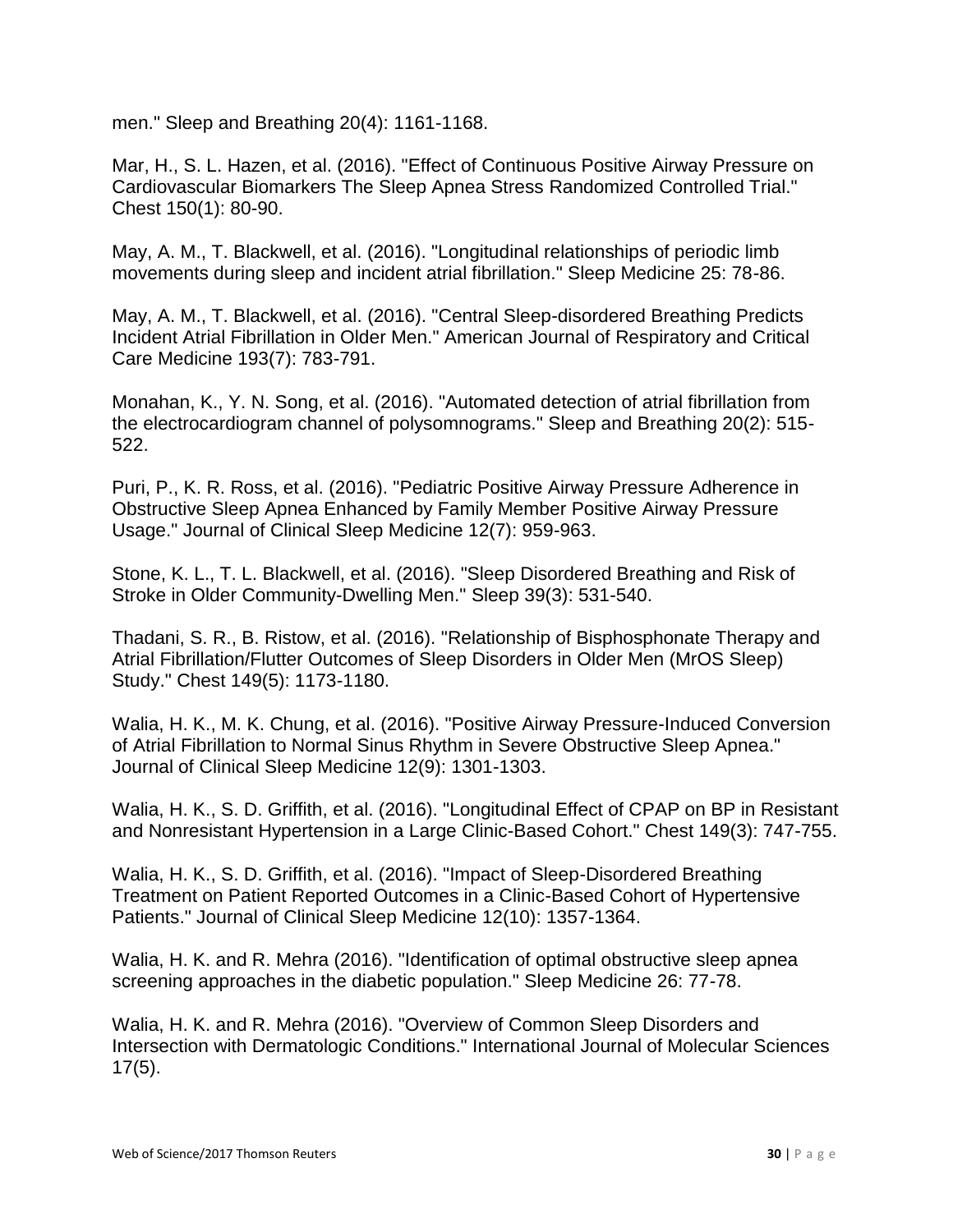# **Mehta, Atul**

Arora, A., H. Inaty, et al. (2016). "Chronic Pulmonary Silicone Embolism Related to Saline Breast Implants." Annals of the American Thoracic Society 13(1): 139-141.

Aryan, Z., K. S. Zaki, et al. (2016). "Glomus tumor of the trachea." Clinical Respiratory Journal 10(4): 537-539.

Gleason, J. B., B. Tashtoush, et al. (2016). "Pulmonary Artery Invasion Caused by Mycobacterium tuberculosis." Chest 150(4): E99-E103.

Jain, P. and A. C. Mehta (2017). ""Noninterventional Pulmonology": Birth of a New Subspecialty With Emergence of Interventional Pulmonology." Journal of Bronchology & Interventional Pulmonology 24(1): 1-3.

Kalanjeri, S., A. Kumar, et al. (2016). "Lobular Capillary Hemangioma ("Pyogenic Granuloma") of the Trachea." American Journal of Respiratory and Critical Care Medicine 193(12): 1429-1430.

Kumar, A., E. Mireles-Cabodevila, et al. (2016). "Sudden Onset of Dyspnea Preceded by Shoulder and Arm Pain." Annals of the American Thoracic Society 13(12): 2261- 2265.

Kumar, A., S. Raju, et al. (2016). "Vessels of the Central Airways A Bronchoscopic Perspective." Chest 149(3): 869-881.

Lehr, C. J., S. R. Ali, et al. (2016). "The role of lung transplantation in excessive dynamic collapse." Journal of Heart and Lung Transplantation 35(5): 692-693.

Mehta, V., N. A. Khan, et al. (2016). "A 40-Year-Old Man with Gradually Progressive Dyspnea, Arthralgias, and Bibasilar Hyperlucency on Radiographic Chest Imaging." Annals of the American Thoracic Society 13(10): 1847-1850.

Mukhopadhyay, S., J. L. Abraham, et al. (2016). "Breast Implant Toxicity Reply." Annals of the American Thoracic Society 13(6): 993-U247.

Panchabhai, T. S., D. Bandyopadhyay, et al. (2016). "A 42-Year-Old Woman With Abnormal Chest CT Scan and Chylous Ascites." Chest 149(1): E25-E28.

Panchabhai, T. S., C. Choudhary, et al. (2016). "Progressive multifocal leukoencephalopathy in a lung transplant recipient: Isolation of John Cunningham (JC) virus from bronchoalveolar lavage." Journal of Global Infectious Diseases 8(1): 51-54.

Panchabhai, T. S., S. Mukhopadhyay, et al. (2016). "Plugs of the Air Passages A Clinicopathologic Review." Chest 150(5): 1141-1157.

Ramaswamy, A., T. S. Panchabhai, et al. (2016). "Recurrent Tracheal Stenosis: A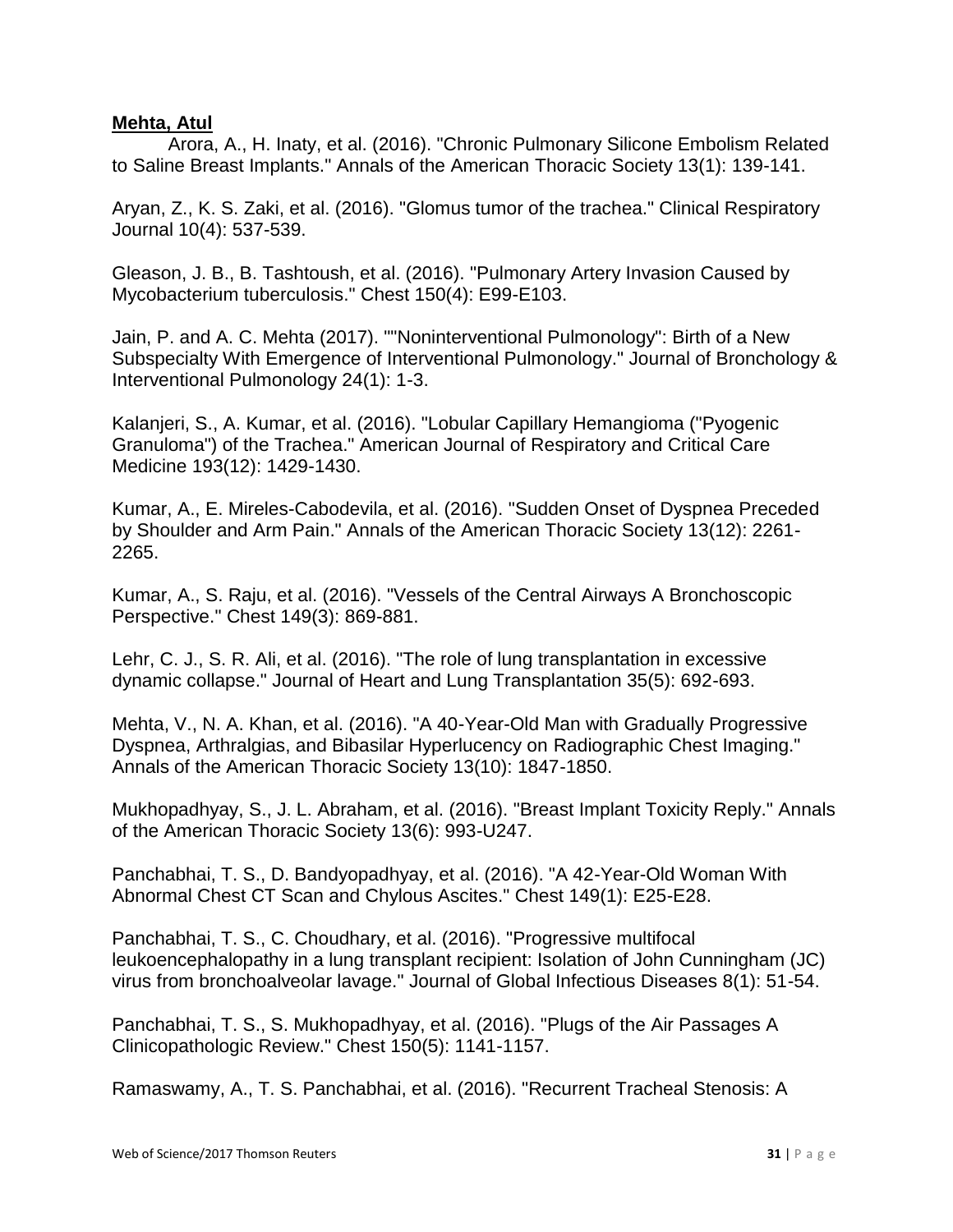Novel Presentation of Silicosis." Annals of the American Thoracic Society 13(7): 1184- 1187.

Tejwani, V., T. S. Panchabhai, et al. (2016). "Complications of Lung Transplantation A Roentgenographic Perspective." Chest 149(6): 1535-1545.

# **Mireles-Cabodevila, Eduardo**

Bhat R, Kelleher J, Ambalavanan N, Chatburn RL, Mireles-Cabodevila E, Carlo WA (2017) ["Feasibility of Mid-Frequency Ventilation Among Infants With Respiratory](https://www.ncbi.nlm.nih.gov/pubmed/28049742)  [Distress Syndrome"](https://www.ncbi.nlm.nih.gov/pubmed/28049742) Respir Care. 62(4):481-488.

Aboussouan LS, Mireles-Cabodevila E. (2017) ["Sleep-Disordered Breathing in](https://www.ncbi.nlm.nih.gov/pubmed/28372949)  [Neuromuscular Disease: Diagnostic and Therapeutic Challenges."](https://www.ncbi.nlm.nih.gov/pubmed/28372949) Chest

Alter A, Aboussouan LS, Mireles-Cabodevila E. (2017) ["Neuromuscular weakness in](https://www.ncbi.nlm.nih.gov/pubmed/28079615)  [chronic obstructive pulmonary disease: chest wall, diaphragm, and peripheral muscle](https://www.ncbi.nlm.nih.gov/pubmed/28079615)  [contributions."](https://www.ncbi.nlm.nih.gov/pubmed/28079615) Curr Opin Pulm Med. 23(2):129-138

Mireles-Cabodevila E, Dugar S. (2017) ["On the Need for Standard Definitions and](https://www.ncbi.nlm.nih.gov/pubmed/28108688)  [Education to Optimize Patient-Ventilator Interactions."](https://www.ncbi.nlm.nih.gov/pubmed/28108688) Respir Care 62(2):248-249.

Senussi MH, Kantamneni PC, Omranian A, Latifi M, Hanane T, Mireles-Cabodevila E, et al. ["Revisiting Ultrasound-Guided Subclavian/Axillary Vein Cannulations."](https://www.ncbi.nlm.nih.gov/pubmed/28359216) J Intensive Care Med.

Kumar, A., E. Mireles-Cabodevila, et al. (2016) "Sudden Onset of Dyspnea Preceded by Shoulder and Arm Pain" Annals of the American Thoracic Society 13(12): 2261-2265

Chatburn RL, Mireles-Cabodevila E, et al (2016) ["Tidal volume measurement error in](https://www.ncbi.nlm.nih.gov/pubmed/27318572)  [pressure control modes of mechanical ventilation: A model study.](https://www.ncbi.nlm.nih.gov/pubmed/27318572) Comput Biol Med. 2016 1;75:235-42.

# **Mogekar, Ajit**

Dugar, S., P. Kantamneni, et al. (2016). "Middle-Aged Woman With Shock." Chest 149(2): E44-E46.

Dugar, S., M. Latifi, et al. (2016). "All Shock States Are Not the Same Systolic Anterior Motion of Mitral Valve Causing Left Ventricular Outflow Tract Obstruction in Septic Shock." Annals of the American Thoracic Society 13(10): 1851-1855.

# **Nicolacakis, Katina**

Gildea, T. R. and K. Nicolacakis (2016). "Endobronchial Ultrasound Clinical Uses and Professional Reimbursements." Chest 150(6): 1387-1393.

# **Olman, Mitch**

Corwin, D., N. G. Shah, et al. (2016). "Hypothermia And Trpv4 Channel Inhibition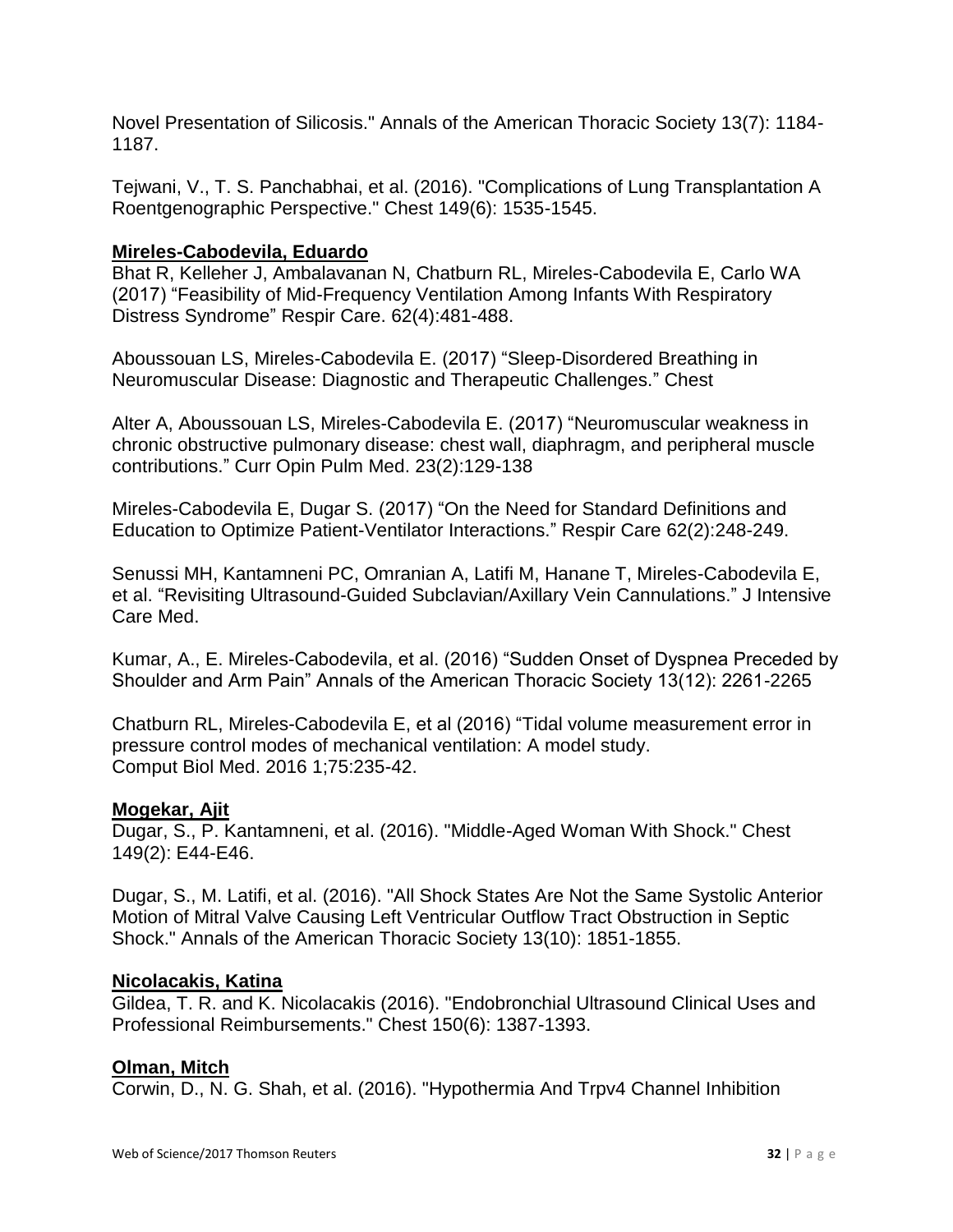Mitigates Thrombin-Induced Endothelial Permeability." American Journal of Respiratory and Critical Care Medicine 193.

Grove, L. M., M. L. Mohan, et al. (2016). "Myofibroblast Differentiation Mechanotransduction Depends On The Plasma Membrane Translocation Of A Transient Receptor Potential Vanilloid 4 (trpv4)/phosphoINOSitide 3-Kinase Gamma (pi3k gamma) Complex." American Journal of Respiratory and Critical Care Medicine 193.

Hu, M., G. Cai, et al. (2016). "Frnk Knock-In Expression In S100a4-Specific Manner Regulates Lung Fibrosis." American Journal of Respiratory and Critical Care Medicine 193.

Scheraga, R. G., S. Abraham, et al. (2016). "Transient Receptor Potential Vanilloid 4 (trpv4) Mediates Macrophage Phagocytosis, Cytokine Production, And Infection-Associated Lung Injury/resolution In A Stiffness Dependent Manner." American Journal of Respiratory and Critical Care Medicine 193.

Scheraga, R. G., S. Abraham, et al. (2016). "TRPV4 Mechanosensitive Ion Channel Regulates Lipopolysaccharide-Stimulated Macrophage Phagocytosis." Journal of Immunology 196(1): 428-436.

Southern, B. D., L. M. Grove, et al. (2016). "Matrix-driven Myosin II Mediates the Profibrotic Fibroblast Phenotype." Journal of Biological Chemistry 291(12): 6083-6095.

Southern, B. D., L. M. Grove, et al. (2016). "Idiopathic Pulmonary Fibrosis Fibroblasts Exhibit Matrix-Autonomous Upregulation In Non-Muscle Myosin Ii." American Journal of Respiratory and Critical Care Medicine 193.

Waxman, A. B., L. M. Grove, et al. (2016). "Patients With Exercise Induced Pulmonary Arterial Hypertension Exhibit Coagulation System And Endothelial Activation." American Journal of Respiratory and Critical Care Medicine 193.

# **Parambil. Joe**

Parambil, J. G. (2016). "Hereditary Hemorrhagic Telangiectasia." Clinics in Chest Medicine 37(3): 513-+.

# **Pien, Lily**

Colbert, C. Y., C. A. West, et al. (2016). "Getting SMART about teaching objective writing." Medical Education 50(11): 1171-1172.

Pien, L. C., E. J. Glancy, et al. (2016). "Educational Needs Assessment of US Allergy/Immunology Fellowship Programs: Assessment Methods for Determining Competency of Fellows in-Training." Journal of Allergy and Clinical Immunology 137(2): AB93-AB93.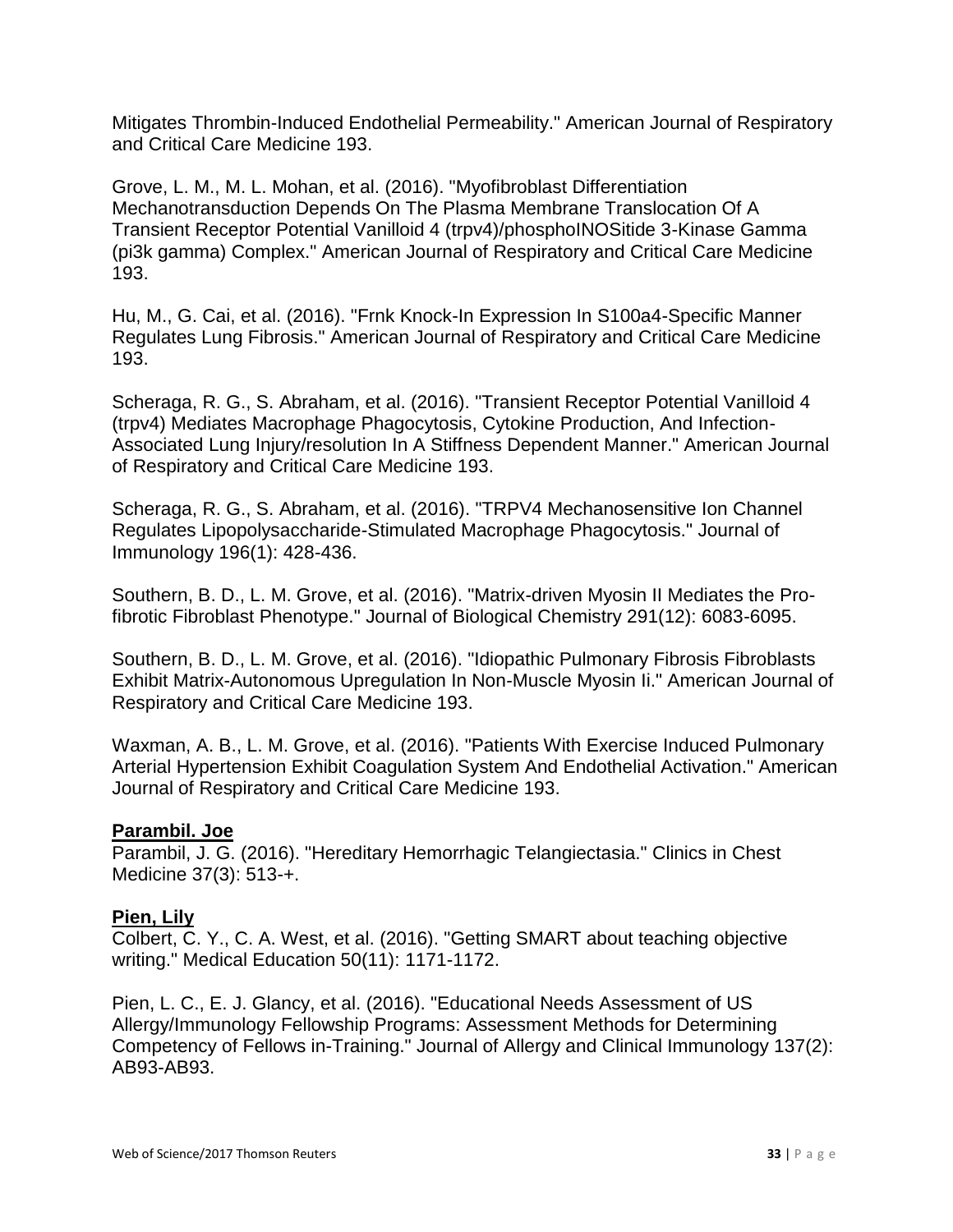# **Rai, Hardeep**

Senapati, A., H. Rai, et al. (2016). "An 85-year-old woman with respiratory failure and positional hypoxemia." Cleveland Clinic Journal of Medicine 83(5): 349-354.

# **Rathz, Deborah**

Chaisson, N. F., A. Kapoor, et al. (2016). "Applying Learning Theory To Develop A Course On Hemodynamic Monitoring Of The Critically Ill Patient." American Journal of Respiratory and Critical Care Medicine 193.

# **Raza, Muhammad**

Arobelidze, S., M. Raza, et al. (2016). "A Rare Manifestation of Postpartum Infection With Methicillin-Resistent Staphylococcus aureus-Associated Sepsis and Septic Pulmonary Emboli." Infectious Diseases in Clinical Practice 24(6): E89-E90.

# **Reddy Anita**

Mehta, A. K., C. A. Langford, et al. (2016). "A 39-Year-Old Postpartum Woman With Foot Drop and Shortness of Breath." Chest 149(2): E58-E61.

Reddy, A. J. and J. A. Guzman (2016). "Quality Improvement Process in a Large Intensive Care Unit: Structure and Outcomes." American Journal of Medical Quality 31(6): 552-558.

# **Sasidhar, Madhu**

Chatburn, R. L., R. H. Kallet, et al. (2016). "Airway Pressure Release Ventilation May Result in Occult Atelectrauma in Severe ARDS." Respiratory Care 61(9): 1278-1280.

Chatburn, R. L., E. Mireles-Cabodevila, et al. (2016). "Tidal volume measurement error in pressure control modes of mechanical ventilation: A model study." Computers in Biology and Medicine 75: 235-242.

# **Scheraga, Rachel**

Corwin, D., N. G. Shah, et al. (2016). "Hypothermia And Trpv4 Channel Inhibition Mitigates Thrombin-Induced Endothelial Permeability." American Journal of Respiratory and Critical Care Medicine 193.

Grove, L. M., M. L. Mohan, et al. (2016). "Myofibroblast Differentiation Mechanotransduction Depends On The Plasma Membrane Translocation Of A Transient Receptor Potential Vanilloid 4 (trpv4)/phosphoINOSitide 3-Kinase Gamma (pi3k gamma) Complex." American Journal of Respiratory and Critical Care Medicine 193.

Hasday, J. D., R. G. Scheraga, et al. (2016). "Heat-Shock Accelerates Human Lung Epithelial Wound Healing By Activating Expression Of Fibroblast Growth Factor (fgf)-1: Implications For Idiopathic Pulmonary Fibrosis (ipf)." American Journal of Respiratory and Critical Care Medicine 193.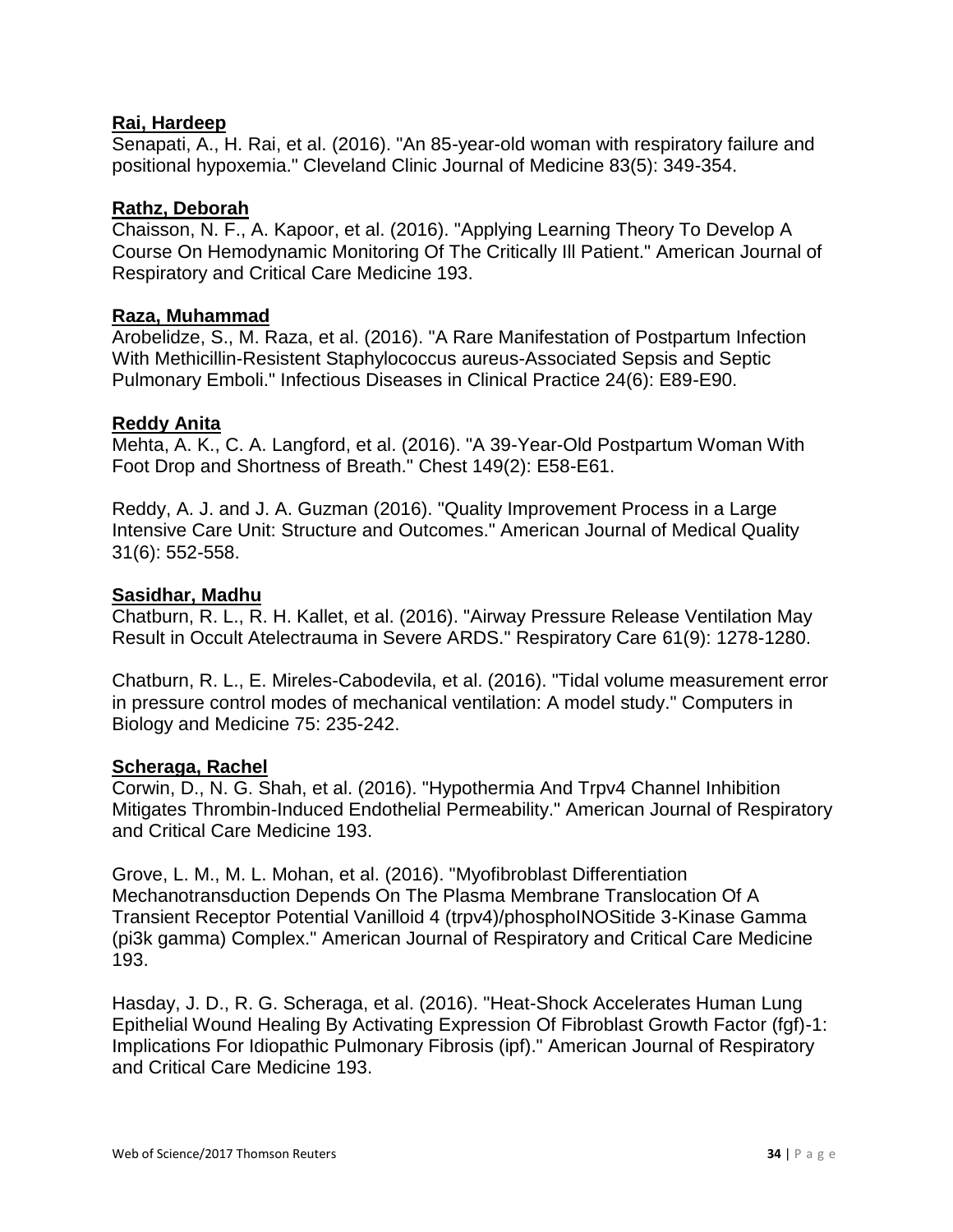Scheraga, R. G., S. Abraham, et al. (2016). "Transient Receptor Potential Vanilloid 4 (trpv4) Mediates Macrophage Phagocytosis, Cytokine Production, And Infection-Associated Lung Injury/resolution In A Stiffness Dependent Manner." American Journal of Respiratory and Critical Care Medicine 193.

Scheraga, R. G., S. Abraham, et al. (2016). "TRPV4 Mechanosensitive Ion Channel Regulates Lipopolysaccharide-Stimulated Macrophage Phagocytosis." Journal of Immunology 196(1): 428-436.

Southern, B. D., L. M. Grove, et al. (2016). "Matrix-driven Myosin II Mediates the Profibrotic Fibroblast Phenotype." Journal of Biological Chemistry 291(12): 6083-6095.

Southern, B. D., L. M. Grove, et al. (2016). "Idiopathic Pulmonary Fibrosis Fibroblasts Exhibit Matrix-Autonomous Upregulation In Non-Muscle Myosin Ii." American Journal of Respiratory and Critical Care Medicine 193.

Southern, B. D., R. G. Scheraga, et al. (2016). "Managing interstitial lung disease detected on CT during lung cancer screening." Cleveland Clinic Journal of Medicine 83(1): 55-65.

# **Sethi, Sonali**

Rokadia, H. K., A. Mehta, et al. (2016). "Rapid On-Site Evaluation in Detection of Granulomas in the Mediastinal Lymph Nodes." Annals of the American Thoracic Society 13(6): 850-855.

Sethi, S. and S. Parrish (2016). "Incidental nodule management-should there be a formal process?" Journal of Thoracic Disease 8: S494-S497.

# **Siles, Roxana**

Abraham, J. T., M. A. B. Blanch, et al. (2016). "Association of Aspergillus Monosensitization with Asthma and Rhinosinusitis." Journal of Allergy and Clinical Immunology 137(2): AB30-AB30.

Glancy, E. and R. Siles (2016). "Monoclonal B-cell lymphocytosis and hypogammaglobulinaemia." British Journal of Haematology 173(2): 316-317.

Witten, J., R. Siles, et al. (2016). "Triple Disease Combination: Familial Mediterranean Fever, Crohn's Disease, and Chronic Idiopathic Urticaria with Angioedema." Inflammatory Bowel Diseases 22(3): E12-E13.

# **Southern, Brian**

Scheraga, R. G., S. Abraham, et al. (2016). "TRPV4 Mechanosensitive Ion Channel Regulates Lipopolysaccharide-Stimulated Macrophage Phagocytosis." Journal of Immunology 196(1): 428-436.

Southern, B. D., L. M. Grove, et al. (2016). "Matrix-driven Myosin II Mediates the Pro-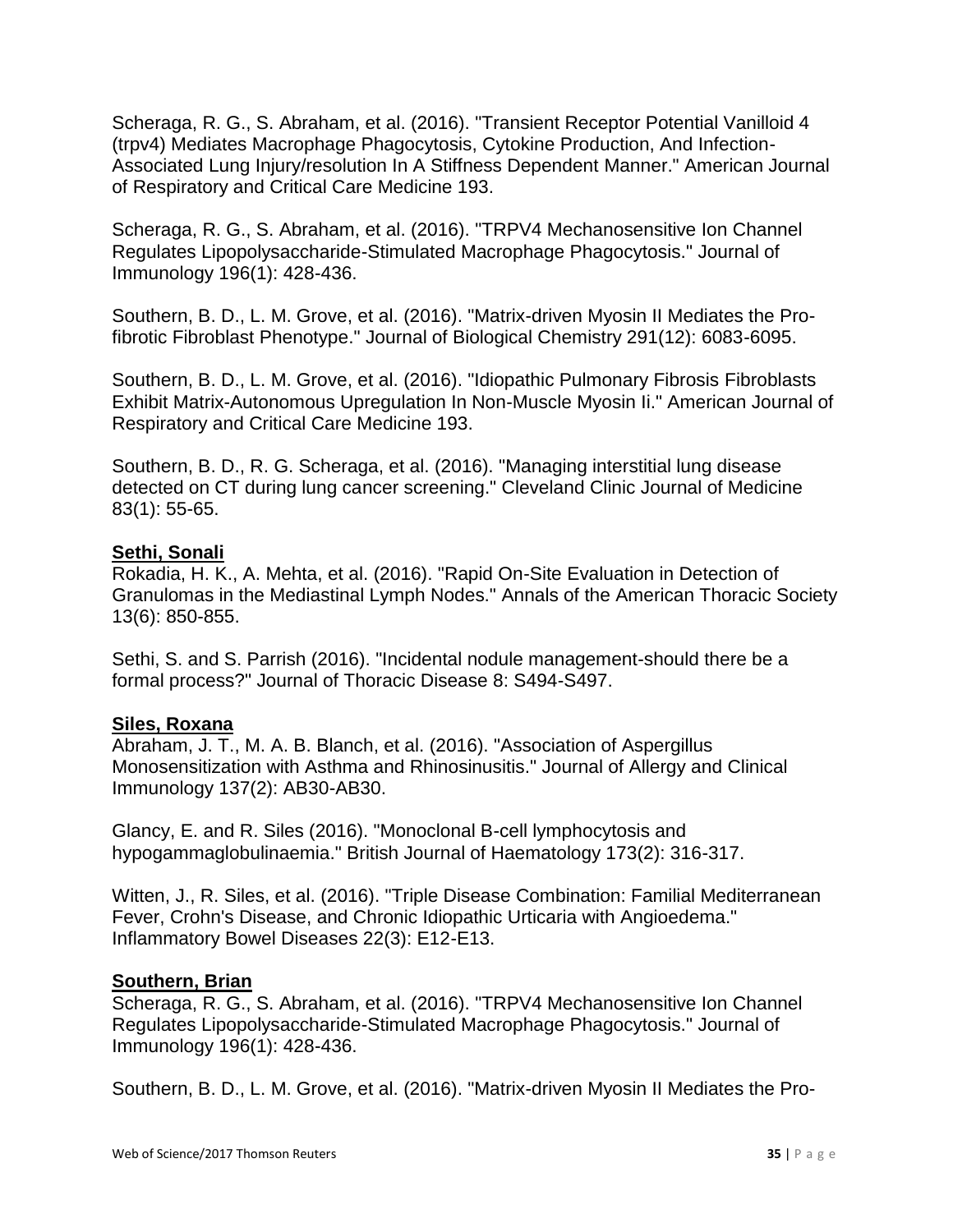fibrotic Fibroblast Phenotype." Journal of Biological Chemistry 291(12): 6083-6095.

Southern, B. D., R. G. Scheraga, et al. (2016). "Managing interstitial lung disease detected on CT during lung cancer screening." Cleveland Clinic Journal of Medicine 83(1): 55-65.

# **Stoller, James**

Albert, R. K., D. H. Au, et al. (2016). "A Randomized Trial of Long-Term Oxygen for COPD with Moderate Desaturation." New England Journal of Medicine 375(17): 1617- 1627.

Christensen, T. and J. K. Stoller (2016). "Physician leadership development at Cleveland Clinic: a brief review." Australasian Psychiatry 24(3): 235-239.

Farver, C. F., S. Smalling, et al. (2016). "Developing leadership competencies among medical trainees: five-year experience at the Cleveland Clinic with a chief residents' training course." Australasian Psychiatry 24(5): 499-505.

Greene, C. M., S. J. Marciniak, et al. (2016). "alpha 1-Antitrypsin deficiency." Nature Reviews Disease Primers 2.

Hatipoglu, U. and J. K. Stoller (2016). "alpha(1)-Antitrypsin Deficiency." Clinics in Chest Medicine 37(3): 487-+.

Stoller, J. K. (2016). "Alpha-1 antitrypsin deficiency: An underrecognized, treatable cause of COPD." Cleveland Clinic Journal of Medicine 83(7): 507-514.

Stoller, J. K. (2016). "Detecting Alpha-1 Antitrypsin Deficiency." Annals of the American Thoracic Society 13: S317-S325.

# **Tonelli, Adriano**

Ahmed, M., R. A. Dweik, et al. (2016). "What is the best approach to a high systolic pulmonary artery pressure on echocardiography?" Cleveland Clinic Journal of Medicine 83(4): 256-260.

Alkukhun, L., X. F. Wang, et al. (2016). "Non-invasive screening for pulmonary hypertension in idiopathic pulmonary fibrosis." Respiratory Medicine 117: 65-72.

Barnes, J. W., A. R. Tonelli, et al. (2016). "Novel methods in pulmonary hypertension phenotyping in the age of precision medicine (2015 Grover Conference series)." Pulmonary Circulation 6(4): 439-447.

Dakkak, W. and A. R. Tonelli (2016). "Compression of adjacent anatomical structures by pulmonary artery dilation." Postgraduate Medicine 128(5): 451-459.

Fares, W. H., L. Bellumkonda, et al. (2016). "Right atrial pressure/pulmonary artery